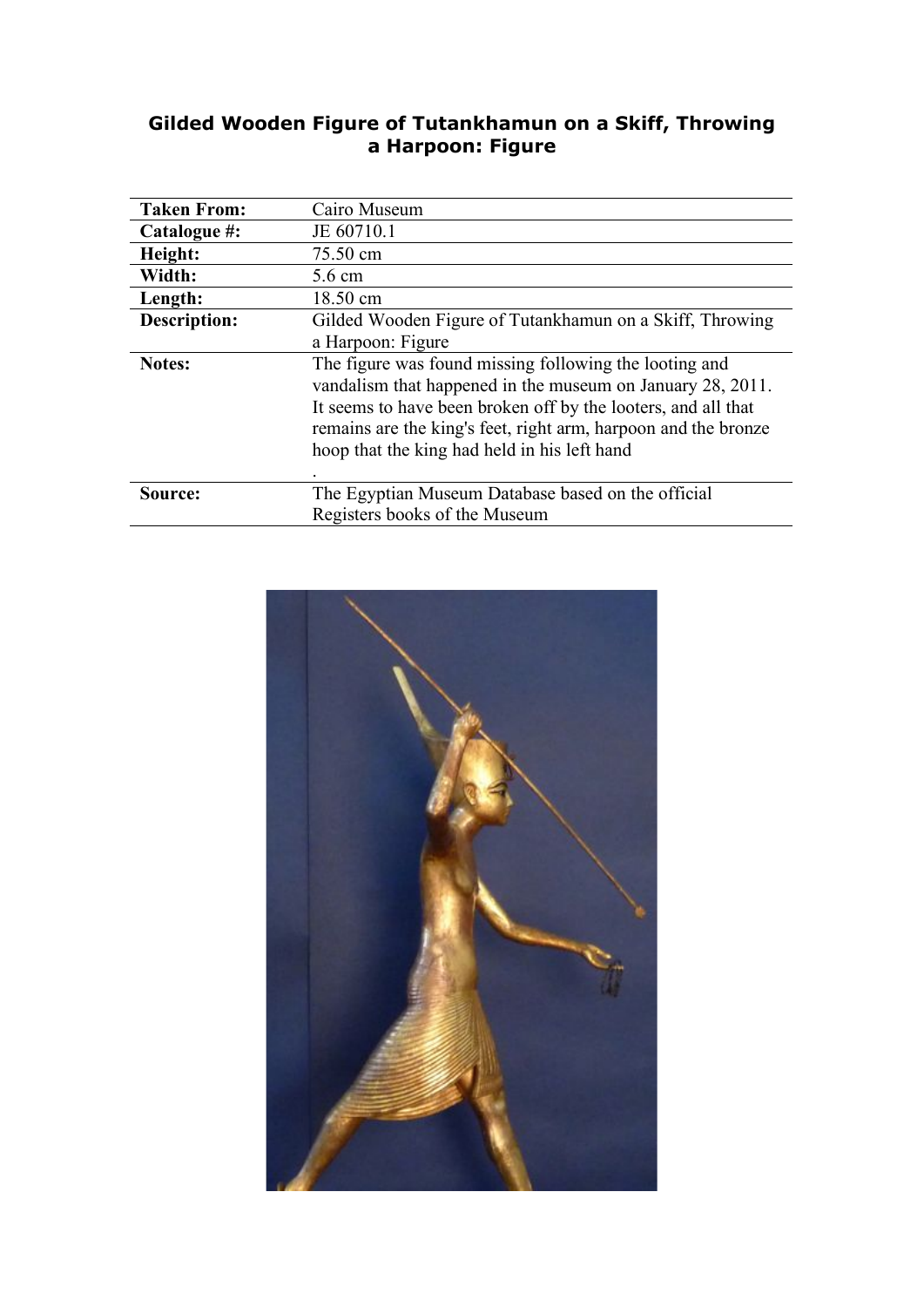# **Gilded Wood Statue of Tutankhamun Wearing the Red Crown**

| <b>Taken From:</b>  | Cairo Museum                                            |
|---------------------|---------------------------------------------------------|
| Catalogue #:        | JE 60713                                                |
| Height:             | 53.50 cm                                                |
| Width:              |                                                         |
| Length:             |                                                         |
| <b>Description:</b> | Gilded Wood Statue of Tutankhamun Wearing the Red Crown |
|                     |                                                         |
| Notes:              |                                                         |
| Source:             | The Egyptian Museum Database based on the official      |
|                     | Registers books of the Museum                           |

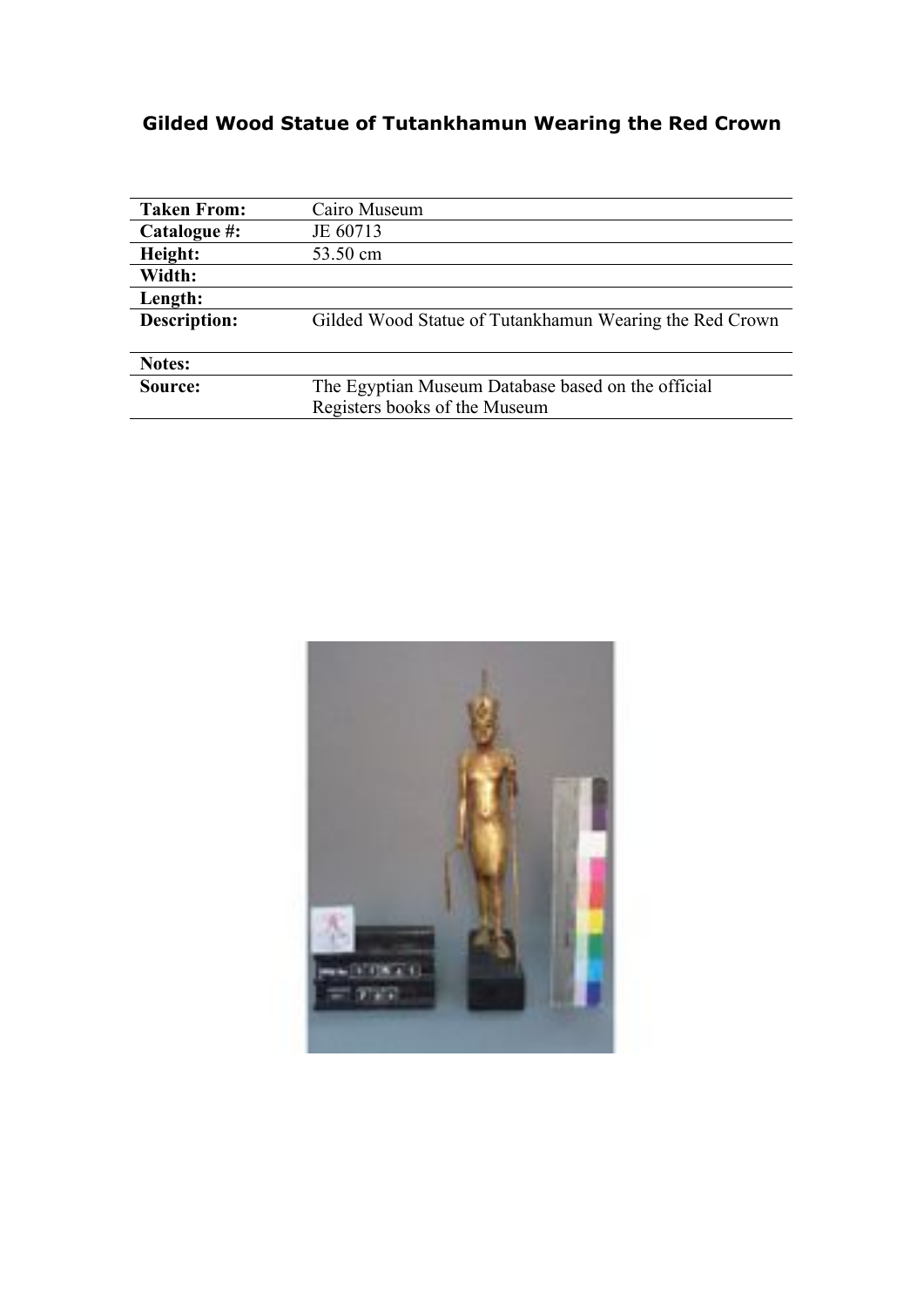#### **Gilded Wooden Statue of Menkaret Carrying a Mummified Tutankhamun Statue of Tutankhamun**

| <b>Taken From:</b>  | Cairo Museum                                                |
|---------------------|-------------------------------------------------------------|
| Catalogue #:        | JE 60716.1                                                  |
| Height:             | 84.50 cm                                                    |
| Width:              |                                                             |
| Length:             |                                                             |
| <b>Description:</b> | Gilded Wooden Statue of Menkaret Carrying a Mummified       |
|                     | Tutankhamun: Statue of Tutankhamun                          |
|                     |                                                             |
|                     |                                                             |
| <b>Notes:</b>       | The statue of Tutankhamun was broken off by the looters and |
|                     | disappeared following the looting and vandalism that        |
|                     | happened in the museum on January 28, 2011.                 |
| Source:             | The Egyptian Museum Database based on the official          |
|                     | Registers books of the Museum                               |

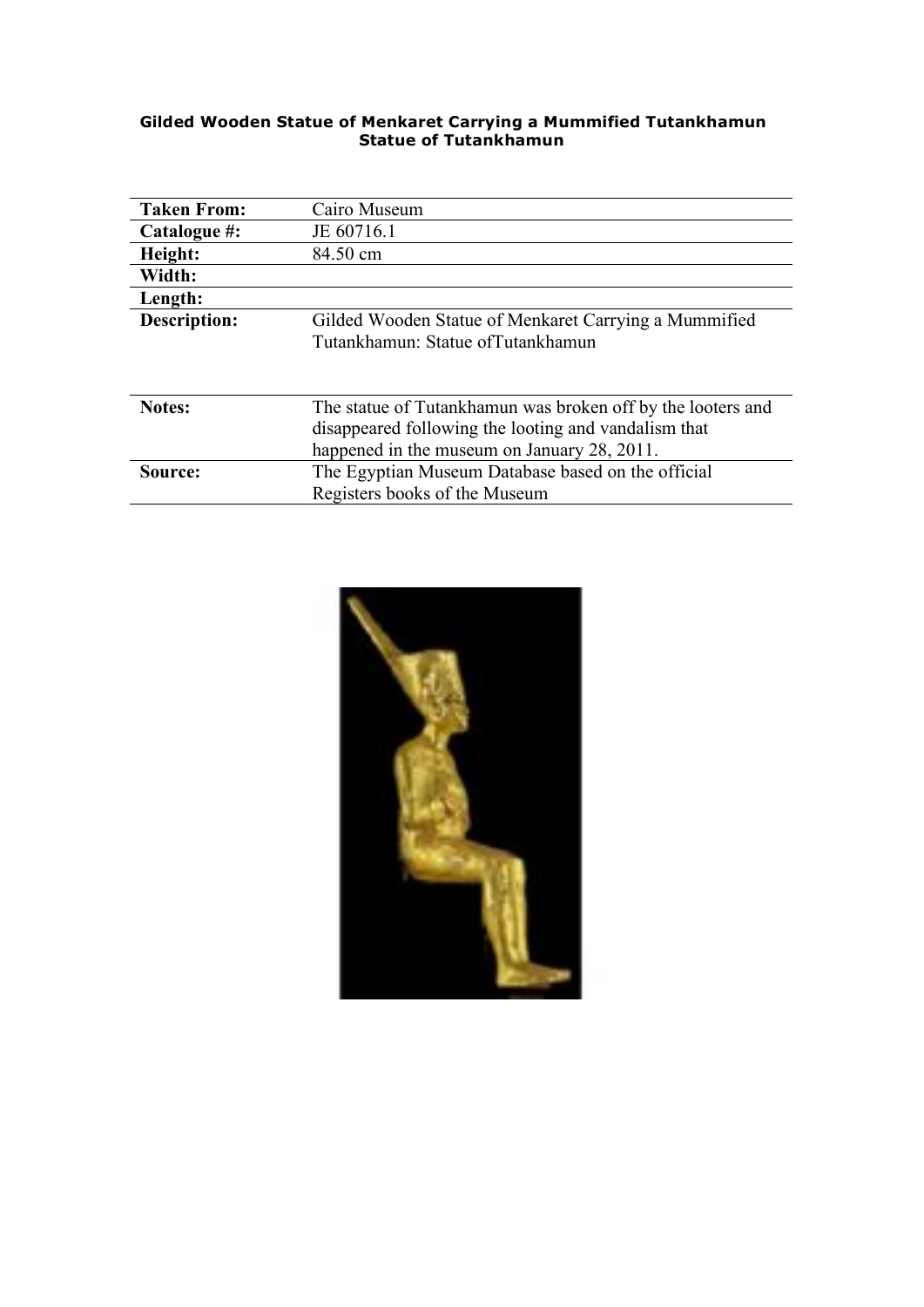## **Gilded Wood Fanstock**

| <b>Taken From:</b>  | Cairo Museum                                       |
|---------------------|----------------------------------------------------|
| Catalogue #:        | JE 62006                                           |
| Height:             |                                                    |
| Width:              |                                                    |
| Length:             | 69.00 cm                                           |
| <b>Description:</b> | Gilded Wood Fanstock                               |
|                     |                                                    |
| Notes:              | Carter 600 (See photo below)                       |
| Source:             | The Egyptian Museum Database based on the official |
|                     | Registers books of the Museum                      |

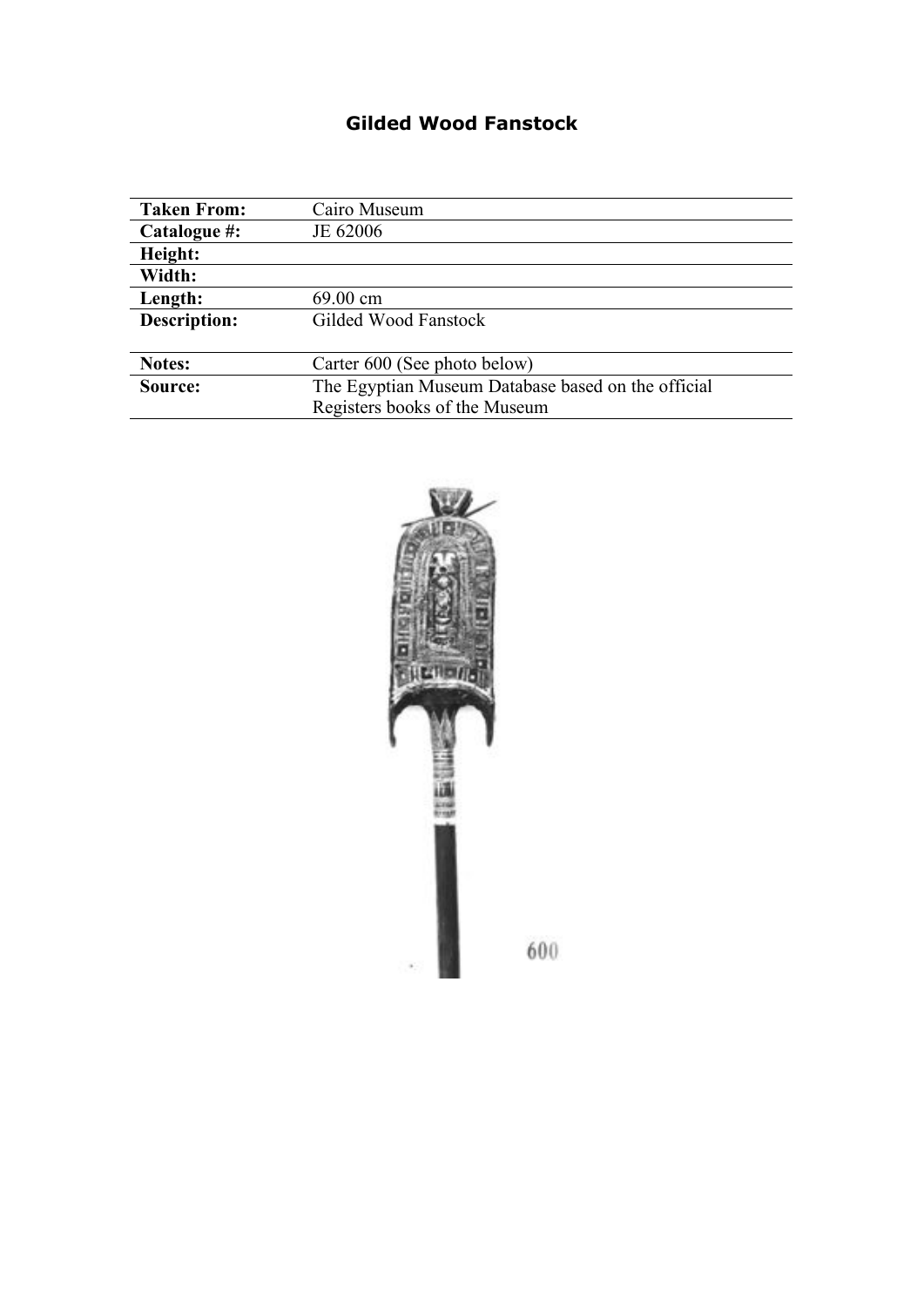# **Gilded Bronze Trumpet with Painted Wooden Core**

| <b>Taken From:</b>  | Cairo Museum                                       |
|---------------------|----------------------------------------------------|
| Catalogue #:        | JE 62008                                           |
| Height:             |                                                    |
| Width:              |                                                    |
| Length:             | 50.50 cm                                           |
| <b>Description:</b> | Gilded Bronze Trumpet with Painted Wooden Core     |
|                     |                                                    |
|                     |                                                    |
| Notes:              |                                                    |
| Source:             | The Egyptian Museum Database based on the official |
|                     | Registers books of the Museum                      |

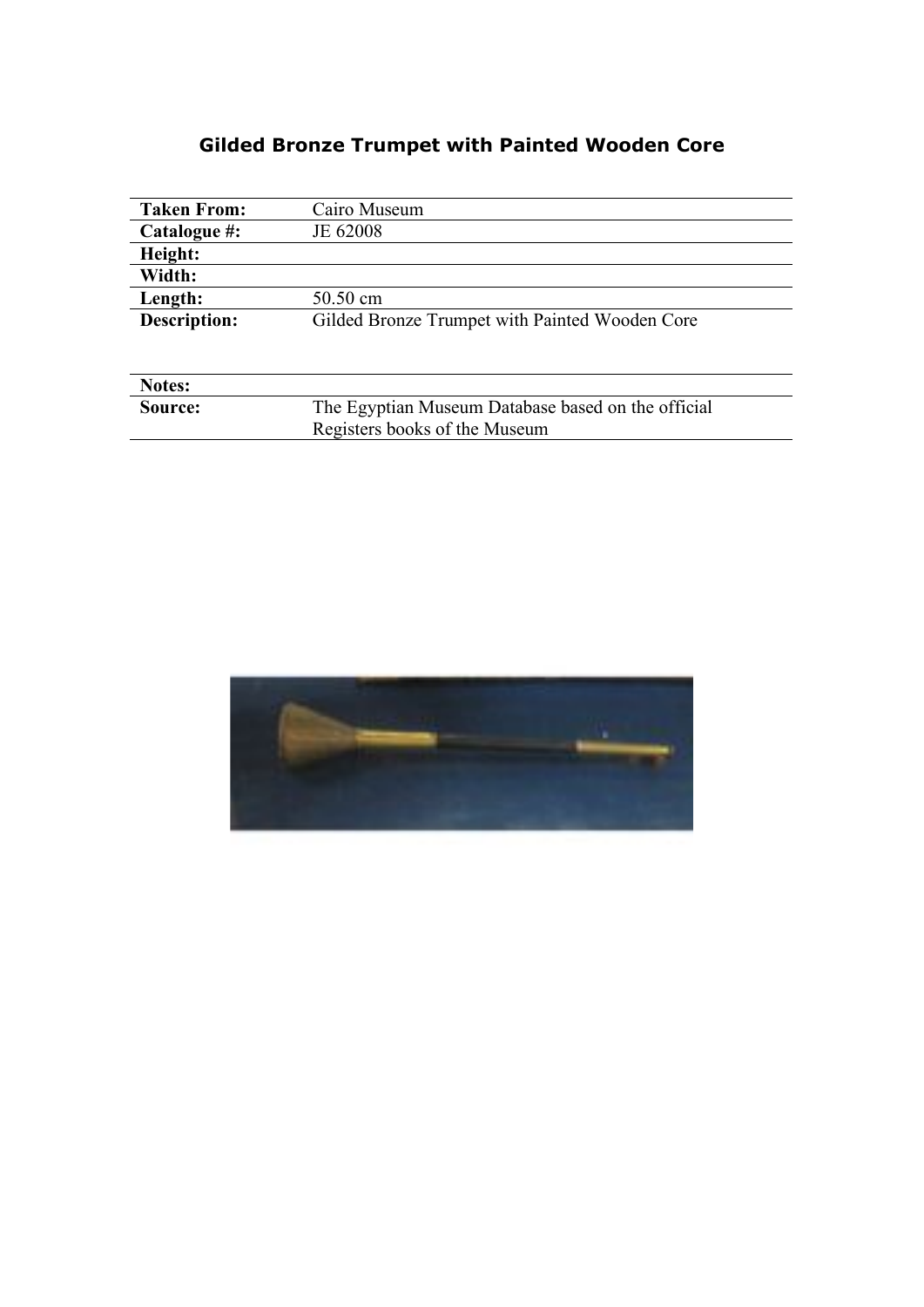## **Wooden Model Vase**

| <b>Taken From:</b> | Cairo Museum                                           |
|--------------------|--------------------------------------------------------|
| Catalogue #:       | JE 26083                                               |
| Height:            | $10.50$ cm                                             |
| Width:             |                                                        |
| Length:            |                                                        |
| Description:       | Wooden Model Vase                                      |
|                    |                                                        |
| <b>Notes:</b>      | Sketch below from the Special Register of the Egyptian |
|                    | Museum.                                                |
| Source:            | The Egyptian Museum Database based on the official     |
|                    | Registers books of the Museum.                         |

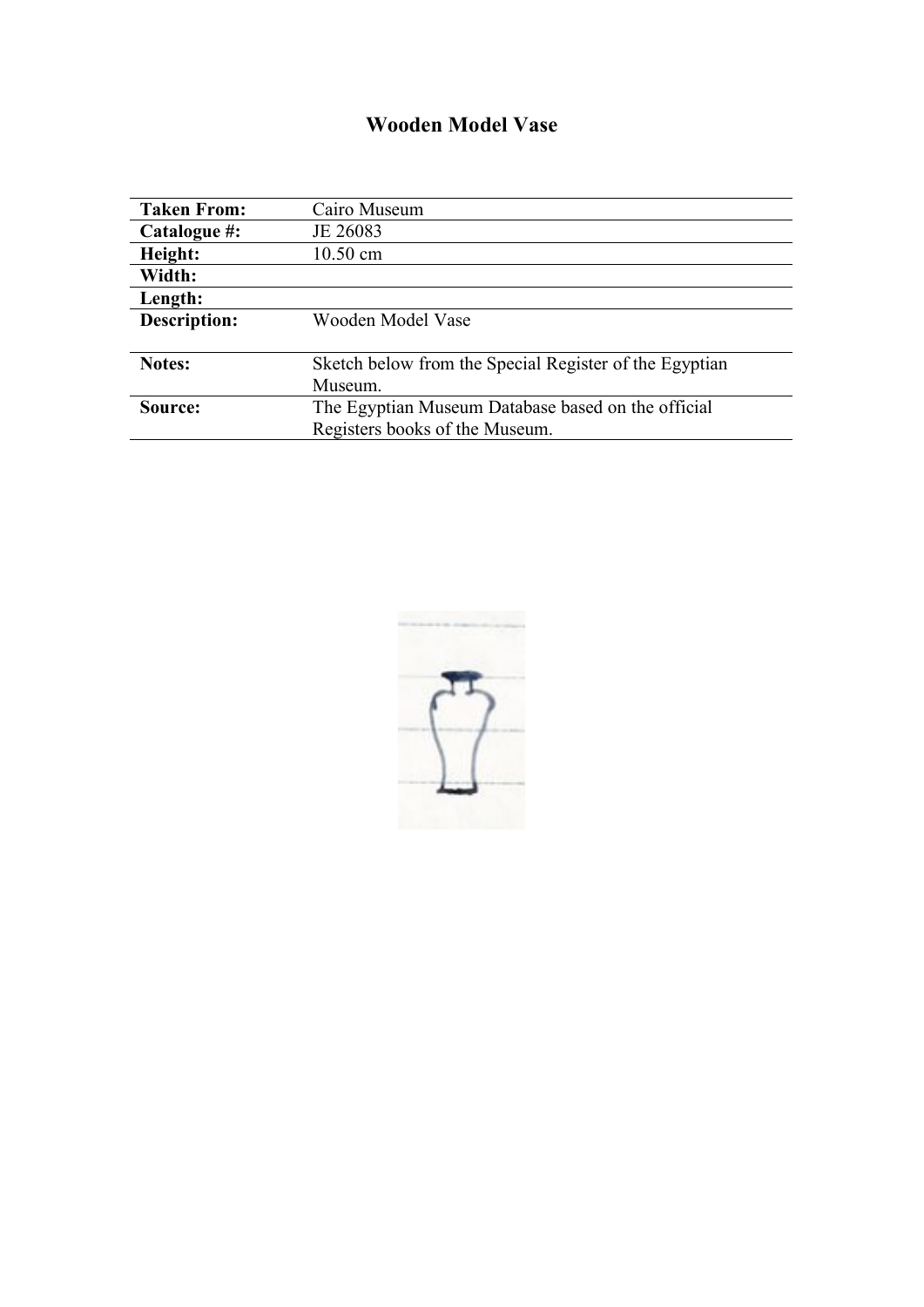# **Terracotta Plaque in the Form of a Bed**

| <b>Taken From:</b>  | Cairo Museum                                       |
|---------------------|----------------------------------------------------|
| Catalogue #:        | JE 31720                                           |
| Height:             |                                                    |
| Width:              |                                                    |
| Length:             | 28.00 cm                                           |
| <b>Description:</b> | Terracotta Plaque in the Form of a Bed             |
|                     |                                                    |
| Notes:              |                                                    |
| Source:             | The Egyptian Museum Database based on the official |
|                     | Registers books of the Museum                      |

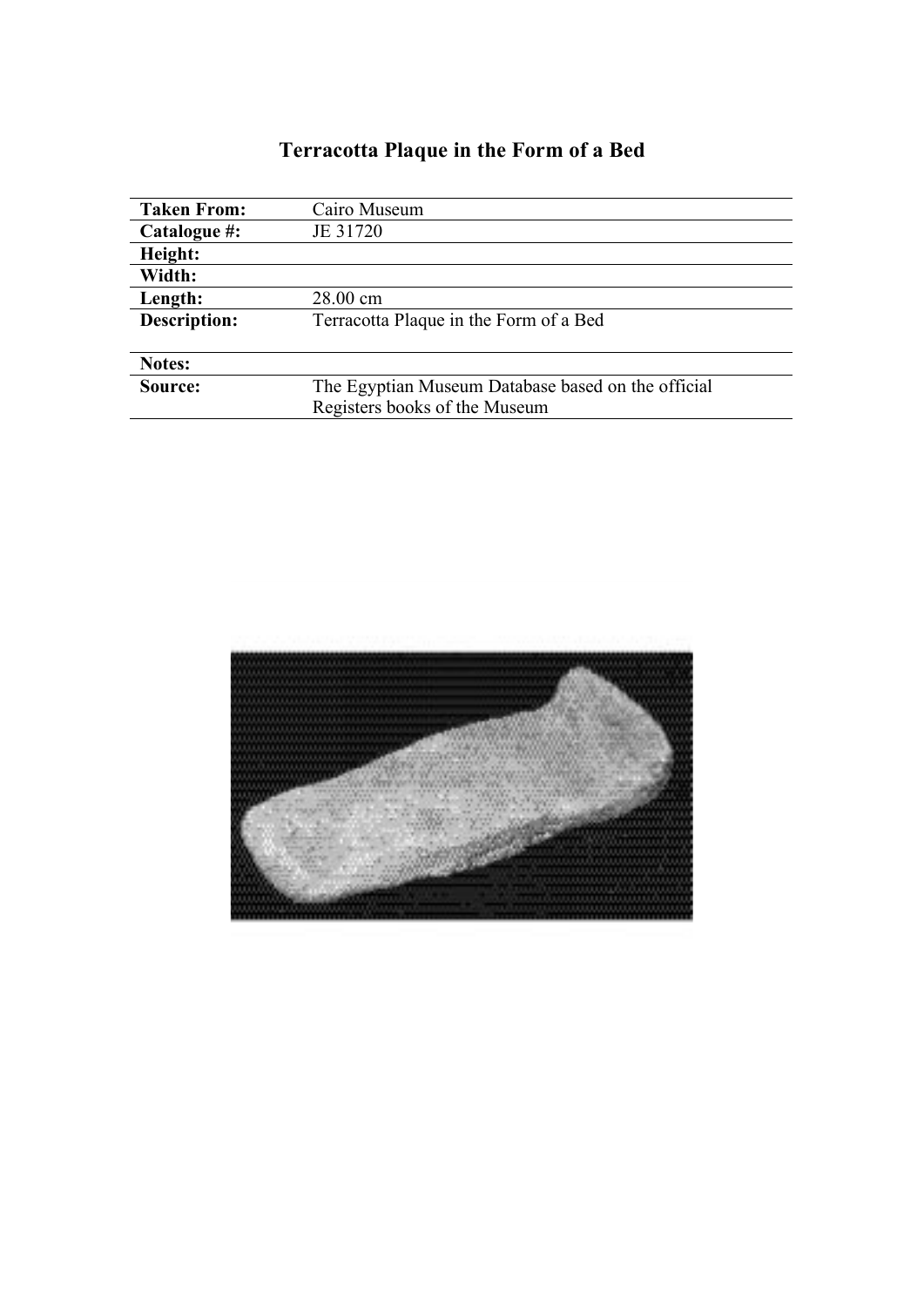### **Bronze Seated Statue of Anubis**

| <b>Taken From:</b>  | Cairo Museum                                                   |
|---------------------|----------------------------------------------------------------|
| Catalogue #:        | CG 38530                                                       |
| Height:             | 13.50 cm                                                       |
| Width:              |                                                                |
| Length:             |                                                                |
| <b>Description:</b> | Bronze Seated Statue of Anubis                                 |
| Notes:              |                                                                |
| Source:             | Egyptian Museum Database based on the official Registers books |

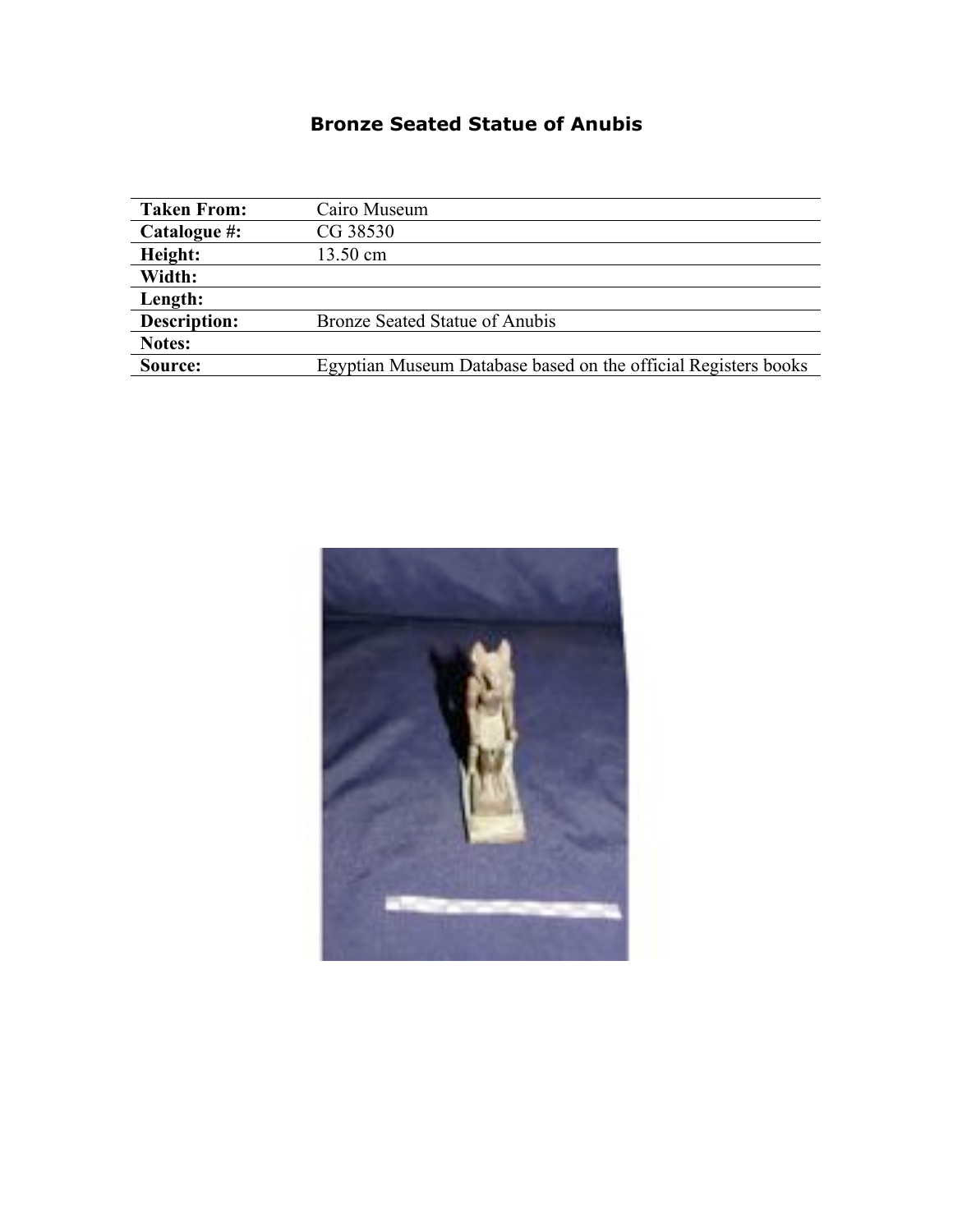### **Bronze Seated Statue of Bastet**

| <b>Taken From:</b> | Cairo Museum                                                 |
|--------------------|--------------------------------------------------------------|
| Catalogue #:       | CG 38998                                                     |
| Height:            | $10.40$ cm                                                   |
| Width:             |                                                              |
| Length:            |                                                              |
| Description:       | <b>Bronze Seated Statue of Bastet</b>                        |
| Notes:             |                                                              |
| Source:            | The Egyptian Museum Database based on the official Registers |
|                    | books of the Museum                                          |

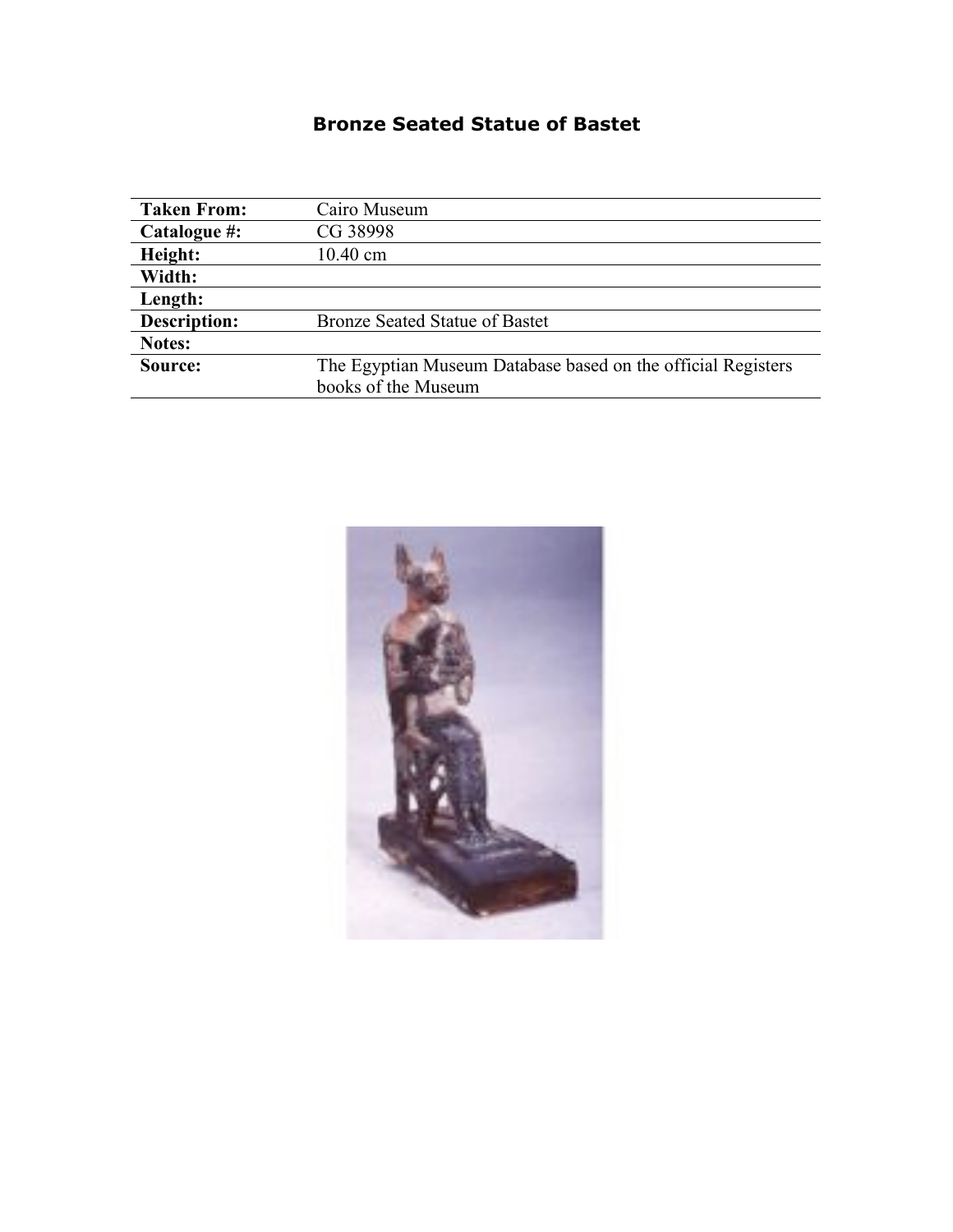# **Bronze Striding Statue of the God Hapi**

| <b>Taken From:</b>  | Cairo Museum                                                 |
|---------------------|--------------------------------------------------------------|
| Catalogue #:        | <b>IF 77</b>                                                 |
| Height:             | 16.50 cm                                                     |
| Width:              |                                                              |
| Length:             |                                                              |
| <b>Description:</b> | Bronze Striding Statue of the God Hapi                       |
| Notes:              |                                                              |
| Source:             | The Egyptian Museum Database based on the official Registers |
|                     | books of the Museum                                          |

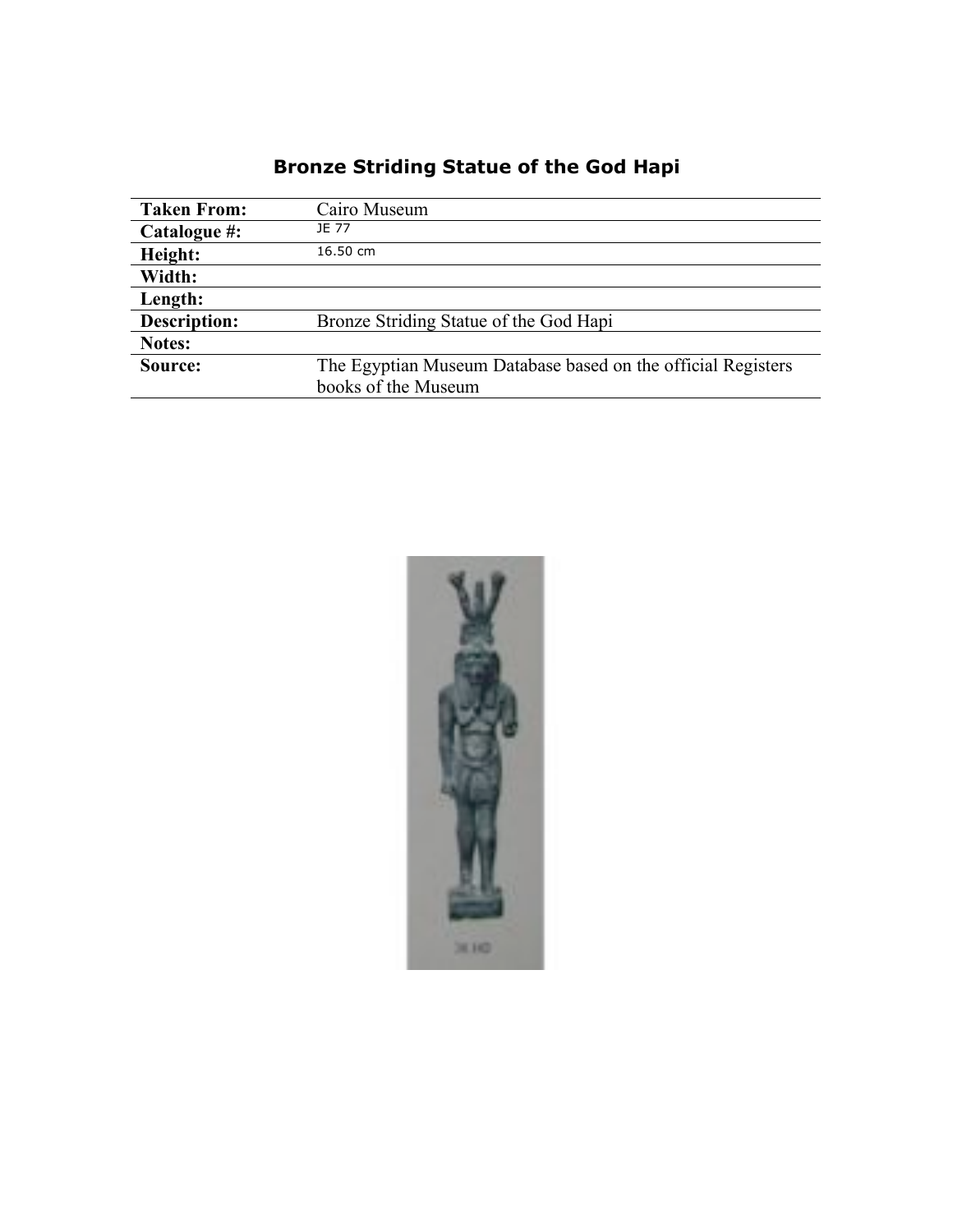#### **Bronze Top of a Scepter in the Shape of the Goddess Hat-Mehit Wearing a Fish Headdress (Lates Nilotica)**

| <b>Taken From:</b> | Cairo Museum                                                                                               |
|--------------------|------------------------------------------------------------------------------------------------------------|
| Catalogue #:       | JE 658                                                                                                     |
| Height:            | 15.00 cm                                                                                                   |
| Width:             |                                                                                                            |
| Length:            |                                                                                                            |
| Description:       | Bronze Top of a Scepter in the Shape of the Goddess Hat-Mehit<br>Wearing a Fish Headdress (Lates Nilotica) |
|                    |                                                                                                            |
| Notes:             |                                                                                                            |
| Source:            | The Egyptian Museum Database based on the official Registers                                               |
|                    | books of the Museum                                                                                        |

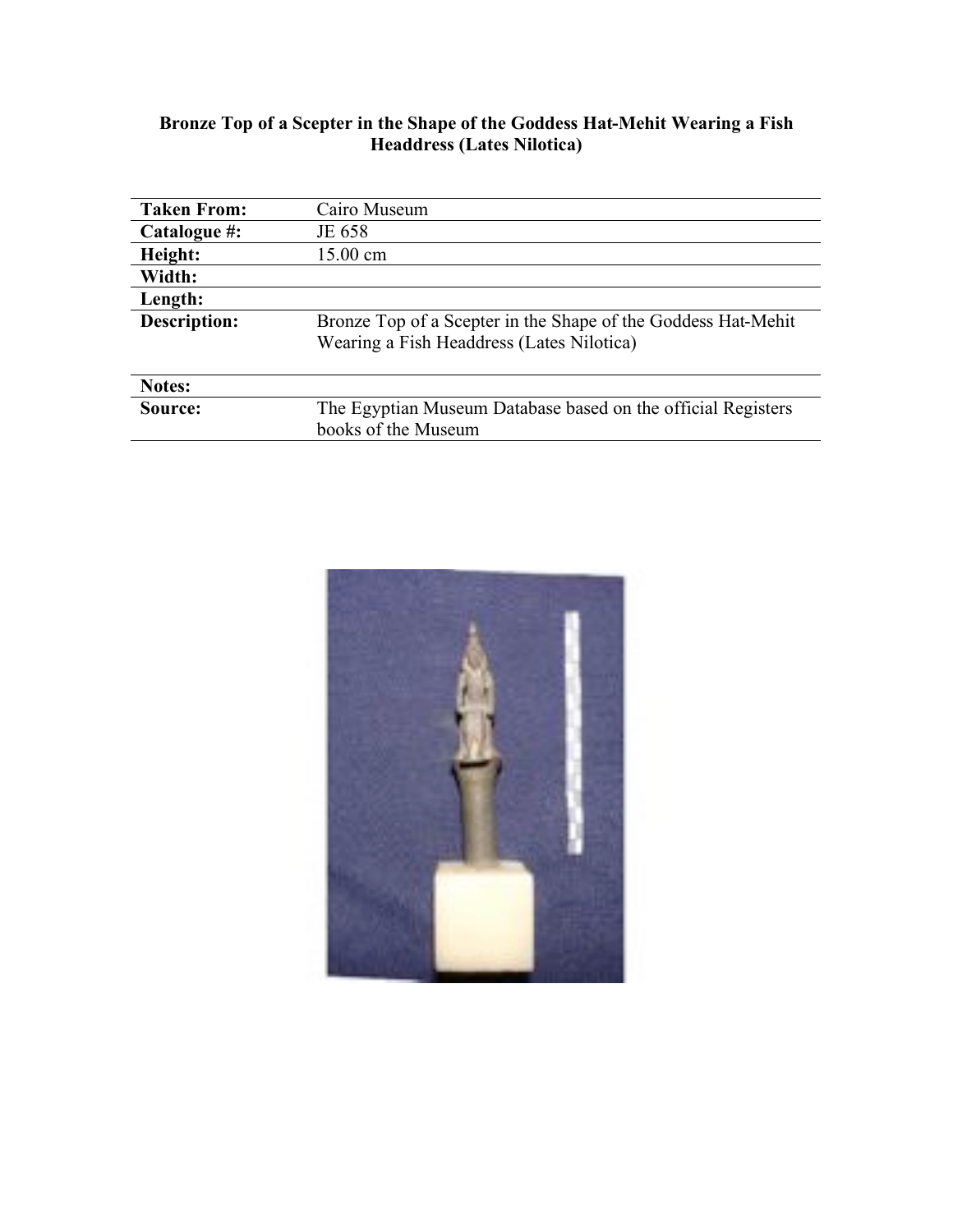# **Bronze Striding Statue of Onuris**

| <b>Taken From:</b>  | Cairo Museum                                                 |
|---------------------|--------------------------------------------------------------|
| Catalogue #:        | JE 9080                                                      |
| Height:             | 26.70 cm                                                     |
| Width:              |                                                              |
| Length:             |                                                              |
| <b>Description:</b> | Bronze Striding Statue of Onuris                             |
| Notes:              |                                                              |
| Source:             | The Egyptian Museum Database based on the official Registers |
|                     | books of the Museum                                          |

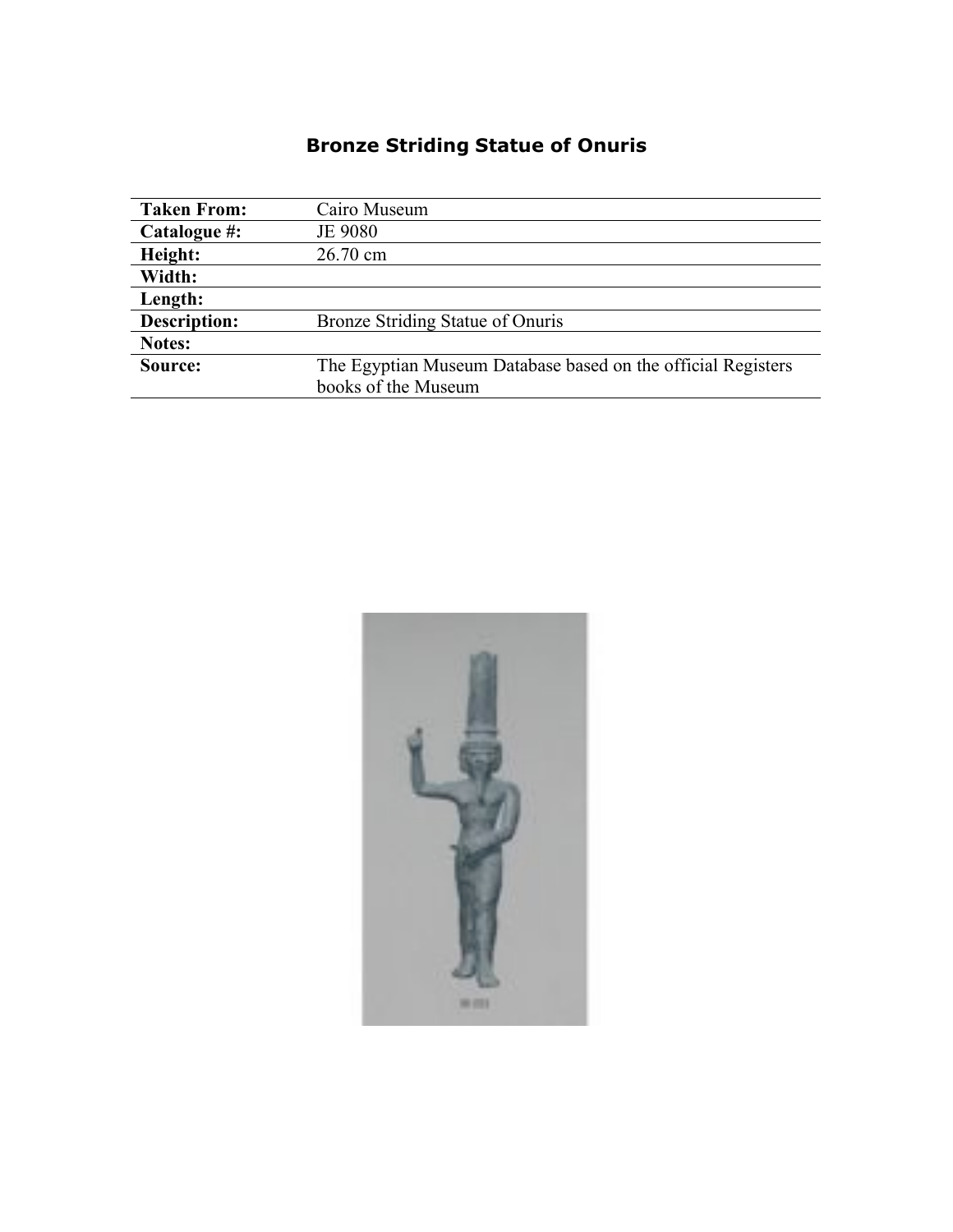### **Bronze Seated Statue of Osiris**

| <b>Taken From:</b>  | Cairo Museum                                                 |
|---------------------|--------------------------------------------------------------|
| Catalogue #:        | JE 17914                                                     |
| Height:             | 18.00 cm                                                     |
| Width:              |                                                              |
| Length:             |                                                              |
| <b>Description:</b> | Bronze Seated Statue of Osiris                               |
| Notes:              |                                                              |
| Source:             | The Egyptian Museum Database based on the official Registers |
|                     | books of the Museum                                          |

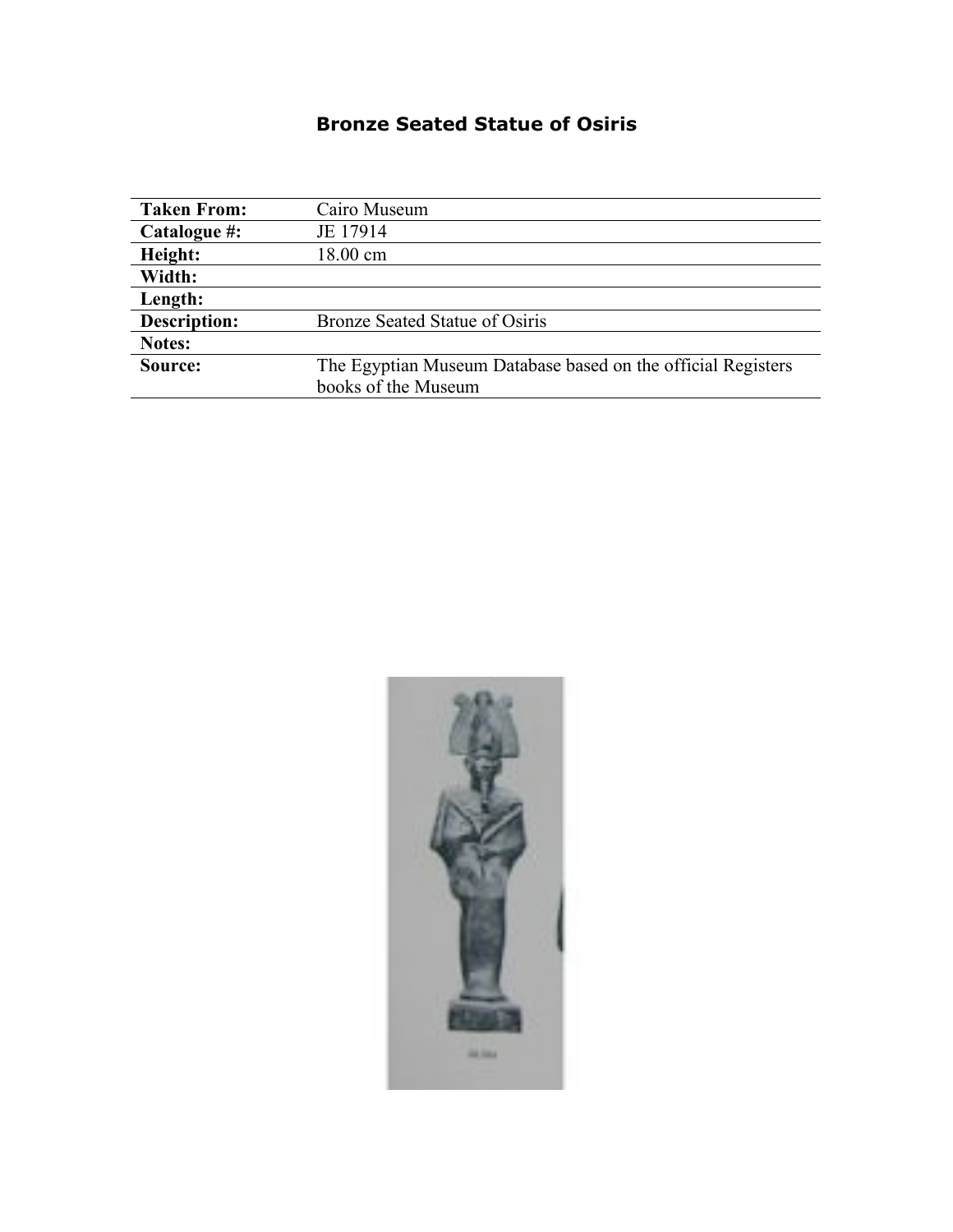# **Schist Striding Statue of Neferhotep**

| <b>Taken From:</b>  | Cairo Museum                                                 |
|---------------------|--------------------------------------------------------------|
| Catalogue #:        | JE 18020                                                     |
| Height:             | 14.00 cm                                                     |
| Width:              |                                                              |
| Length:             |                                                              |
| <b>Description:</b> | Schist Striding Statue of Neferhotep                         |
|                     |                                                              |
| Notes:              |                                                              |
| Source:             | The Egyptian Museum Database based on the official Registers |
|                     | books of the Museum                                          |

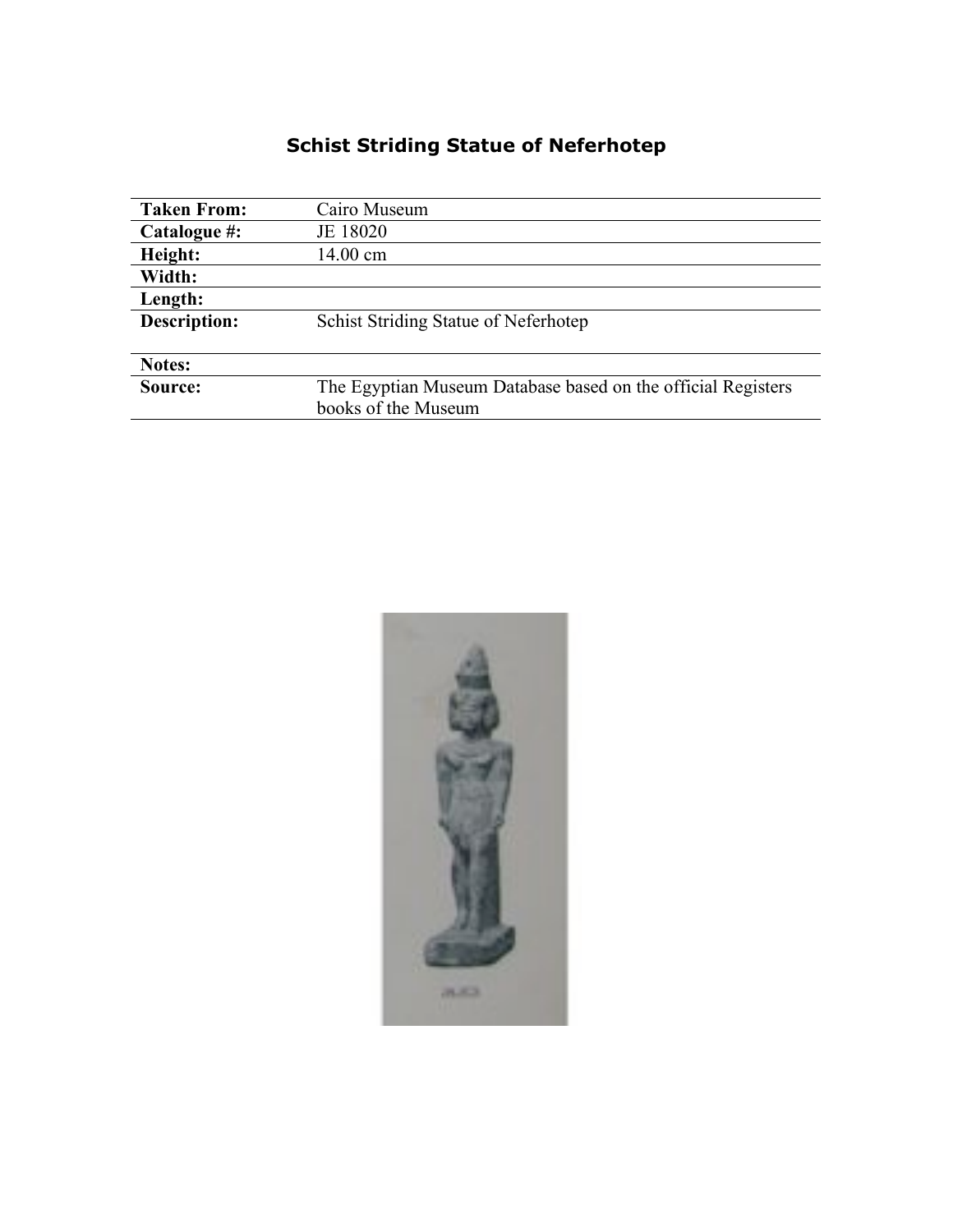# **Bronze Standing Statue of Osiris**

| <b>Taken From:</b>  | Cairo Museum                                                 |
|---------------------|--------------------------------------------------------------|
| Catalogue #:        | JE 22040                                                     |
| Height:             | 37.20 cm                                                     |
| Width:              |                                                              |
| Length:             |                                                              |
| <b>Description:</b> | Bronze Standing Statue of Osiris                             |
| Notes:              |                                                              |
| Source:             | The Egyptian Museum Database based on the official Registers |
|                     | books of the Museum                                          |

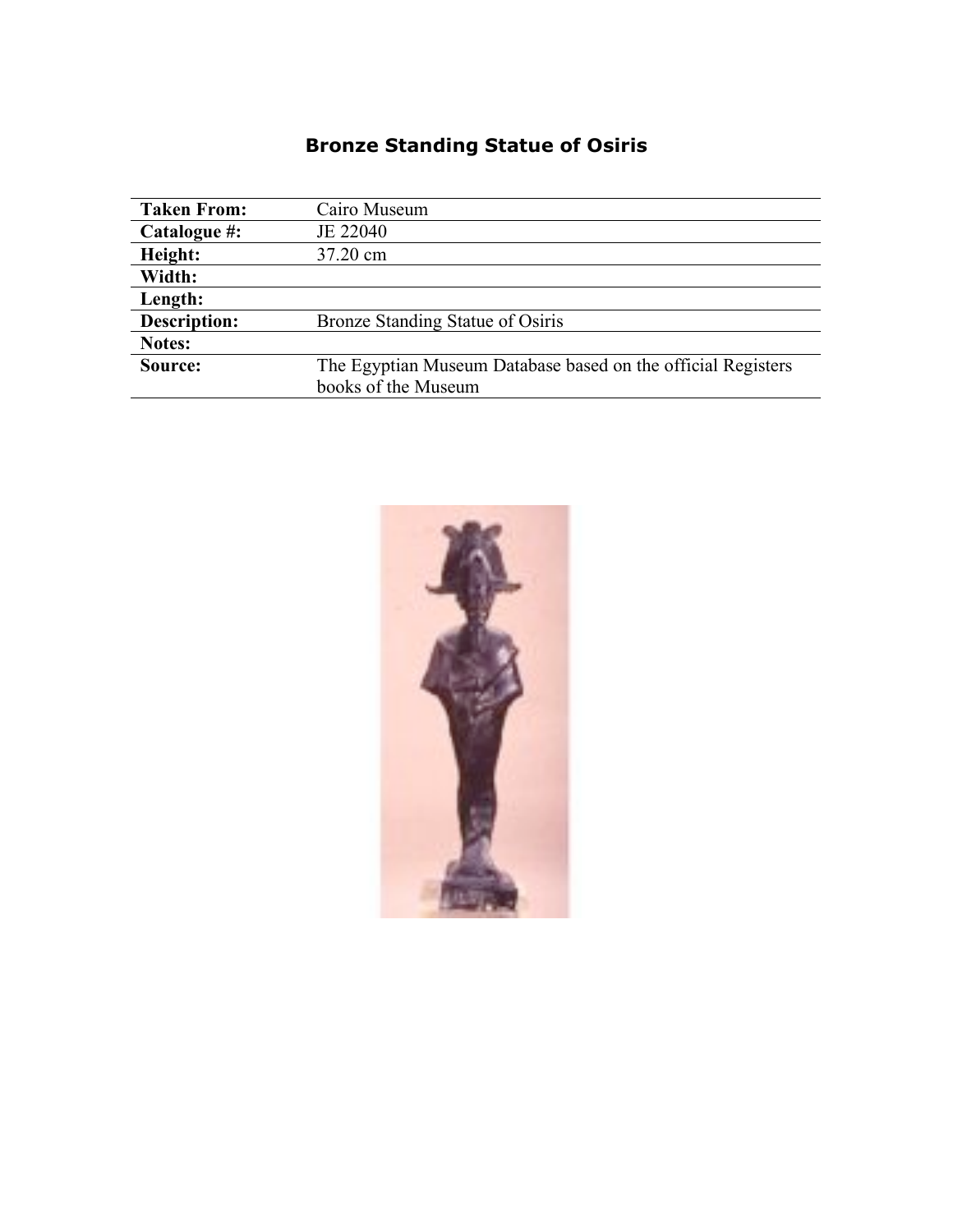#### **Bronze Fish on a Stand**

| <b>Taken From:</b> | Cairo Museum                                                 |
|--------------------|--------------------------------------------------------------|
| Catalogue #:       | JE 22196                                                     |
| Height:            | $9.00 \text{ cm}$                                            |
| Width:             |                                                              |
| Length:            |                                                              |
| Description:       | Bronze Fish on a Stand                                       |
|                    |                                                              |
| Notes:             |                                                              |
| Source:            | The Egyptian Museum Database based on the official Registers |
|                    | books of the Museum                                          |

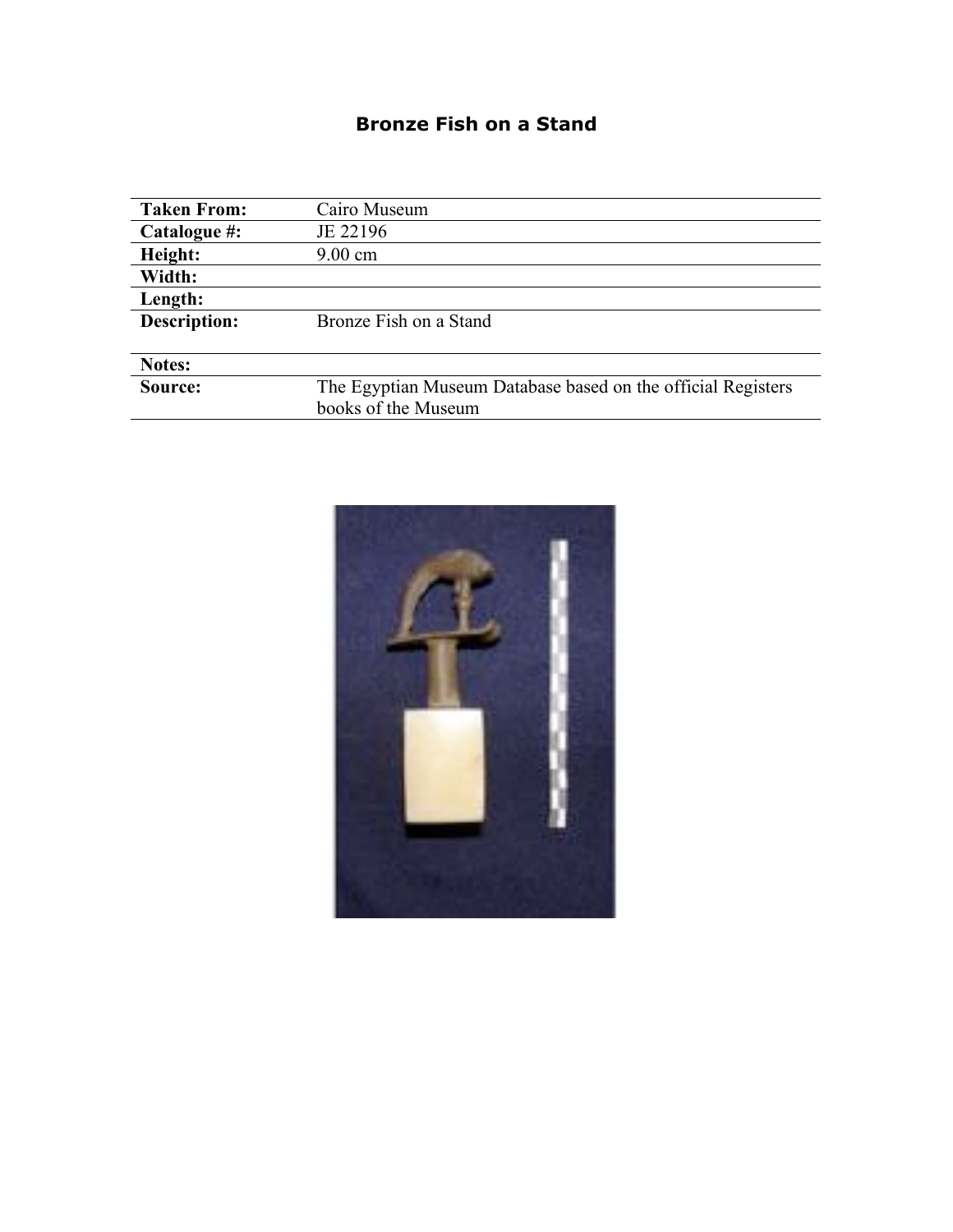### **Limestone Statue of a Recumbent Bull**

| <b>Taken From:</b> | Cairo Museum                                                 |
|--------------------|--------------------------------------------------------------|
| Catalogue #:       | JE 27324                                                     |
| Height:            | $7.50 \text{ cm}$                                            |
| Width:             |                                                              |
| Length:            | $10.00 \text{ cm}$                                           |
| Description:       | Limestone Statue of a Recumbent Bull                         |
|                    |                                                              |
| Notes:             |                                                              |
| Source:            | The Egyptian Museum Database based on the official Registers |
|                    | books of the Museum                                          |

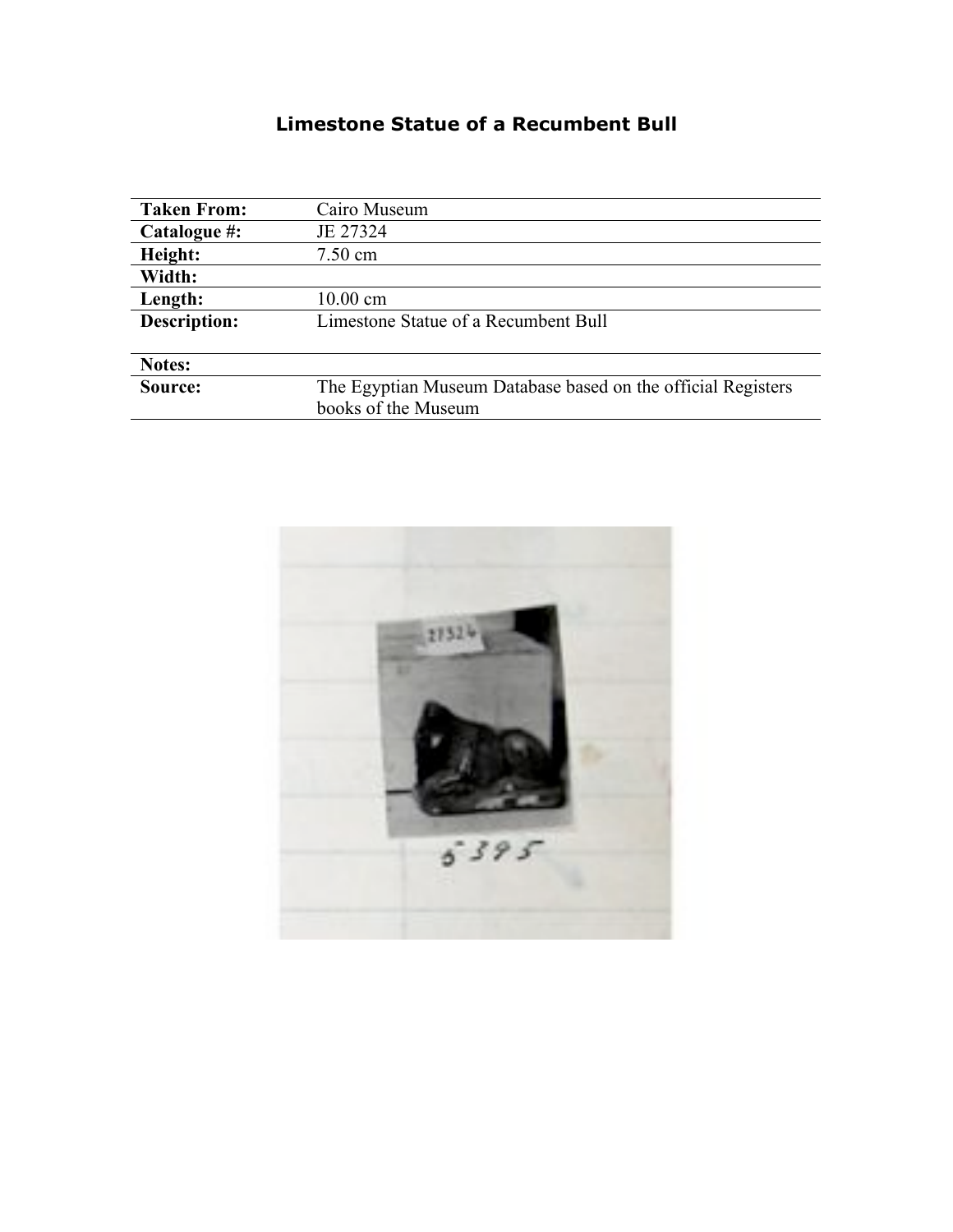#### **Bronze Standing Statue of Sobek in the form of a Crocodileheaded Man**

| <b>Taken From:</b>  | Cairo Museum                                                                        |
|---------------------|-------------------------------------------------------------------------------------|
| Catalogue #:        | JE 29868                                                                            |
| Height:             | 12.00 cm                                                                            |
| Width:              |                                                                                     |
| Length:             |                                                                                     |
| <b>Description:</b> | Bronze Standing Statue of Sobek in the form of a Crocodile-<br>headed Man           |
| Notes:              |                                                                                     |
| Source:             | The Egyptian Museum Database based on the official Registers<br>books of the Museum |
|                     |                                                                                     |

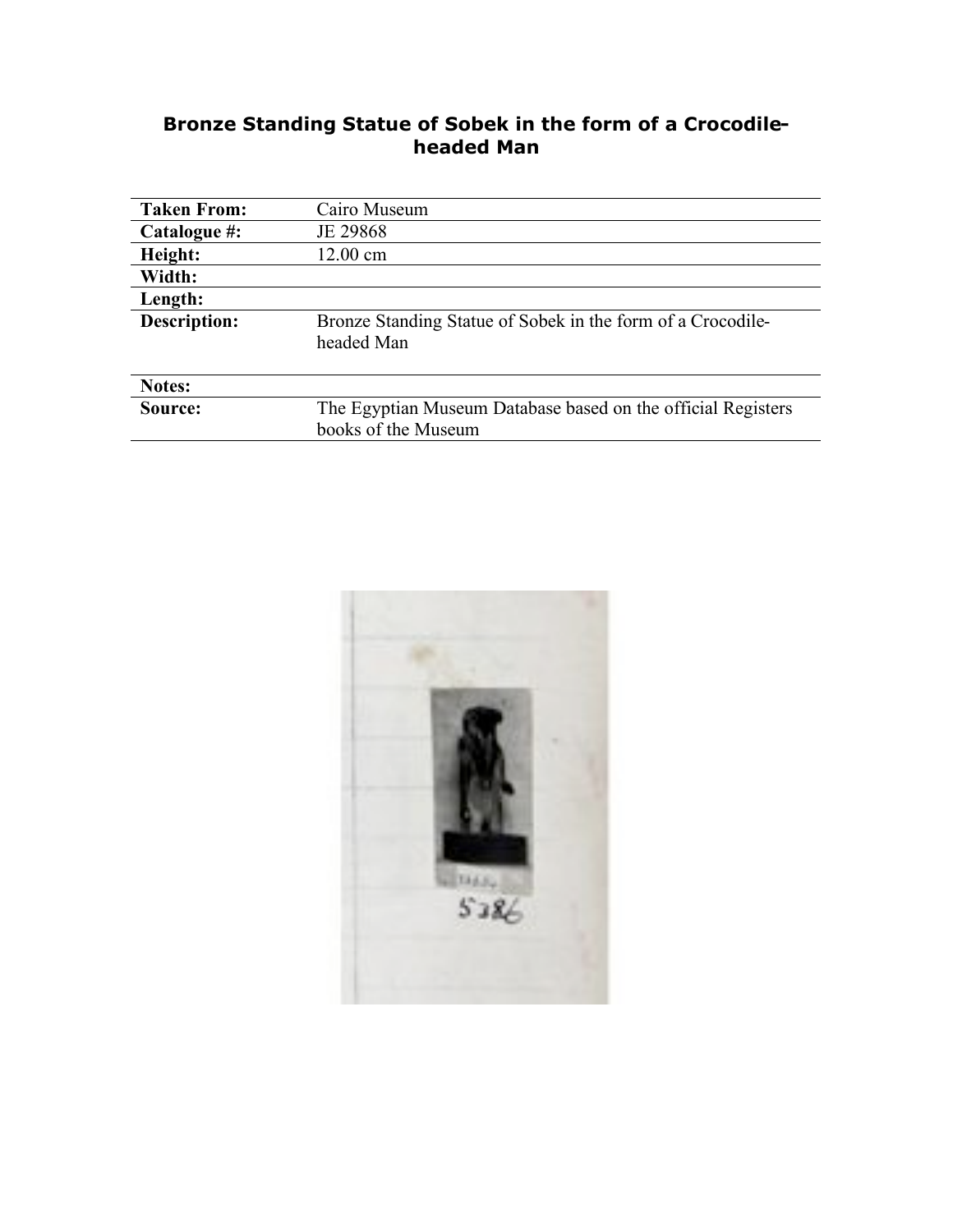# **Bronze Striding Statue of the Goddess Neith**

| <b>Taken From:</b>  | Cairo Museum                                                 |
|---------------------|--------------------------------------------------------------|
| Catalogue #:        | JE 30324                                                     |
| Height:             | 14.00 cm                                                     |
| Width:              |                                                              |
| Length:             |                                                              |
| <b>Description:</b> | Bronze Striding Statue of the Goddess Neith                  |
|                     |                                                              |
| Notes:              |                                                              |
| Source:             | The Egyptian Museum Database based on the official Registers |
|                     | books of the Museum                                          |

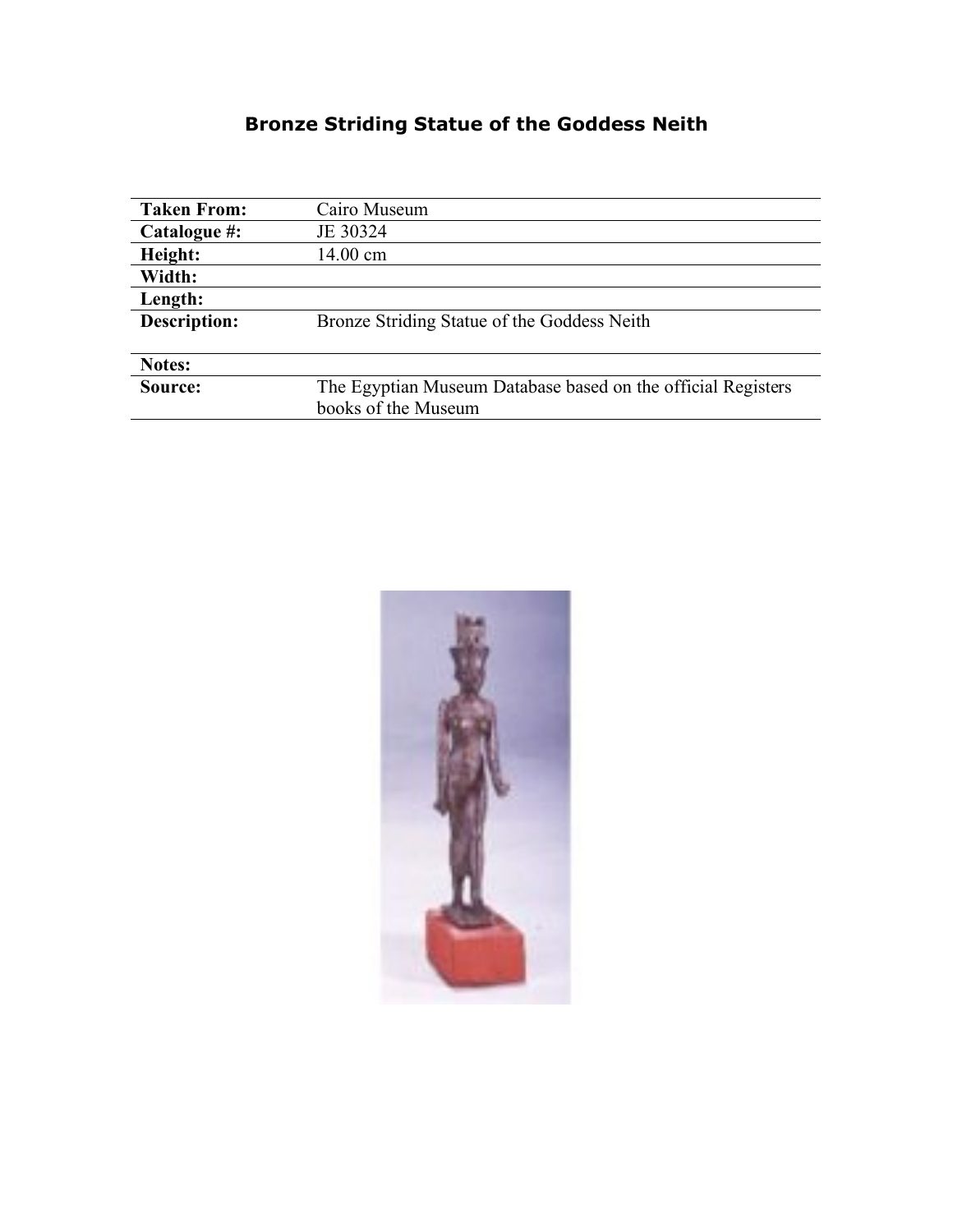#### **Inscribed Bronze Seated Statue of a Cat (Bastet) Dedicated by Padiamen**

| <b>Taken From:</b>  | Cairo Museum                                                  |
|---------------------|---------------------------------------------------------------|
| Catalogue #:        | JE 36598                                                      |
| Height:             | 17.00 cm                                                      |
| Width:              |                                                               |
| Length:             |                                                               |
| <b>Description:</b> | Inscribed Bronze Seated Statue of a Cat (Bastet) Dedicated by |
|                     | Padiamen                                                      |
| Notes:              |                                                               |
| Source:             | The Egyptian Museum Database based on the official Registers  |
|                     | books of the Museum                                           |

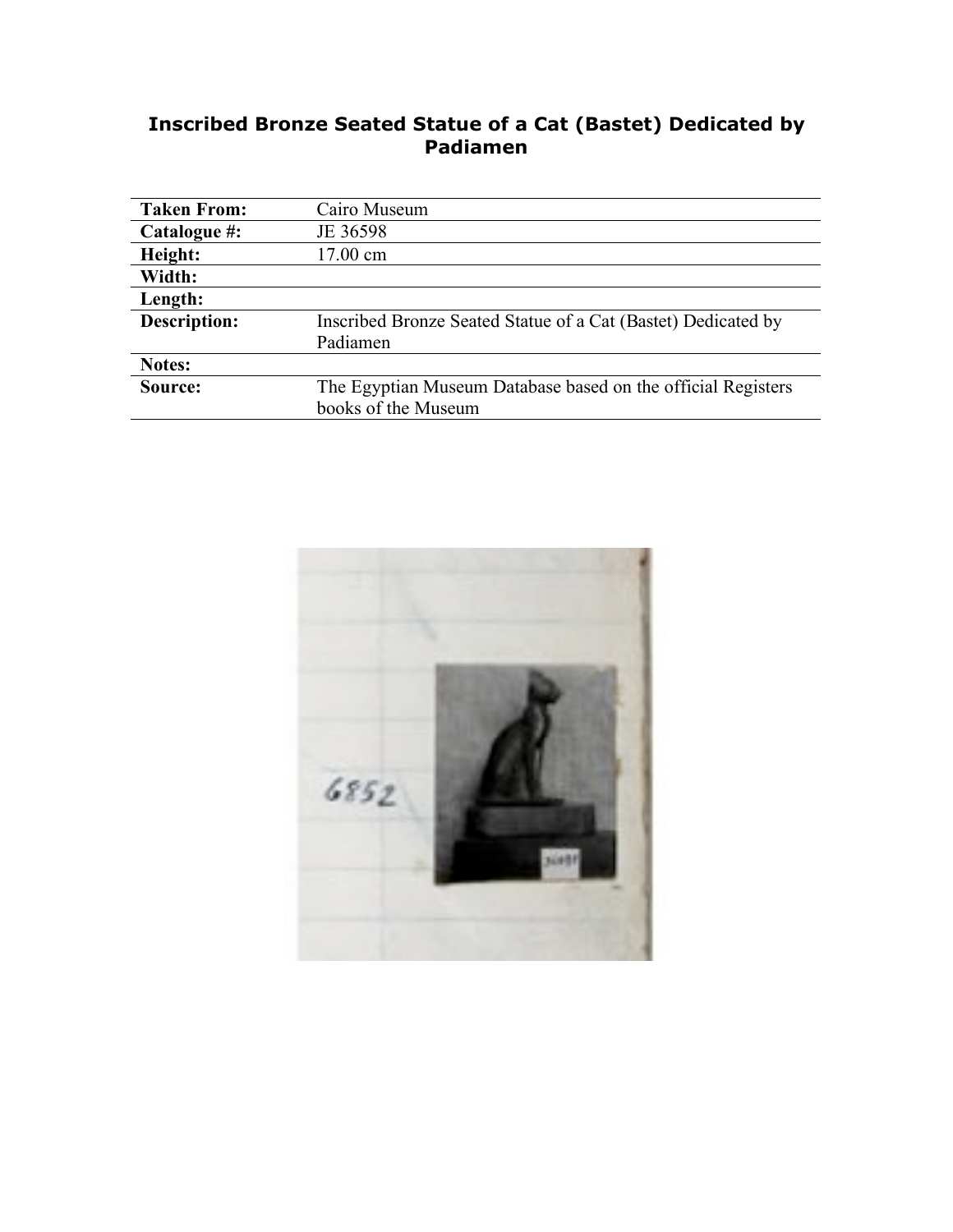#### **Inscribed Bronze Striding Statue of Harpocrates Wearing the Andjety Diadem**

| <b>Taken From:</b> | Cairo Museum                                                                         |
|--------------------|--------------------------------------------------------------------------------------|
| Catalogue #:       | JE 67925                                                                             |
| Height:            | 18.00 cm                                                                             |
| Width:             |                                                                                      |
| Length:            |                                                                                      |
| Description:       | Inscribed Bronze Striding Statue of Harpocrates Wearing the<br><b>Andjety Diadem</b> |
| Notes:             |                                                                                      |
| Source:            | The Egyptian Museum Database based on the official Registers                         |
|                    | books of the Museum                                                                  |

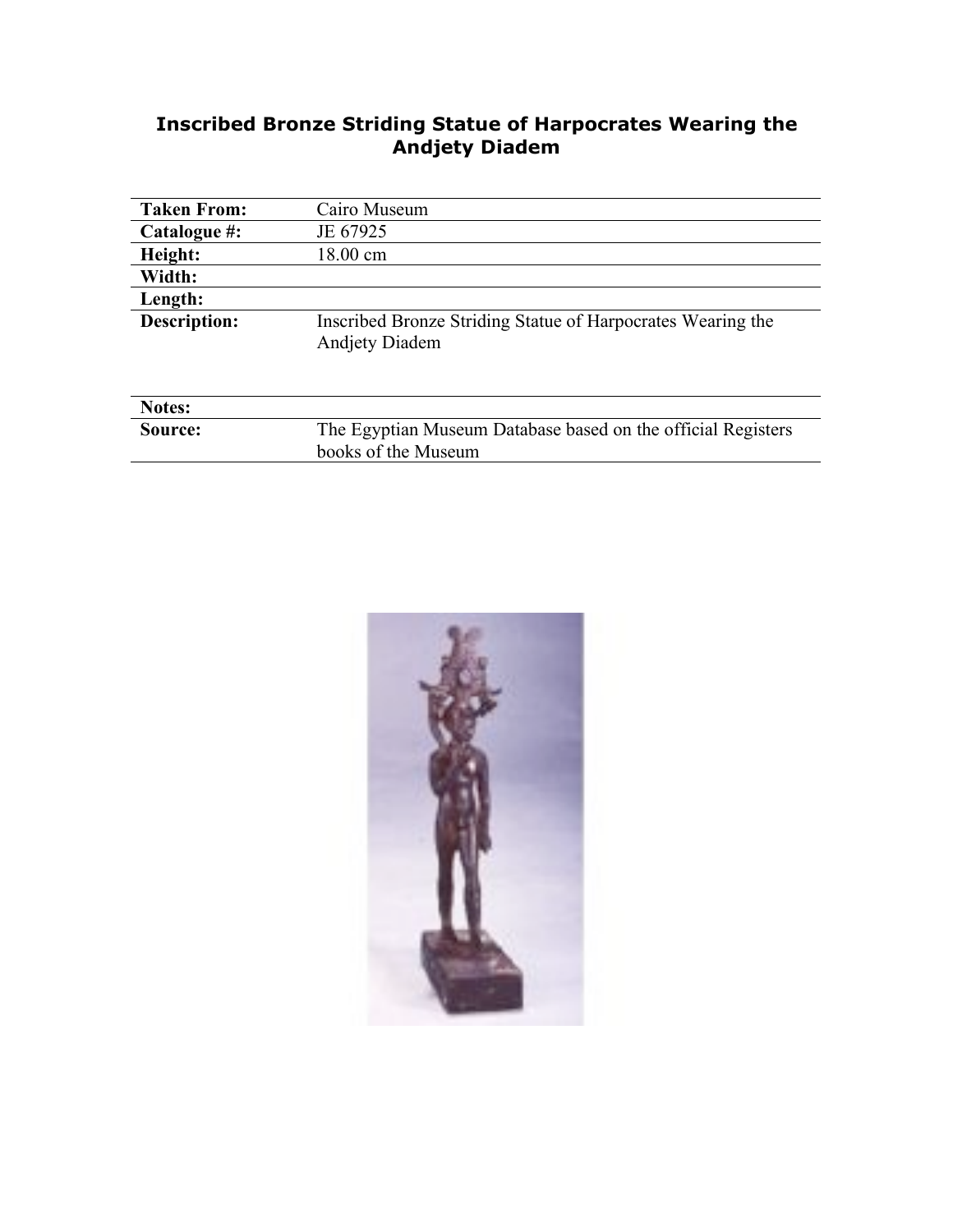# **Inscribed Bronze Sceptre of Ankhusiri**

| <b>Taken From:</b>  | Cairo Museum                                                 |
|---------------------|--------------------------------------------------------------|
| Catalogue #:        | JE 91488                                                     |
| Height:             | 55.00 cm                                                     |
| Width:              |                                                              |
| Length:             |                                                              |
| <b>Description:</b> | Inscribed Bronze Sceptre of Ankhusiri                        |
|                     |                                                              |
| Notes:              |                                                              |
| Source:             | The Egyptian Museum Database based on the official Registers |
|                     | books of the Museum                                          |

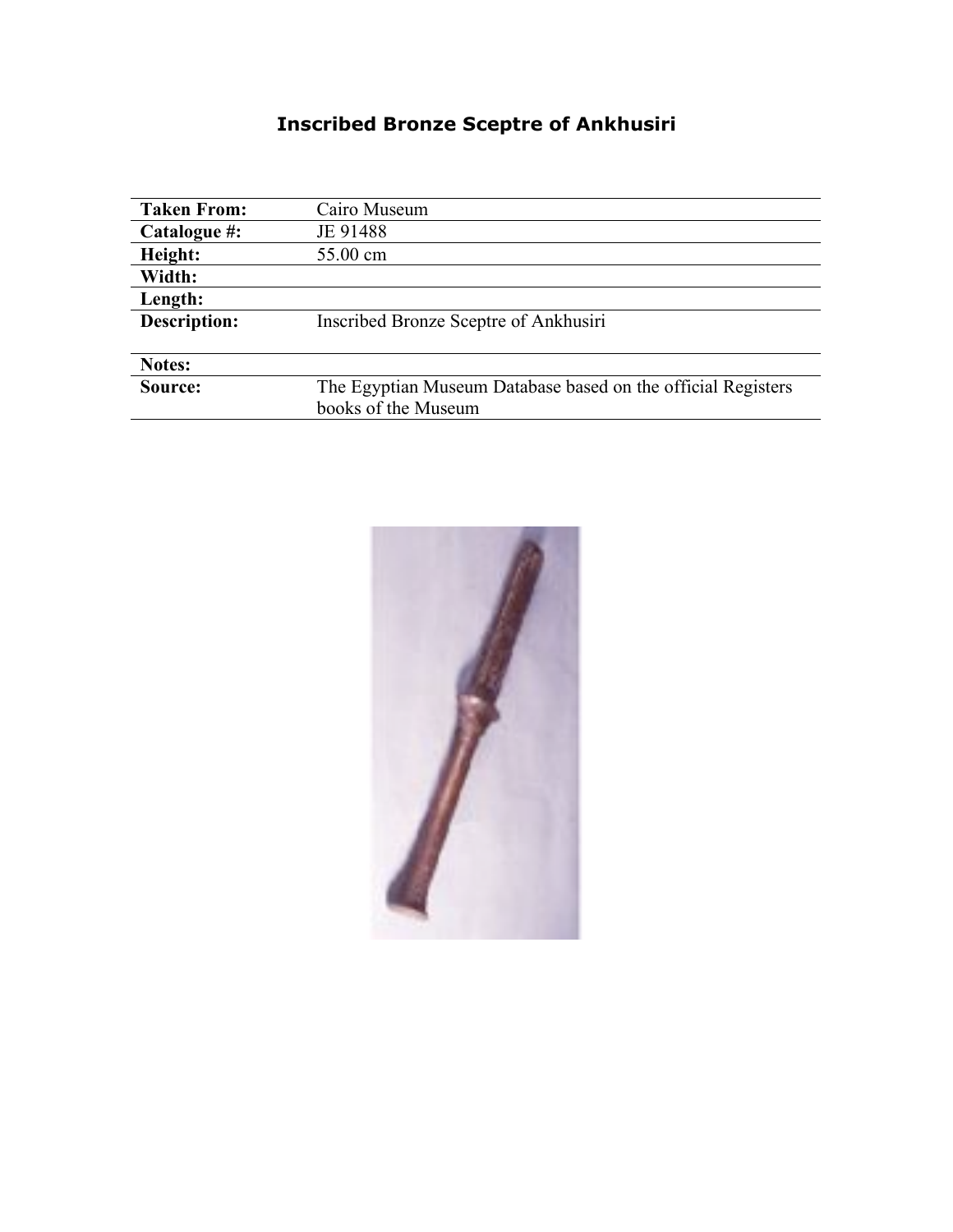# **Bronze Statue of an Apis Bull Wearing the Sun Disk and Uraeus**

| <b>Taken From:</b> | Cairo Museum                                                  |
|--------------------|---------------------------------------------------------------|
| Catalogue #:       | TR 3.2.19.23                                                  |
| Height:            | $11.00 \text{ cm}$                                            |
| Width:             |                                                               |
| Length:            | 12 cm                                                         |
| Description:       | Bronze Statue of an Apis Bull Wearing the Sun Disk and Uraeus |
|                    |                                                               |
| Notes:             |                                                               |
| Source:            | The Egyptian Museum Database based on the official Registers  |
|                    | books of the Museum                                           |

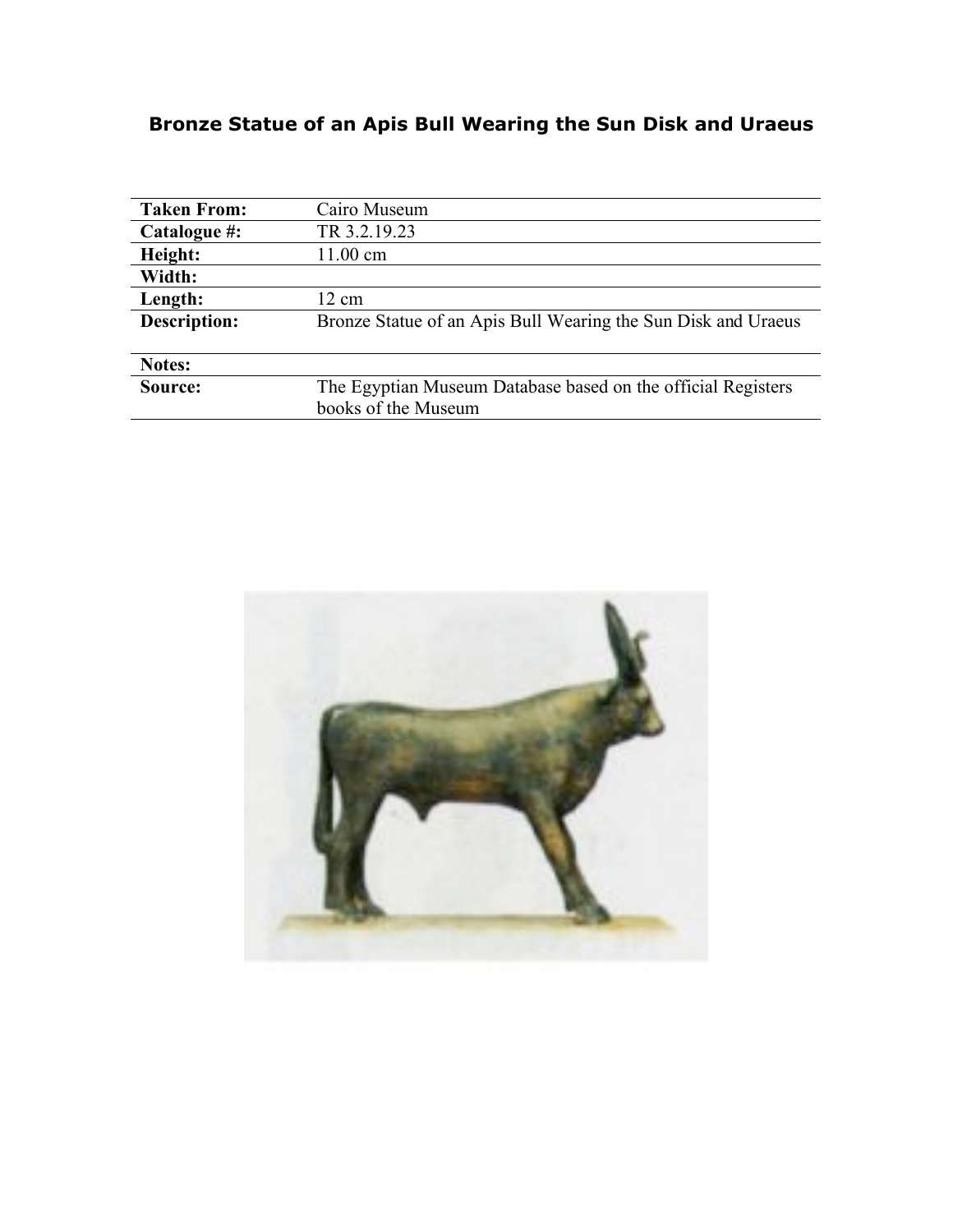### **Bronze False Beard**

| <b>Taken From:</b>  | Cairo Museum                                                 |
|---------------------|--------------------------------------------------------------|
| Catalogue #:        | TR 10.11.21.3                                                |
| Height:             | 12.00 cm                                                     |
| Width:              |                                                              |
| Length:             |                                                              |
| <b>Description:</b> | <b>Bronze False Beard</b>                                    |
|                     |                                                              |
| Notes:              |                                                              |
| Source:             | The Egyptian Museum Database based on the official Registers |
|                     | books of the Museum                                          |

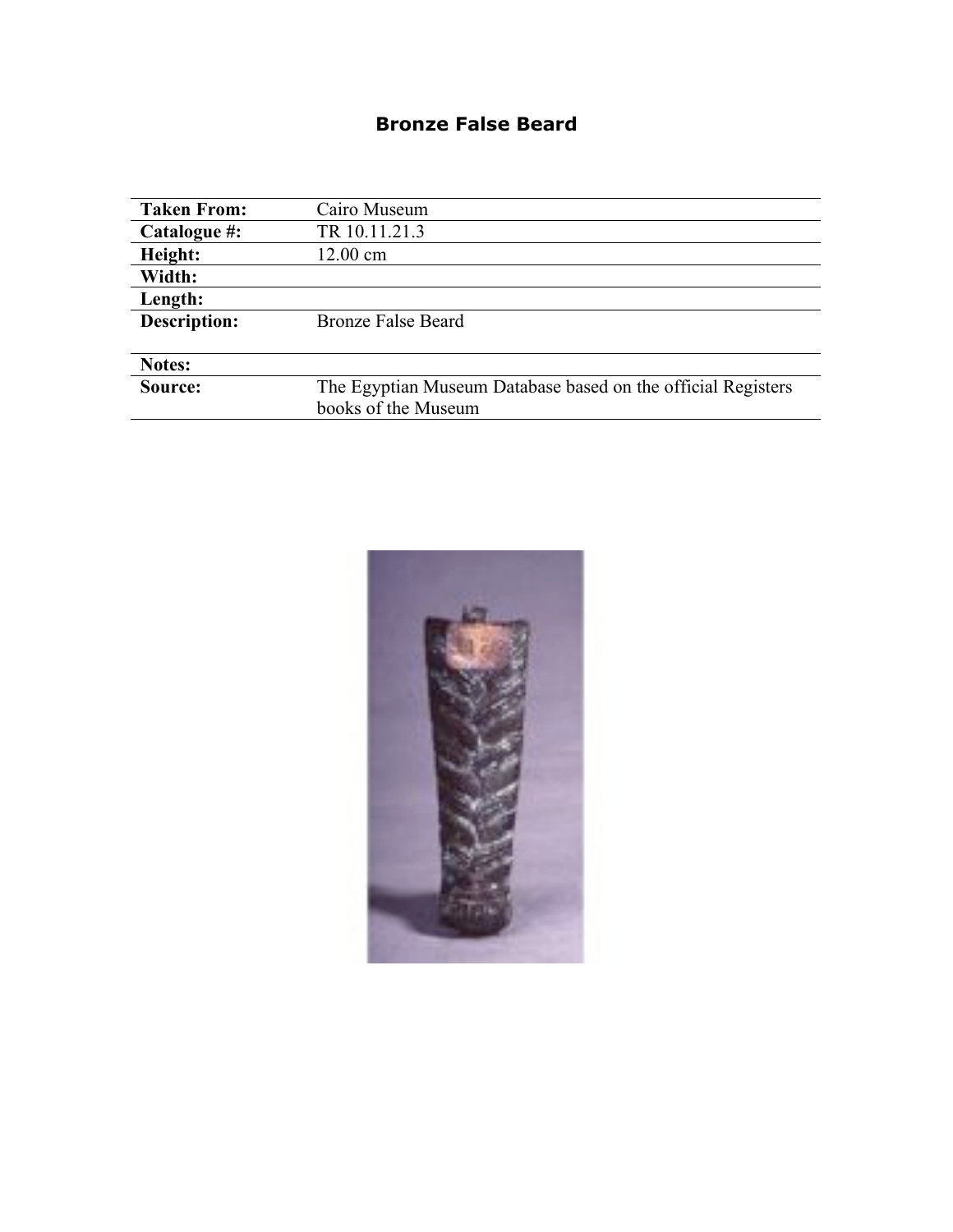### **Bronze False Beard**

| <b>Taken From:</b> | Cairo Museum                                                 |
|--------------------|--------------------------------------------------------------|
| Catalogue #:       | TR 10.11.21.8                                                |
| Height:            | $9.50 \text{ cm}$                                            |
| Width:             |                                                              |
| Length:            |                                                              |
| Description:       | <b>Bronze False Beard</b>                                    |
|                    |                                                              |
| Notes:             |                                                              |
| Source:            | The Egyptian Museum Database based on the official Registers |
|                    | books of the Museum                                          |

 $10111$  $21$ 8  $8604$  $10111$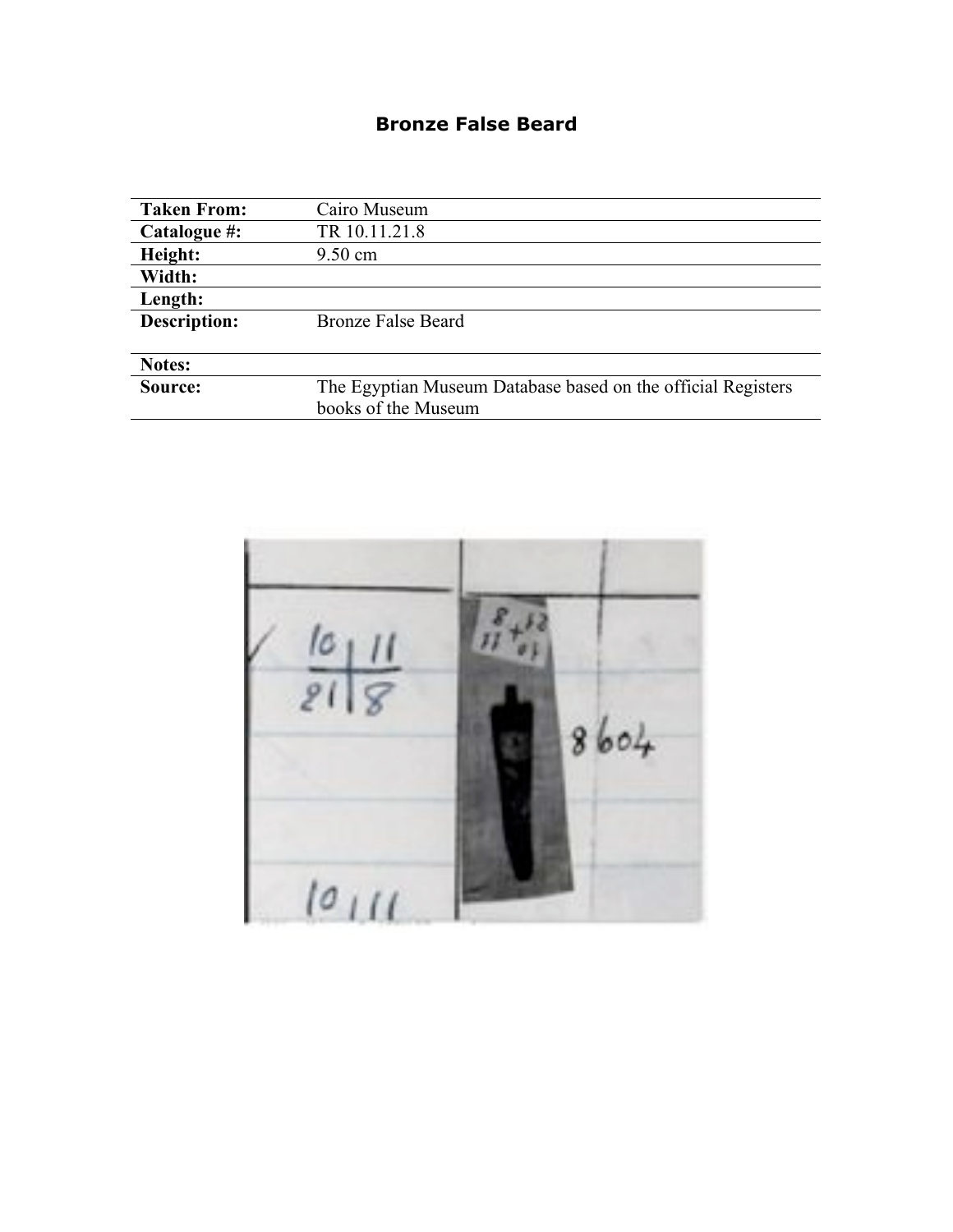#### **Plastered Wooden Shabti of Tjuya Covered with Silver Leaf, Incised with Nine Lines of Inscription**

| <b>Taken From:</b>  | Cairo Museum                                                                                         |
|---------------------|------------------------------------------------------------------------------------------------------|
| Catalogue #:        | JE 68995                                                                                             |
| Height:             | 27.7 cm                                                                                              |
| Width:              |                                                                                                      |
| Length:             |                                                                                                      |
| <b>Description:</b> | Plastered Wooden Shabti of Tjuya Covered with Silver Leaf,<br>Incised with Nine Lines of Inscription |
| Notes:              |                                                                                                      |
| Source:             | The Egyptian Museum Database based on the official registers                                         |
|                     | books of the museum                                                                                  |

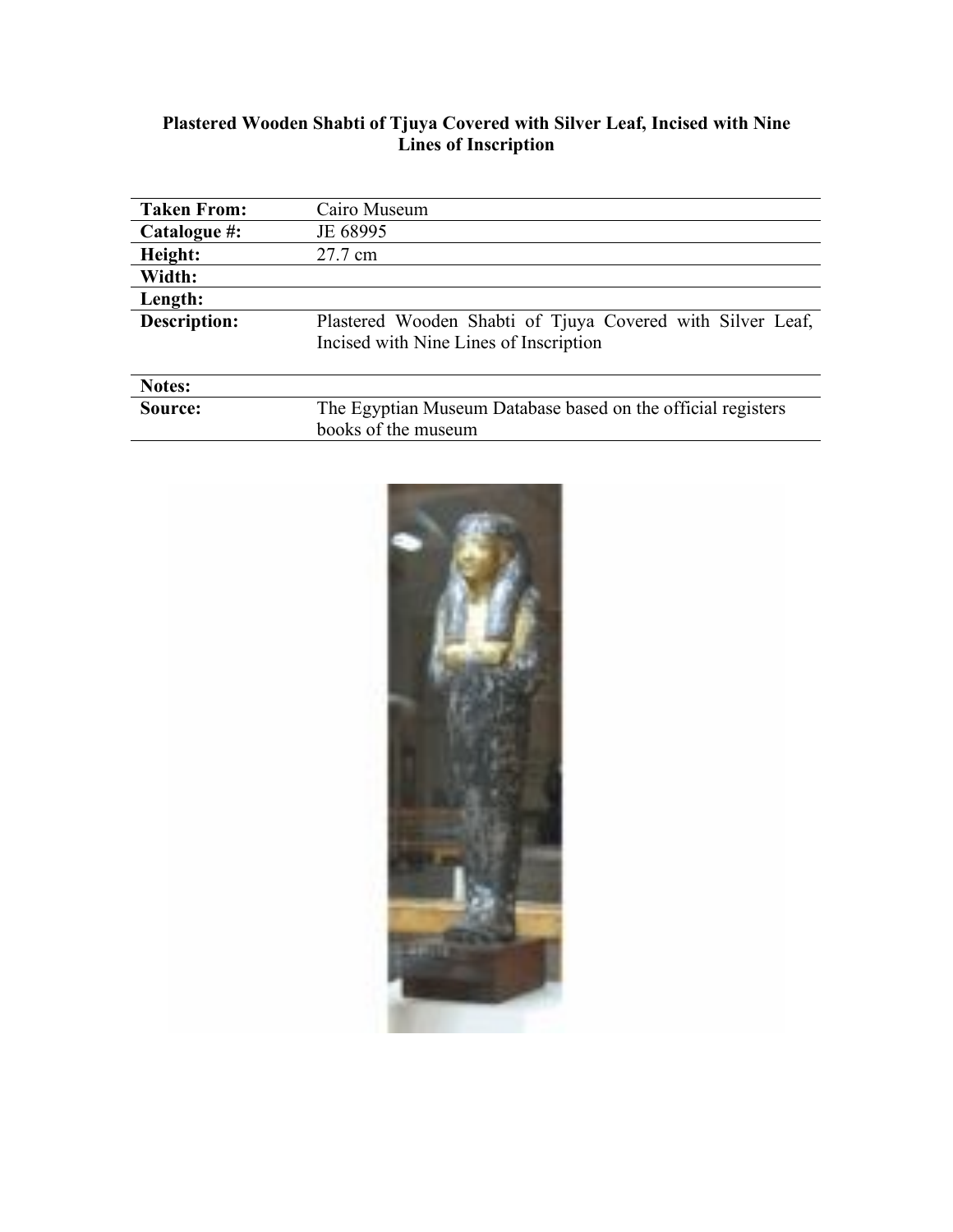### **Wooden Shabti of Yuya with Ten Lines of Inscription in Yellow**

| <b>Taken From:</b>  | Cairo Museum                                                  |
|---------------------|---------------------------------------------------------------|
| Catalogue #:        | JE 68984                                                      |
| Height:             | 30 cm                                                         |
| Width:              |                                                               |
| Length:             |                                                               |
| <b>Description:</b> | Wooden Shabti of Yuya with Ten Lines of Inscription in Yellow |
|                     |                                                               |
| Notes:              |                                                               |
| Source:             | The Egyptian Museum Database based on the official registers  |
|                     | books of the museum                                           |

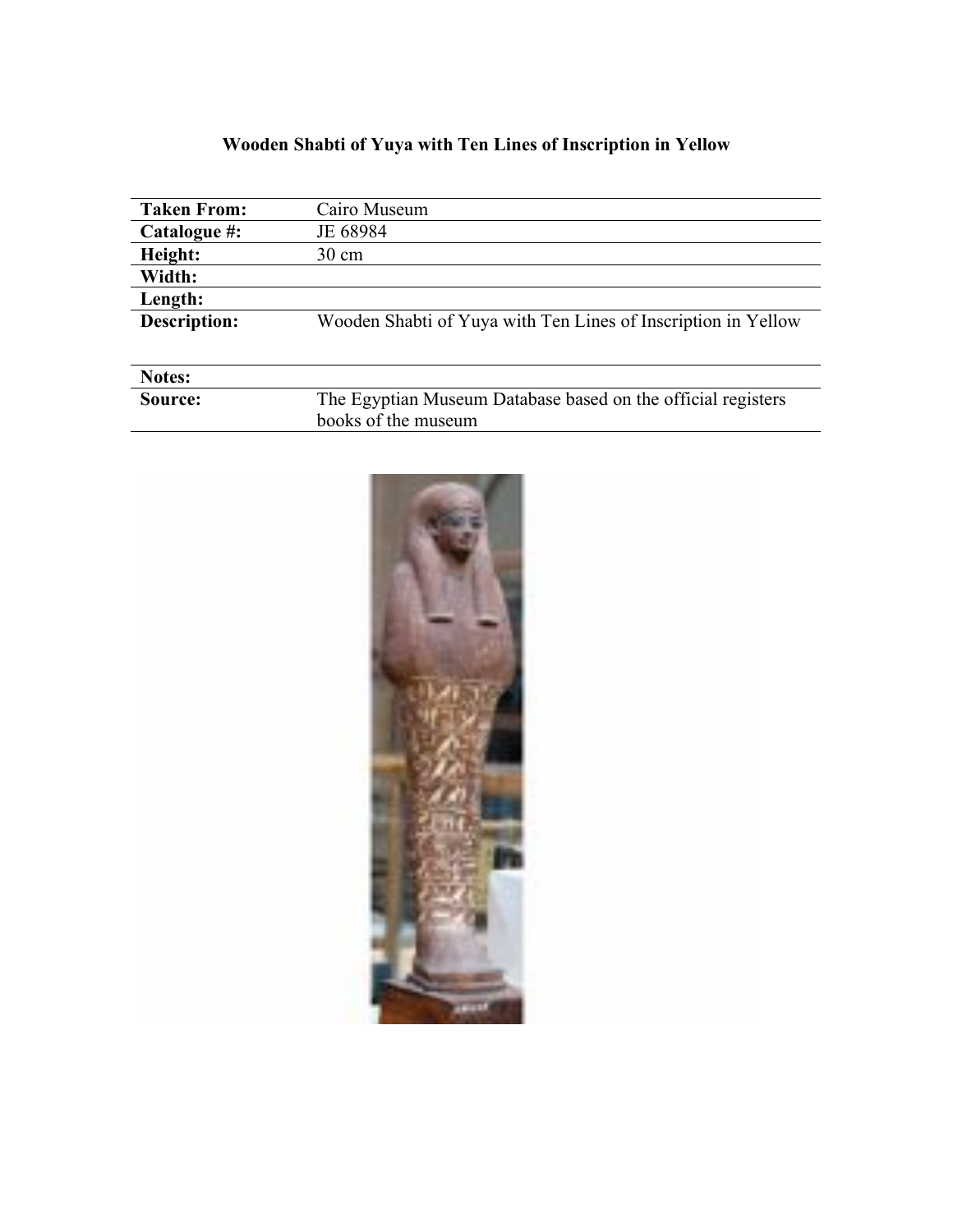### **Painted and Gilded Wooden Shabti of Yuya with Seven Lines of Incised Inscription**

| <b>Taken From:</b>  | Cairo Museum                                                                        |
|---------------------|-------------------------------------------------------------------------------------|
| Catalogue #:        | JE 68989                                                                            |
| Height:             | 25.7 cm                                                                             |
| Width:              |                                                                                     |
| Length:             |                                                                                     |
| <b>Description:</b> | Painted and Gilded Wooden Shabti of Yuya with Seven Lines of<br>Incised Inscription |

| <b>Notes:</b>  |                                                              |
|----------------|--------------------------------------------------------------|
| <b>Source:</b> | The Egyptian Museum Database based on the official registers |
|                | books of the museum                                          |

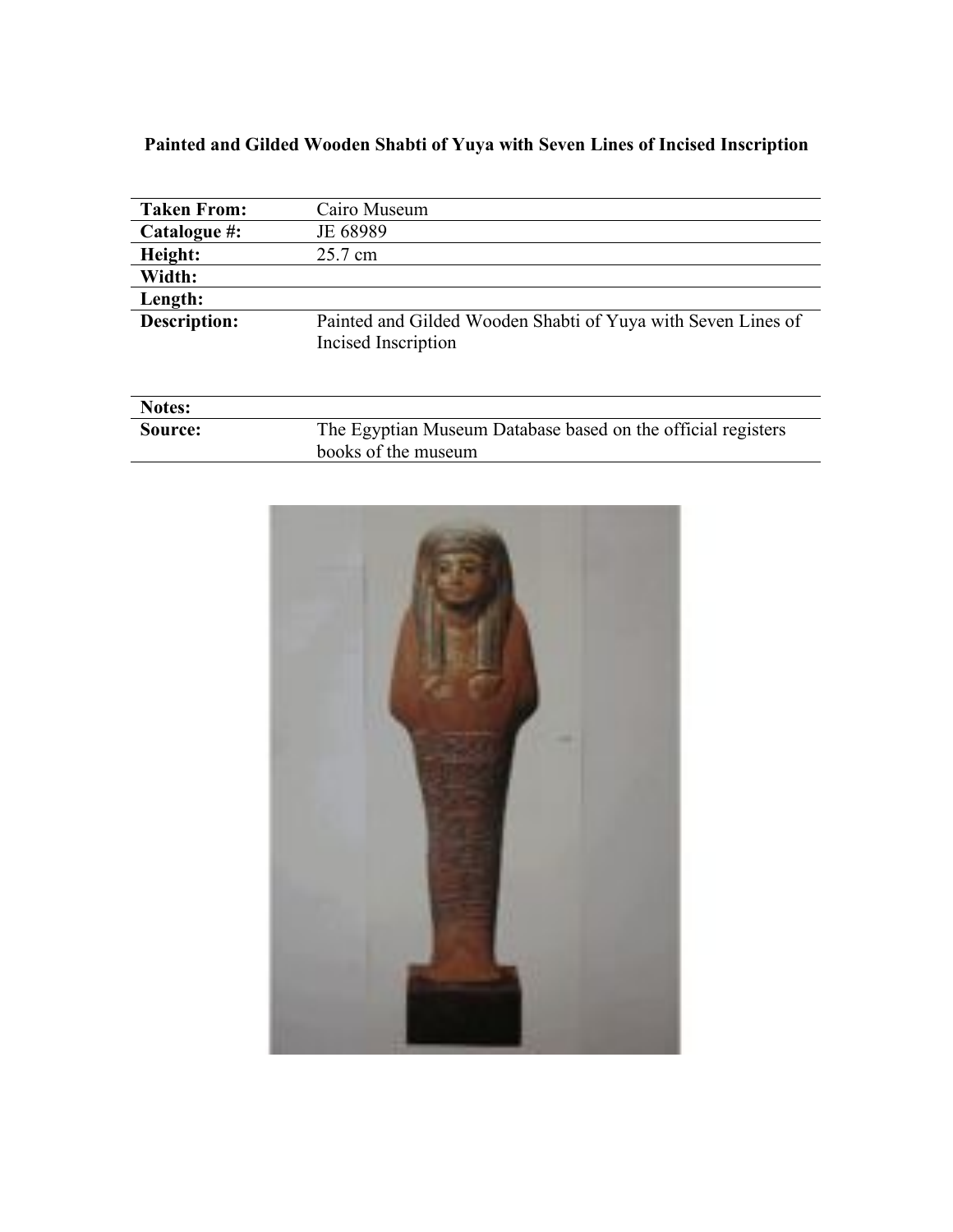#### **Plastered and Gilded Wooden Shabti of Tjuya with Nine Lines of Incised Inscription**

| <b>Taken From:</b> | Cairo Museum                                                                          |
|--------------------|---------------------------------------------------------------------------------------|
| Catalogue #:       | JE 68998                                                                              |
| Height:            | 27 cm                                                                                 |
| Width:             |                                                                                       |
| Length:            |                                                                                       |
| Description:       | Plastered and Gilded Wooden Shabti of Tjuya with Nine Lines of<br>Incised Inscription |
| Notes:             |                                                                                       |
| Source:            | The Egyptian Museum Database based on the official registers<br>books of the museum   |

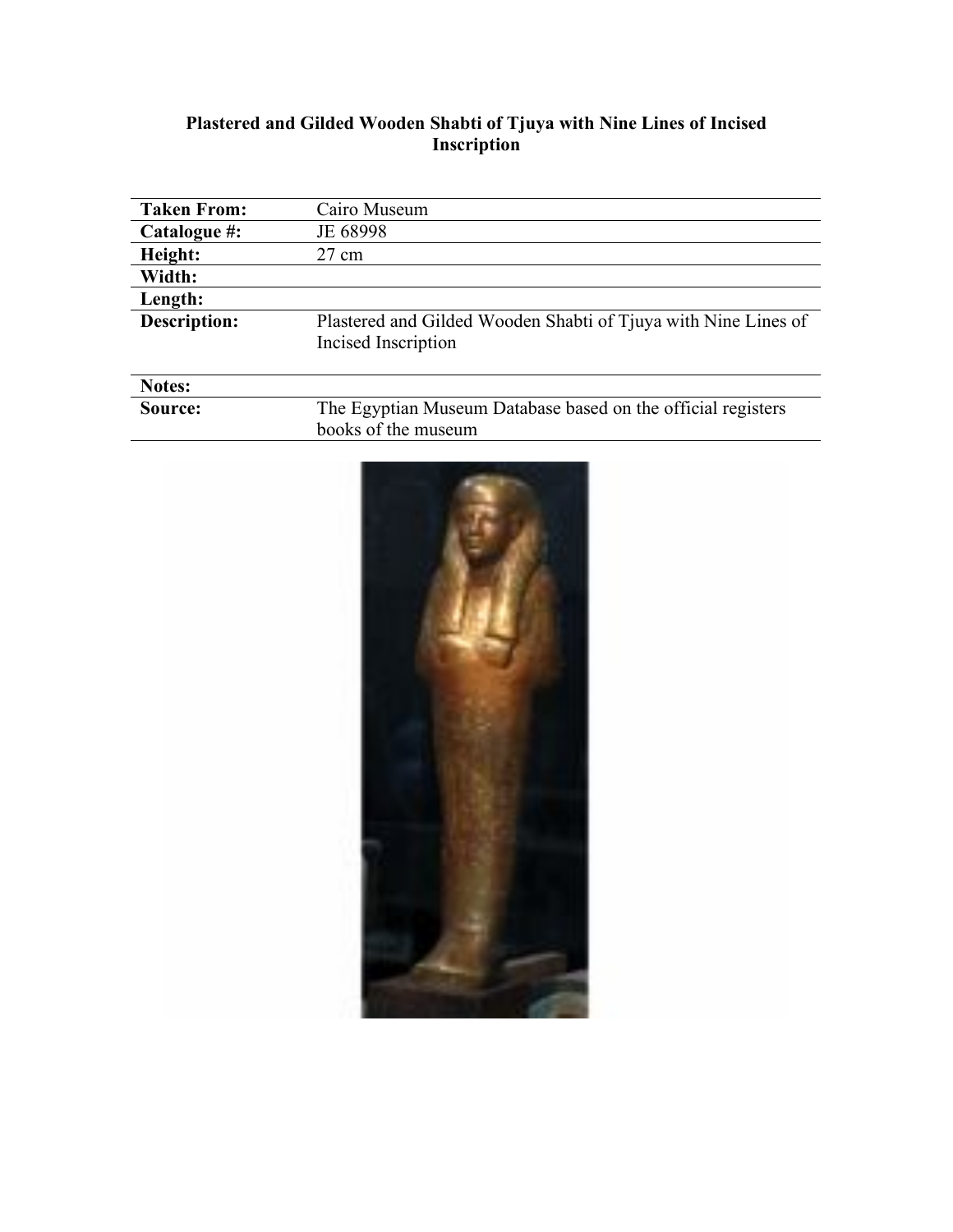# **Wooden Shabti of Yuya with Eleven Lines of Inscription in Yellow**

| <b>Taken From:</b>  | Cairo Museum                                                        |
|---------------------|---------------------------------------------------------------------|
| Catalogue #:        | JE 68982                                                            |
| Height:             | 29.8 cm                                                             |
| Width:              |                                                                     |
| Length:             |                                                                     |
| <b>Description:</b> | Wooden Shabti of Yuya with Eleven Lines of Inscription in<br>Yellow |
| Notes:              |                                                                     |
| Source:             | The Egyptian Museum Database based on the official registers        |
|                     | books of the museum                                                 |

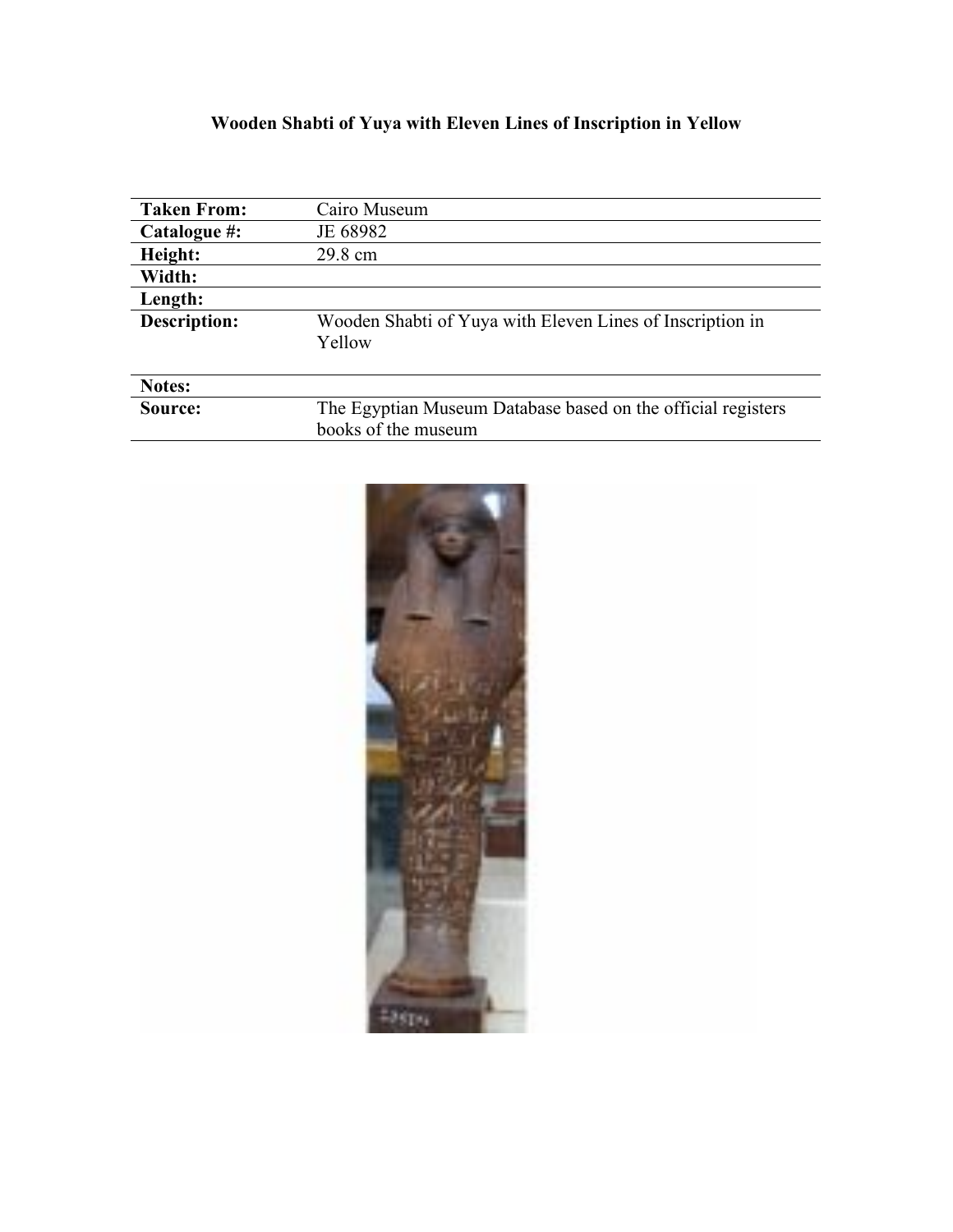# **Wooden Shabti of Yuya with Nine Lines of Incised Inscription in Yellow**

| <b>Taken From:</b>  | Cairo Museum                                                                        |
|---------------------|-------------------------------------------------------------------------------------|
| Catalogue #:        | JE 68983                                                                            |
| Height:             | 27.8 cm                                                                             |
| Width:              |                                                                                     |
| Length:             |                                                                                     |
| <b>Description:</b> | Wooden Shabti of Yuya with Nine Lines of Incised Inscription in<br>Yellow           |
| Notes:              |                                                                                     |
| Source:             | The Egyptian Museum Database based on the official registers<br>books of the museum |

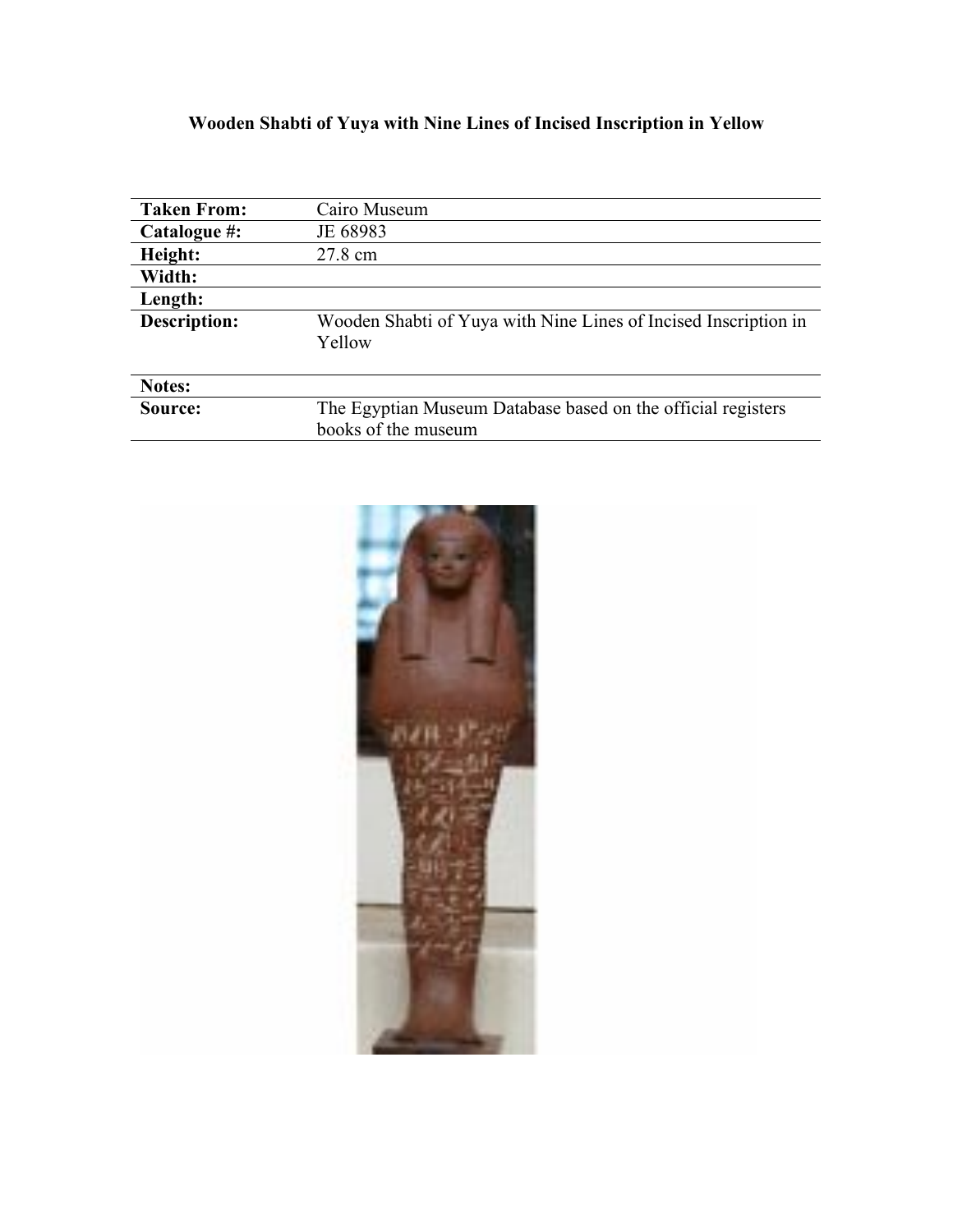# **Wooden Shabti of Yuya with Nine Lines of Incised Inscription in Blue**

| <b>Taken From:</b>  | Cairo Museum                                                            |
|---------------------|-------------------------------------------------------------------------|
| Catalogue #:        | JE 68987                                                                |
| Height:             | $22 \text{ cm}$                                                         |
| Width:              |                                                                         |
| Length:             |                                                                         |
| <b>Description:</b> | Wooden Shabti of Yuya with Nine Lines of Incised Inscription in<br>Blue |
| <b>Notes:</b>       |                                                                         |
| Source:             | The Egyptian Museum Database based on the official registers            |
|                     | books of the museum                                                     |

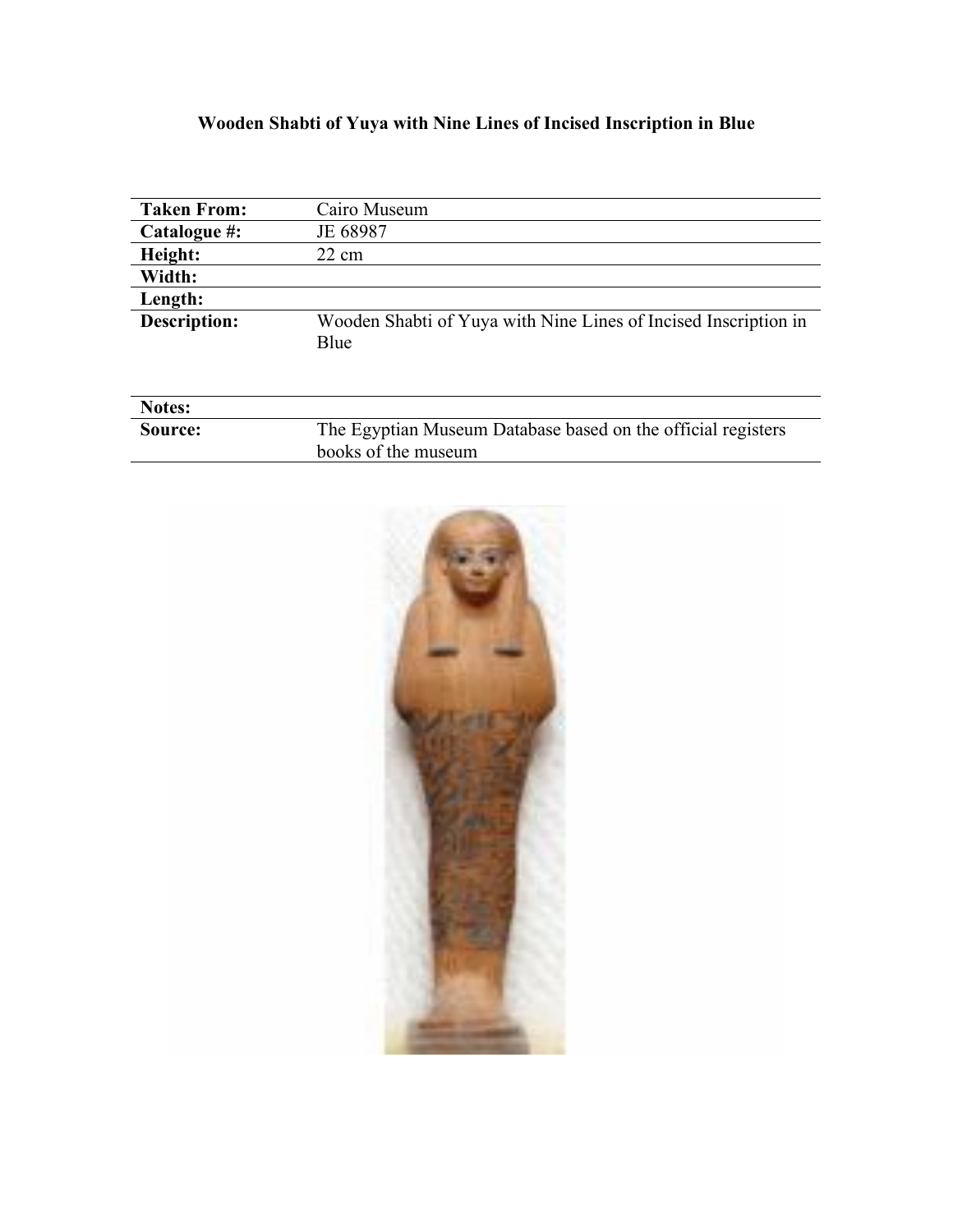# **Uninscribed Calcite Shabti of Yuya**

| <b>Taken From:</b>  | Cairo Museum                                                 |
|---------------------|--------------------------------------------------------------|
| Catalogue #:        | JE 68994                                                     |
| Height:             | 20.8 cm                                                      |
| Width:              |                                                              |
| Length:             |                                                              |
| <b>Description:</b> | Uninscribed Calcite Shabti of Yuya                           |
|                     |                                                              |
| <b>Notes:</b>       |                                                              |
| Source:             | The Egyptian Museum Database based on the official registers |
|                     | books of the museum                                          |

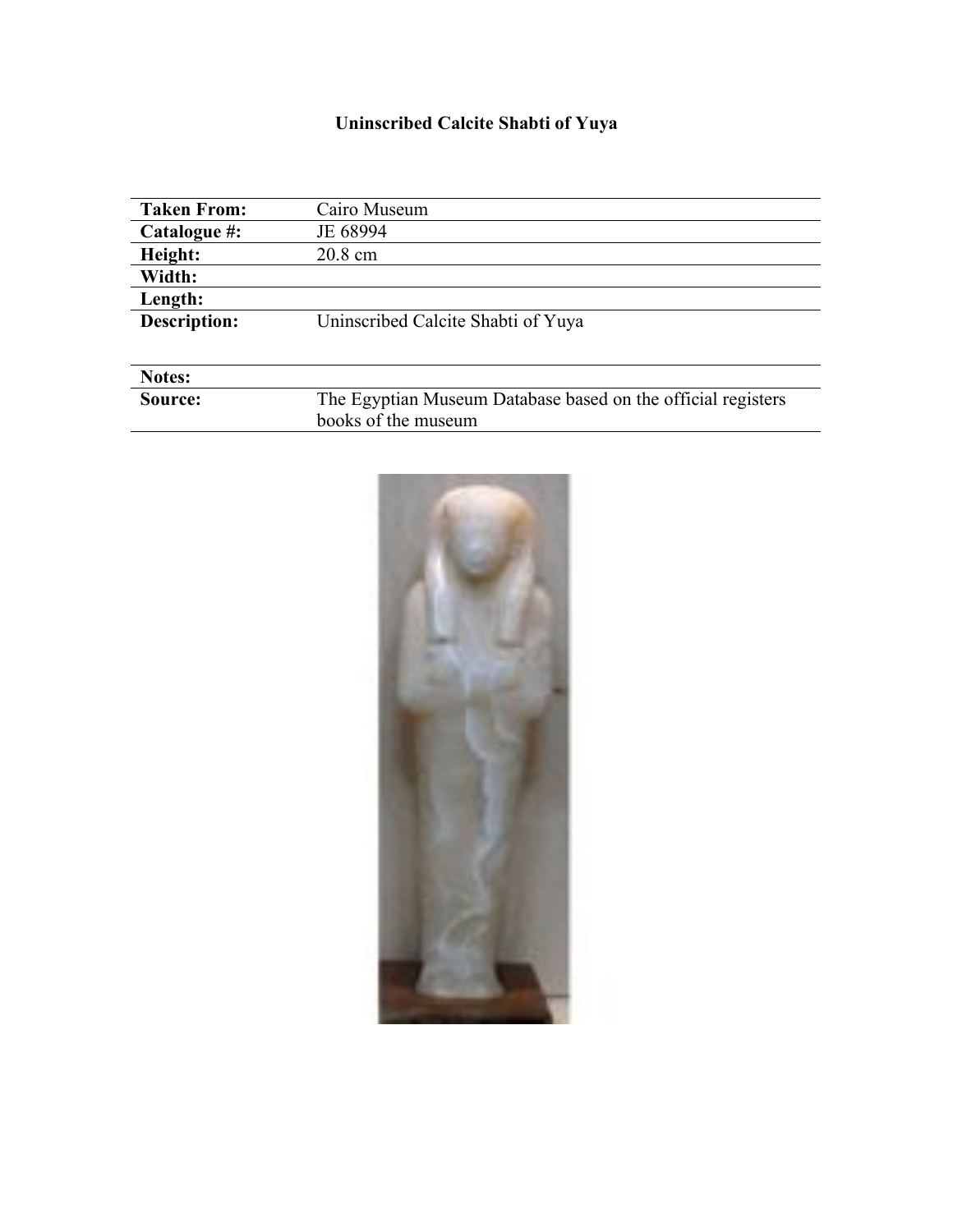# **Ebony Shabti of Yuya with Seven Lines of Inscription in Yellow**

| <b>Taken From:</b>  | Cairo Museum                                                   |
|---------------------|----------------------------------------------------------------|
| Catalogue #:        | JE 68992                                                       |
| Height:             | $21 \text{ cm}$                                                |
| Width:              |                                                                |
| Length:             |                                                                |
| <b>Description:</b> | Ebony Shabti of Yuya with Seven Lines of Inscription in Yellow |
|                     |                                                                |
| Notes:              |                                                                |

| .       |                                                              |
|---------|--------------------------------------------------------------|
| Source: | The Egyptian Museum Database based on the official registers |
|         | books of the museum                                          |
|         |                                                              |

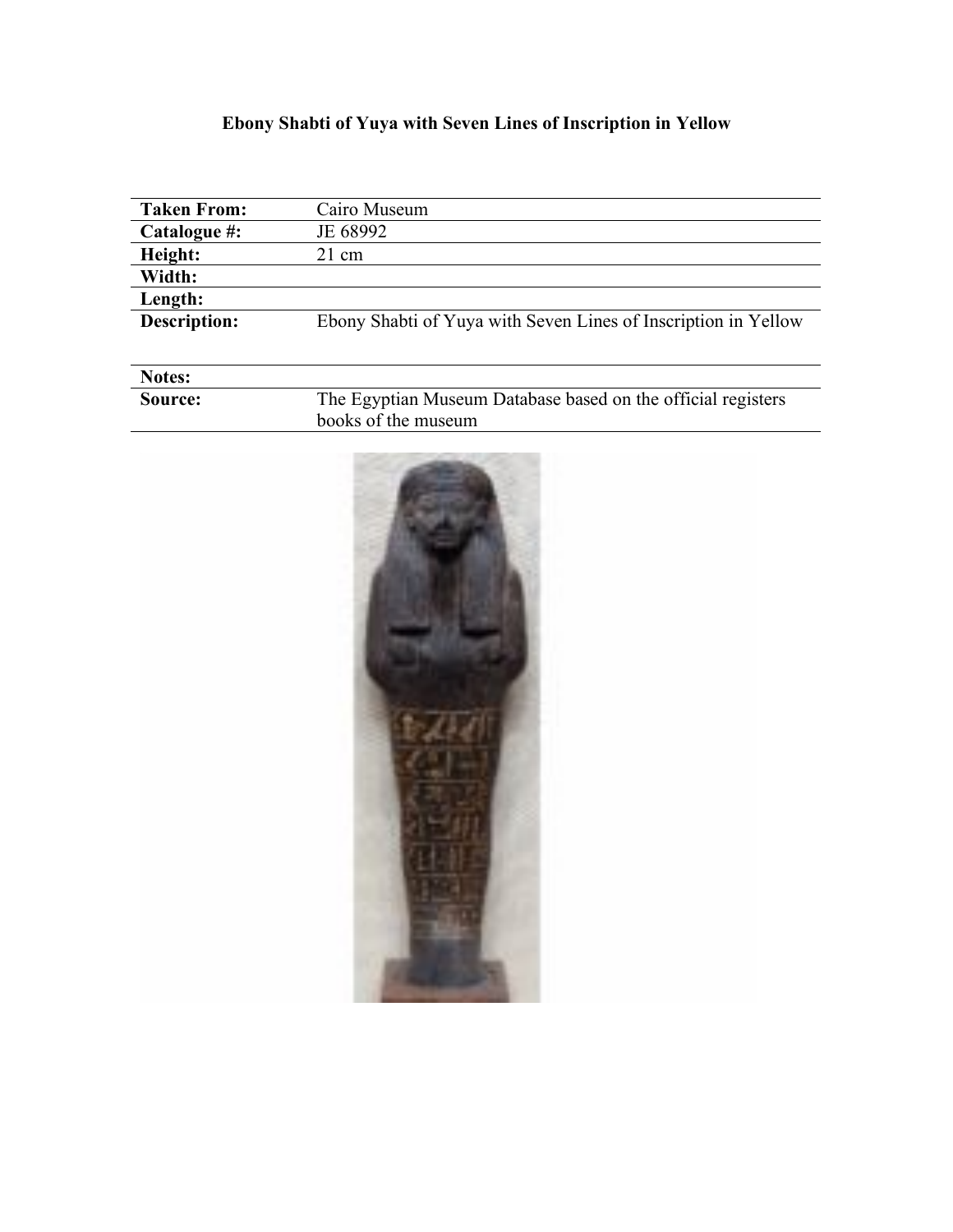#### **Painted Wooden Shabti of Yuya with Two Vertical Columns of Incised Blue Inscription**

| <b>Taken From:</b>  | Cairo Museum                                                                           |
|---------------------|----------------------------------------------------------------------------------------|
| Catalogue #:        | JE 68993                                                                               |
| Height:             | 25.5 cm                                                                                |
| Width:              |                                                                                        |
| Length:             |                                                                                        |
| <b>Description:</b> | Painted Wooden Shabti of Yuya with Two Vertical Columns of<br>Incised Blue Inscription |
| Notes:              |                                                                                        |
| Source:             | The Egyptian Museum Database based on the official registers                           |
|                     | books of the museum                                                                    |

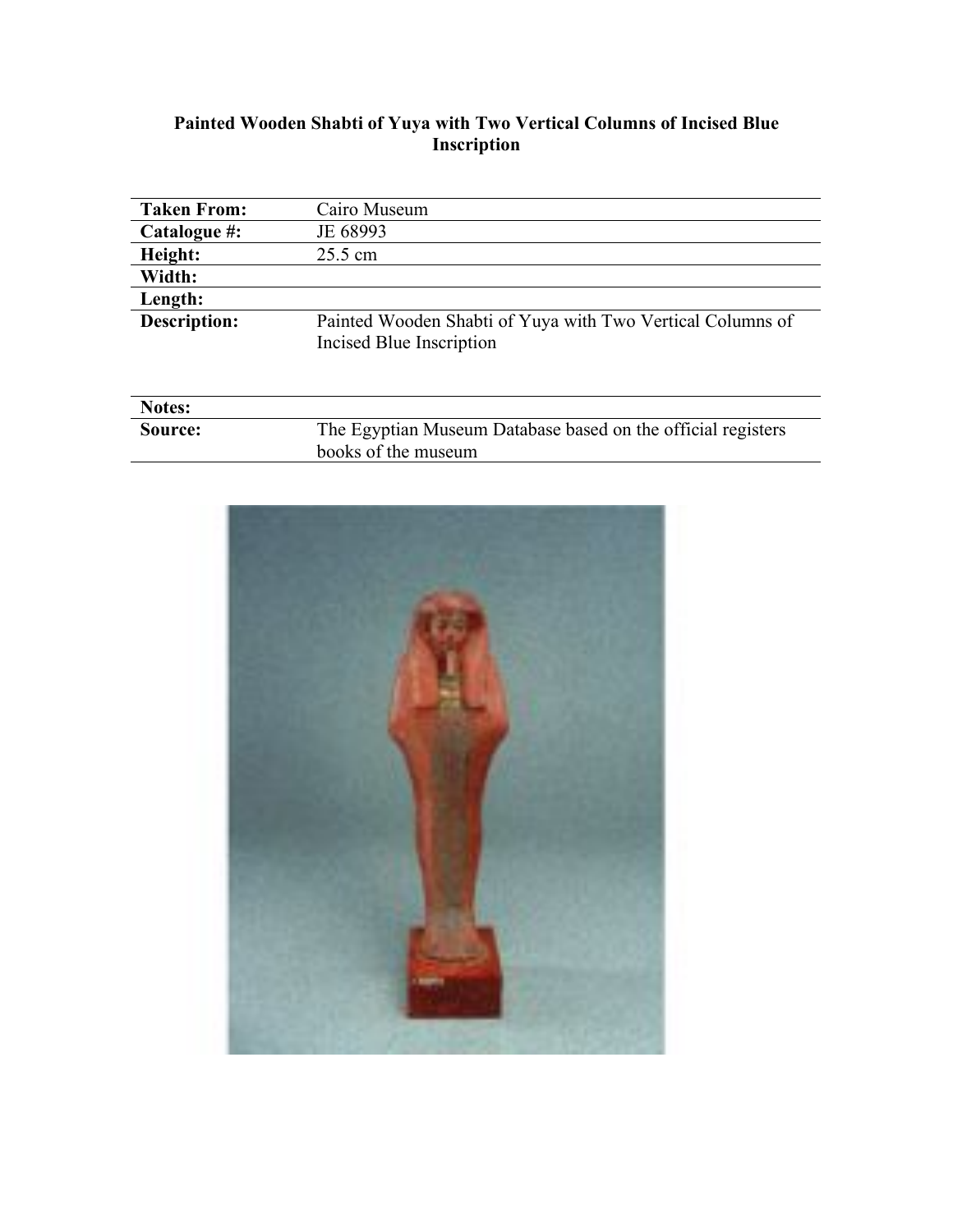# **Unfinished Limestone Statue of Nefertiti as an Offering Bearer**

| <b>Taken From:</b>  | Cairo Museum                                                   |
|---------------------|----------------------------------------------------------------|
| Catalogue #:        | JE 44867                                                       |
| Height:             | 43 cm                                                          |
| Width:              |                                                                |
| Length:             |                                                                |
| <b>Description:</b> | Unfinished Limestone Statue of Nefertiti as an Offering Bearer |
|                     |                                                                |
|                     |                                                                |
| Notes:              |                                                                |
| Source:             | The Egyptian Museum Database based on the official registers   |
|                     | books of the museum                                            |

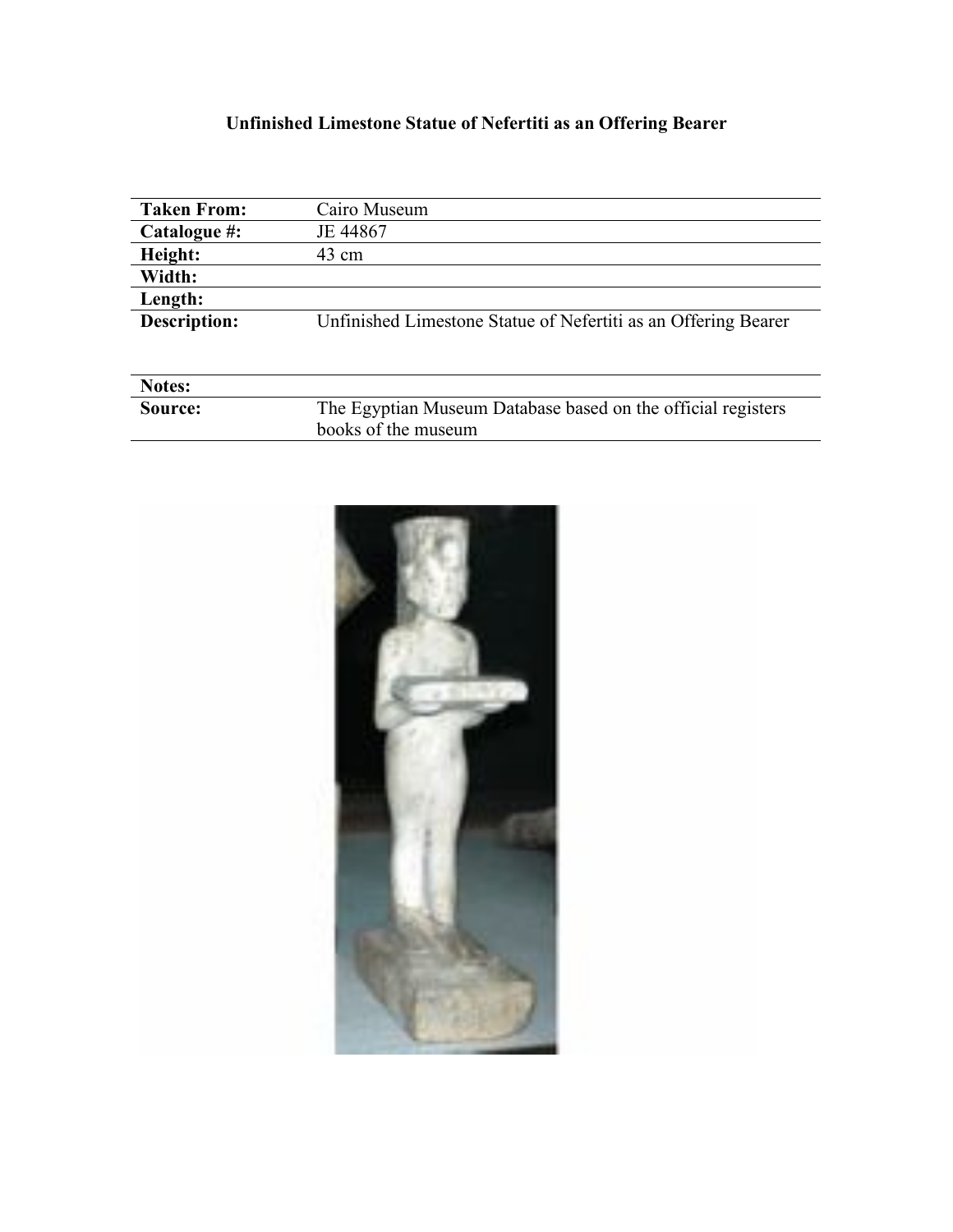# **Red Granite Striding Statue of an Amarna Princess**

| <b>Taken From:</b>  | Cairo Museum                                                 |
|---------------------|--------------------------------------------------------------|
| Catalogue #:        | JE 44874                                                     |
| Height:             | 26 cm                                                        |
| Width:              |                                                              |
| Length:             |                                                              |
| <b>Description:</b> | Red Granite Striding Statue of an Amarna Princess            |
|                     |                                                              |
|                     |                                                              |
| Notes:              |                                                              |
| Source:             | The Egyptian Museum Database based on the official registers |
|                     | books of the museum                                          |

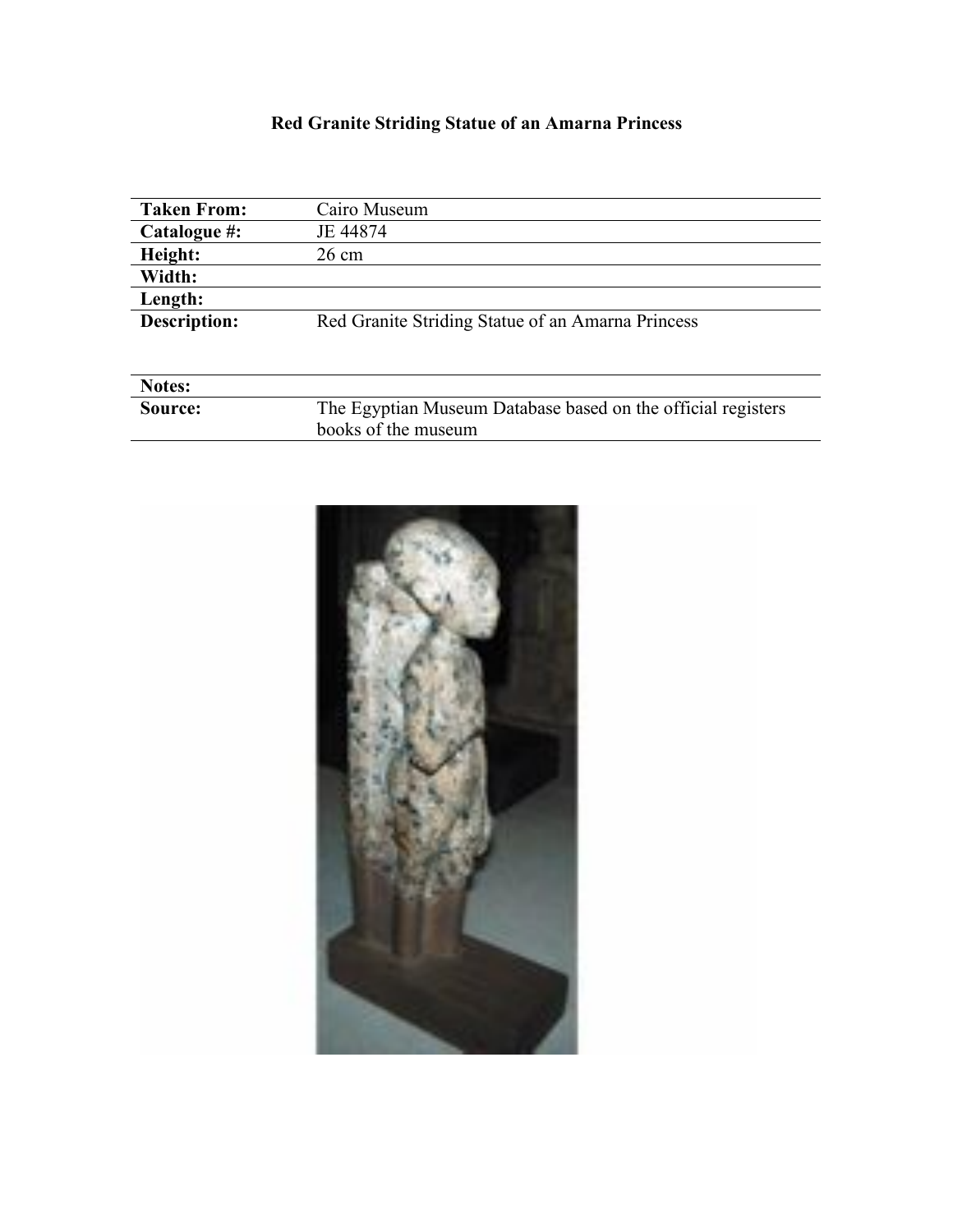#### **Quartzite Head of an Amarna Princess**

| <b>Taken From:</b> | Cairo Museum                         |
|--------------------|--------------------------------------|
| Catalogue #:       | JE 65040                             |
| Height:            | cm                                   |
| Width:             |                                      |
| Length:            | 9 cm                                 |
| Description:       | Quartzite Head of an Amarna Princess |

| <b>Notes:</b>  |                                                                                     |
|----------------|-------------------------------------------------------------------------------------|
| <b>Source:</b> | The Egyptian Museum Database based on the official registers<br>books of the museum |

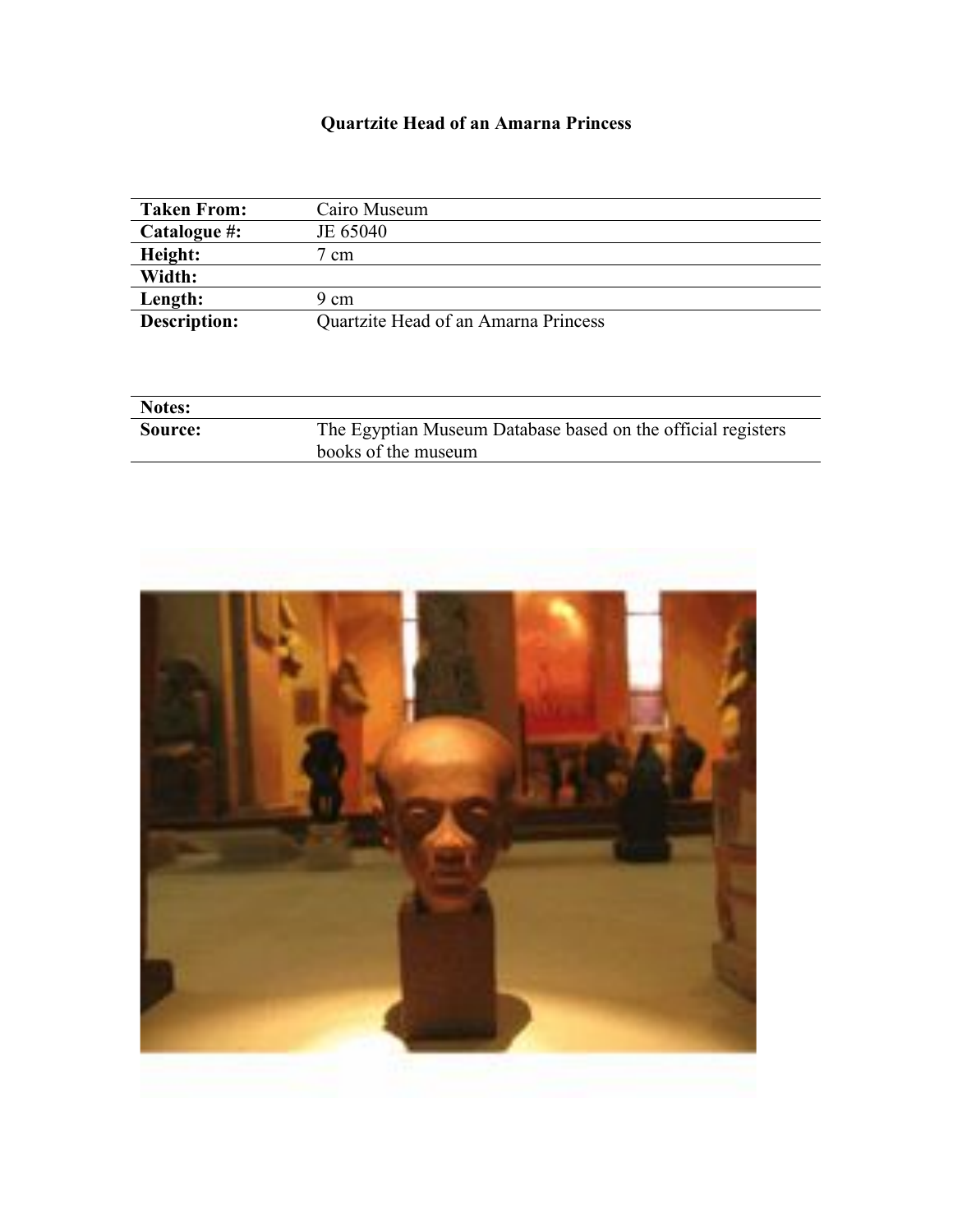#### **Steatite Statue of Bes on a Calcite Base**

| <b>Taken From:</b> | Cairo Museum                             |
|--------------------|------------------------------------------|
| Catalogue #:       | JE 53250                                 |
| Height:            | 13 cm                                    |
| Width:             |                                          |
| Length:            |                                          |
| Description:       | Steatite Statue of Bes on a Calcite Base |
|                    |                                          |

| <b>Notes:</b>  |                                                              |
|----------------|--------------------------------------------------------------|
| <b>Source:</b> | The Egyptian Museum Database based on the official registers |
|                | books of the museum                                          |

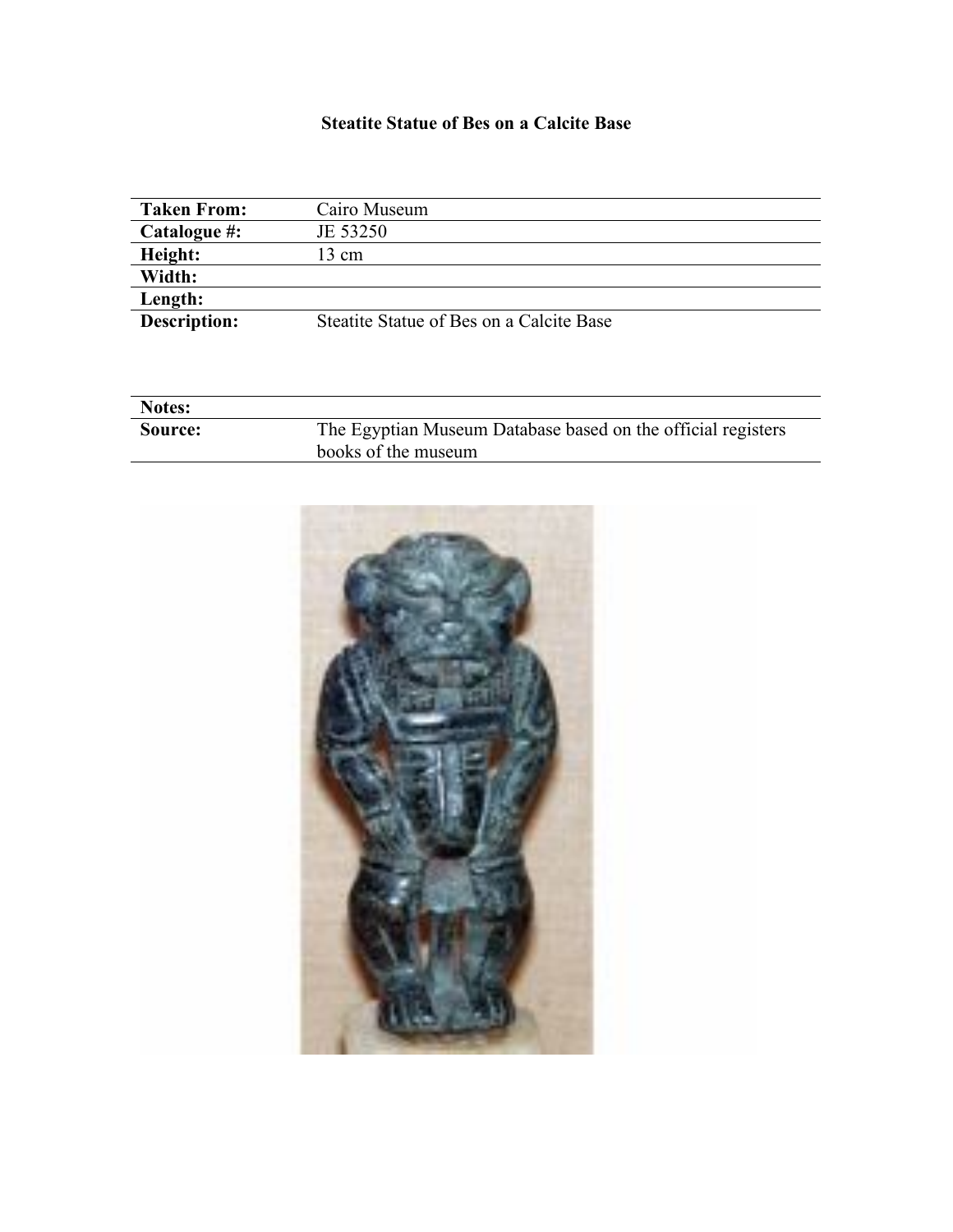### **Quartzite Statue of an Amarna Princess**

| <b>Taken From:</b>  | Cairo Museum                                                 |
|---------------------|--------------------------------------------------------------|
| Catalogue #:        | JE 44873                                                     |
| Height:             | $22 \text{ cm}$                                              |
| Width:              |                                                              |
| Length:             |                                                              |
| <b>Description:</b> | Quartzite Statue of an Amarna Princess                       |
|                     |                                                              |
| Notes:              |                                                              |
| Source:             | The Egyptian Museum Database based on the official registers |
|                     | books of the museum                                          |

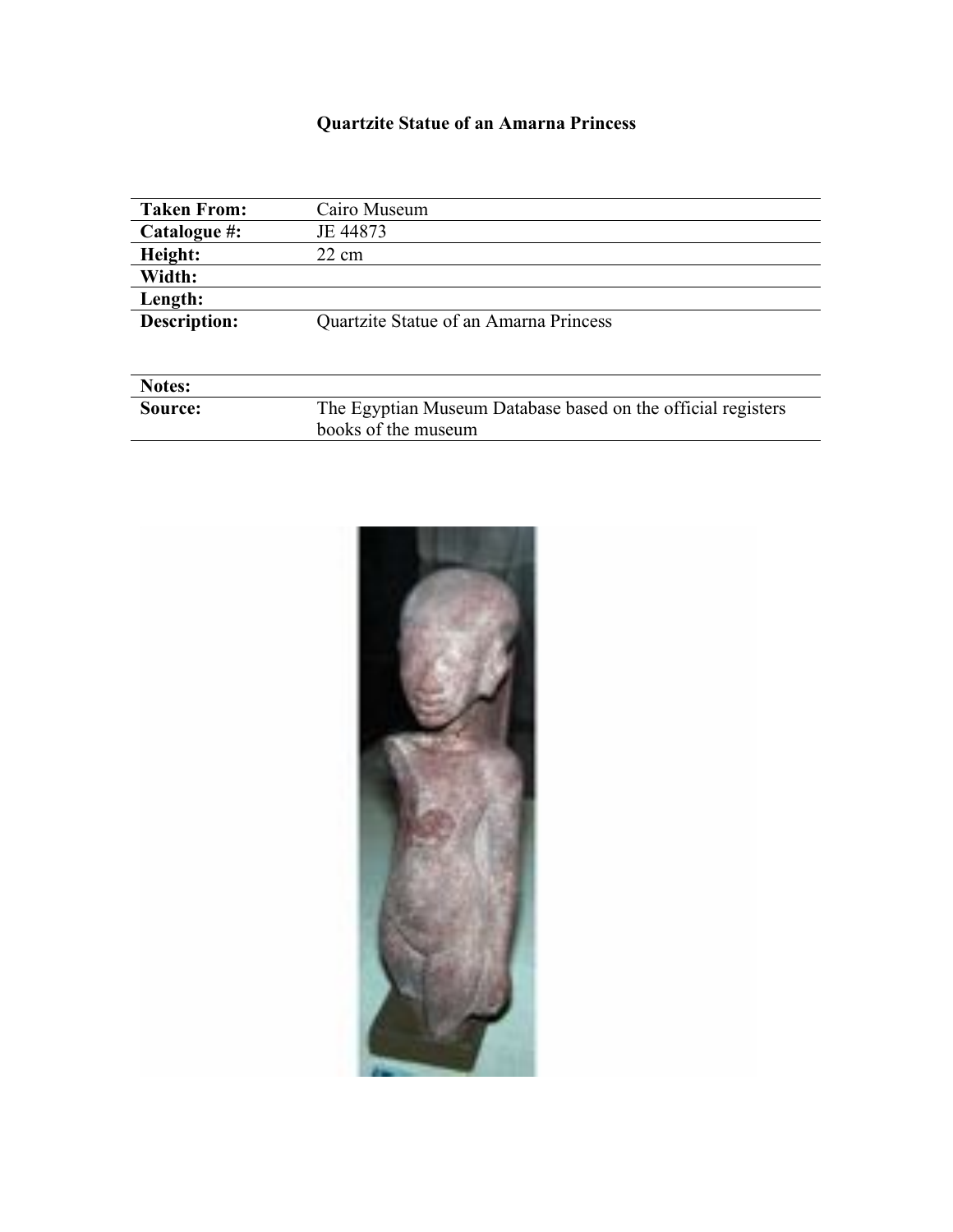#### **Steatite Statue of a Scribe with Thoth as a Baboon on a Limestone Base**

| <b>Taken From:</b>  | Cairo Museum                                                      |
|---------------------|-------------------------------------------------------------------|
| Catalogue #:        | JE 59291                                                          |
| Height:             | $14 \text{ cm}$                                                   |
| Width:              | $6.8 \text{ cm}$                                                  |
| Length:             | $11.2 \text{ cm}$                                                 |
| <b>Description:</b> | Steatite Statue of a Scribe with Thoth as a Baboon on a Limestone |
|                     | Base                                                              |
|                     |                                                                   |
|                     |                                                                   |
| <b>Notes:</b>       |                                                                   |
| Source:             | The Egyptian Museum Database based on the official registers      |
|                     | books of the museum                                               |

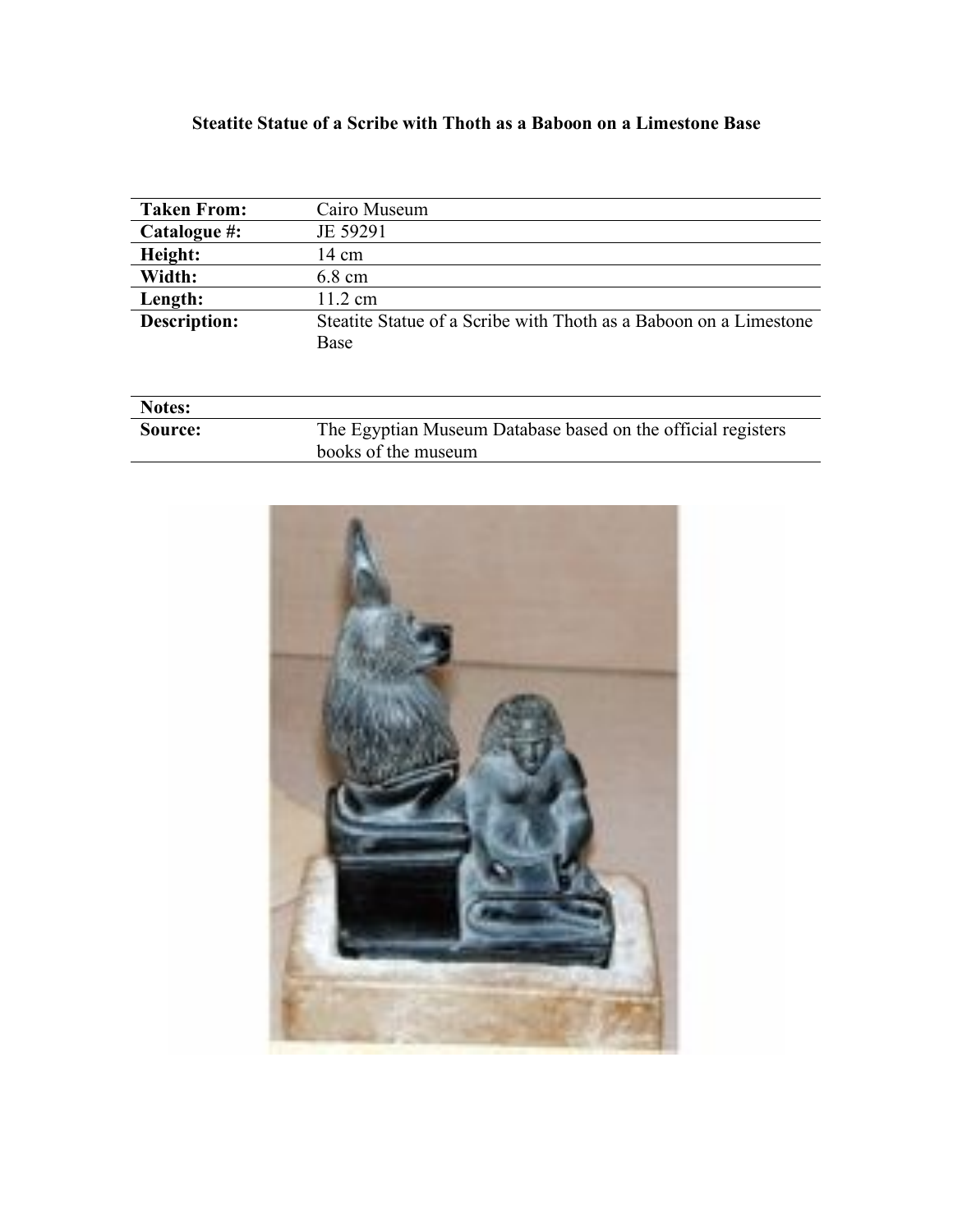#### **Painted Limestone Statue of a Seated Man**

| <b>Taken From:</b> | Cairo Museum                             |
|--------------------|------------------------------------------|
| Catalogue #:       | JE 52976                                 |
| Height:            | 18.4 cm                                  |
| Width:             | 11 cm                                    |
| Length:            | 6 cm                                     |
| Description:       | Painted Limestone Statue of a Seated Man |
|                    |                                          |
|                    |                                          |

| <b>Notes:</b> |                                                              |
|---------------|--------------------------------------------------------------|
| Source:       | The Egyptian Museum Database based on the official registers |
|               | books of the museum                                          |

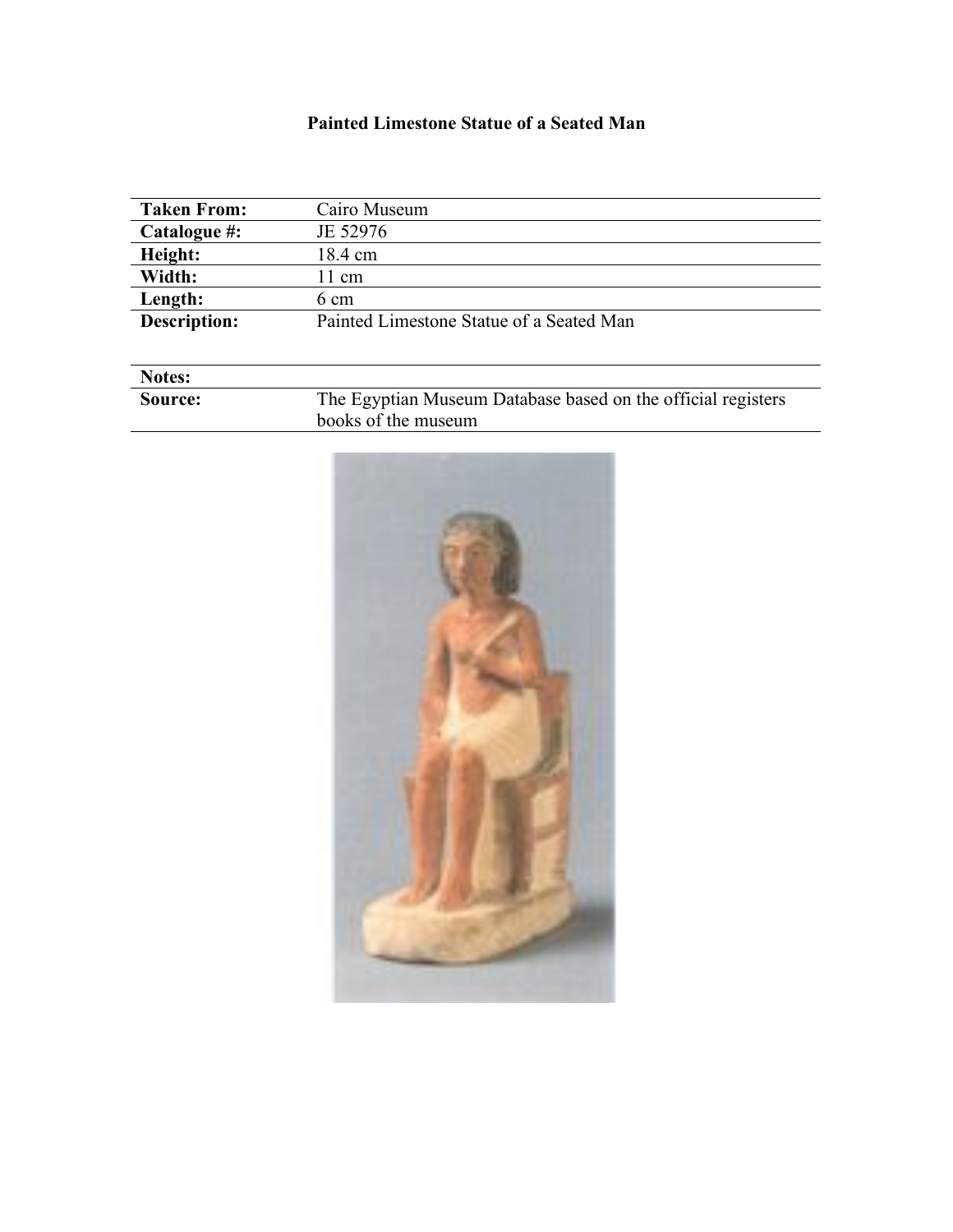### **Bronze Statue of an Apis Bull with a Sun Disk Between its Horns**

| <b>Taken From:</b>  | Cairo Museum                                                    |
|---------------------|-----------------------------------------------------------------|
| Catalogue #:        | JE 29357                                                        |
| Height:             |                                                                 |
| Width:              |                                                                 |
| Length:             | $10.5 \text{ cm}$                                               |
| <b>Description:</b> | Bronze Statue of an Apis Bull with a Sun Disk Between its Horns |
|                     |                                                                 |
|                     |                                                                 |
| Notes:              |                                                                 |
| Source:             | The Egyptian Museum Database based on the official registers    |
|                     | books of the museum                                             |

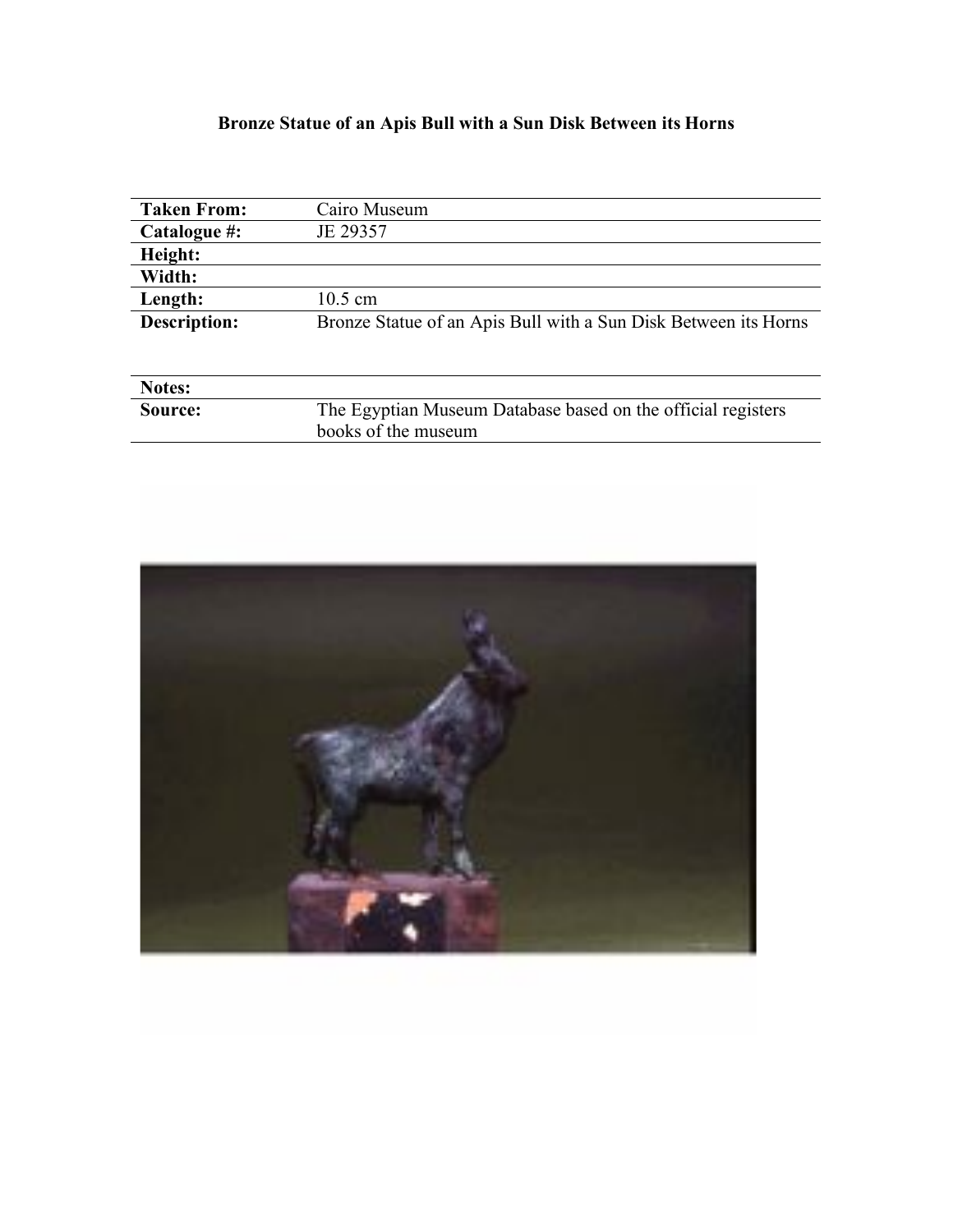# **Striding Bronze Figure of Nakht**

| <b>Taken From:</b>  | Cairo Museum                                                 |
|---------------------|--------------------------------------------------------------|
| Catalogue #:        | JE 30204                                                     |
| Height:             | $10.7 \text{ cm}$                                            |
| Width:              |                                                              |
| Length:             |                                                              |
| <b>Description:</b> | Striding Bronze Figure of Nakht                              |
|                     |                                                              |
|                     |                                                              |
| Notes:              |                                                              |
| Source:             | The Egyptian Museum Database based on the official registers |

books of the museum

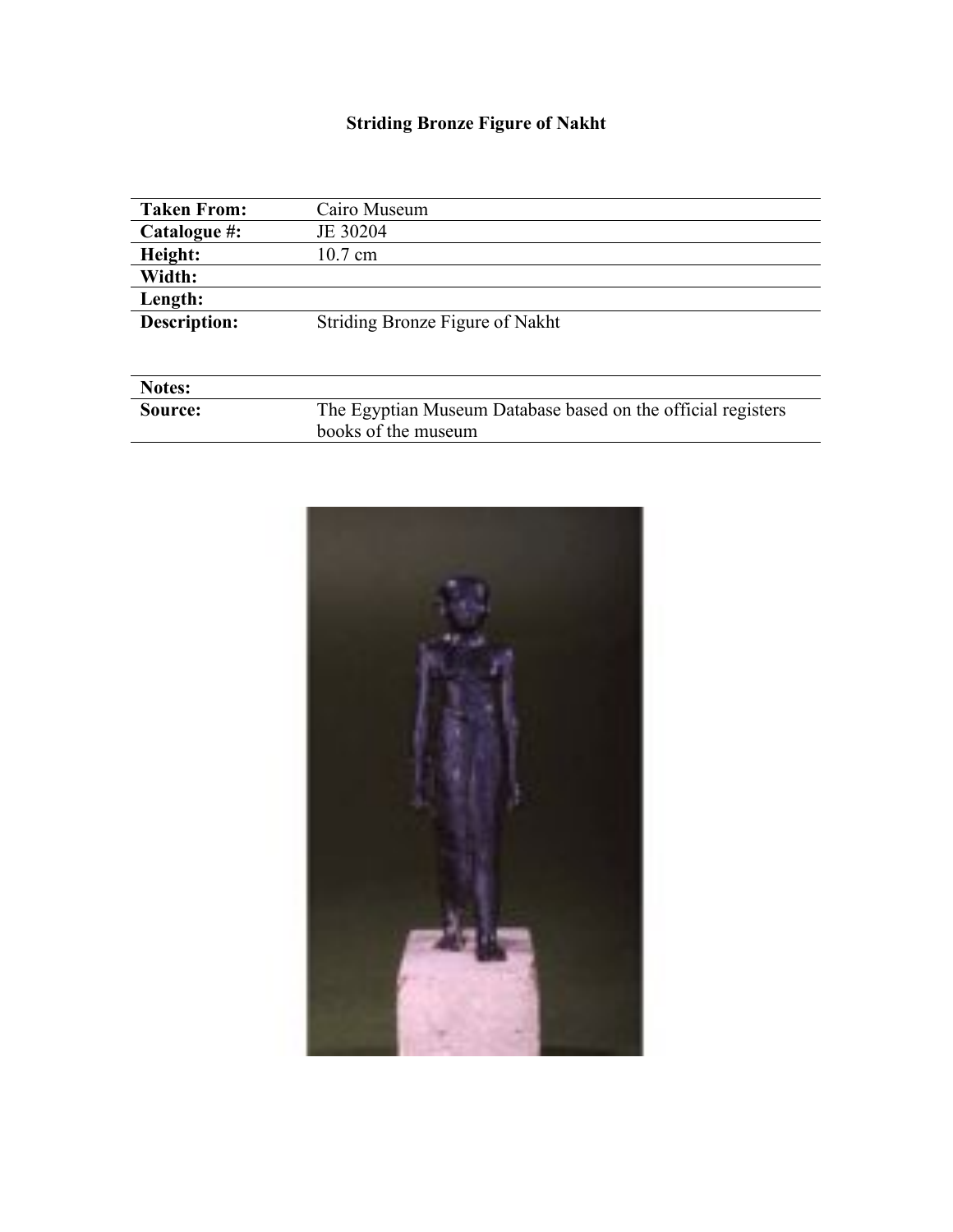#### **Painted Limestone Shabti of an Official**

| <b>Notes:</b> |                                                              |
|---------------|--------------------------------------------------------------|
| Source:       | The Egyptian Museum Database based on the official registers |
|               | books of the museum                                          |

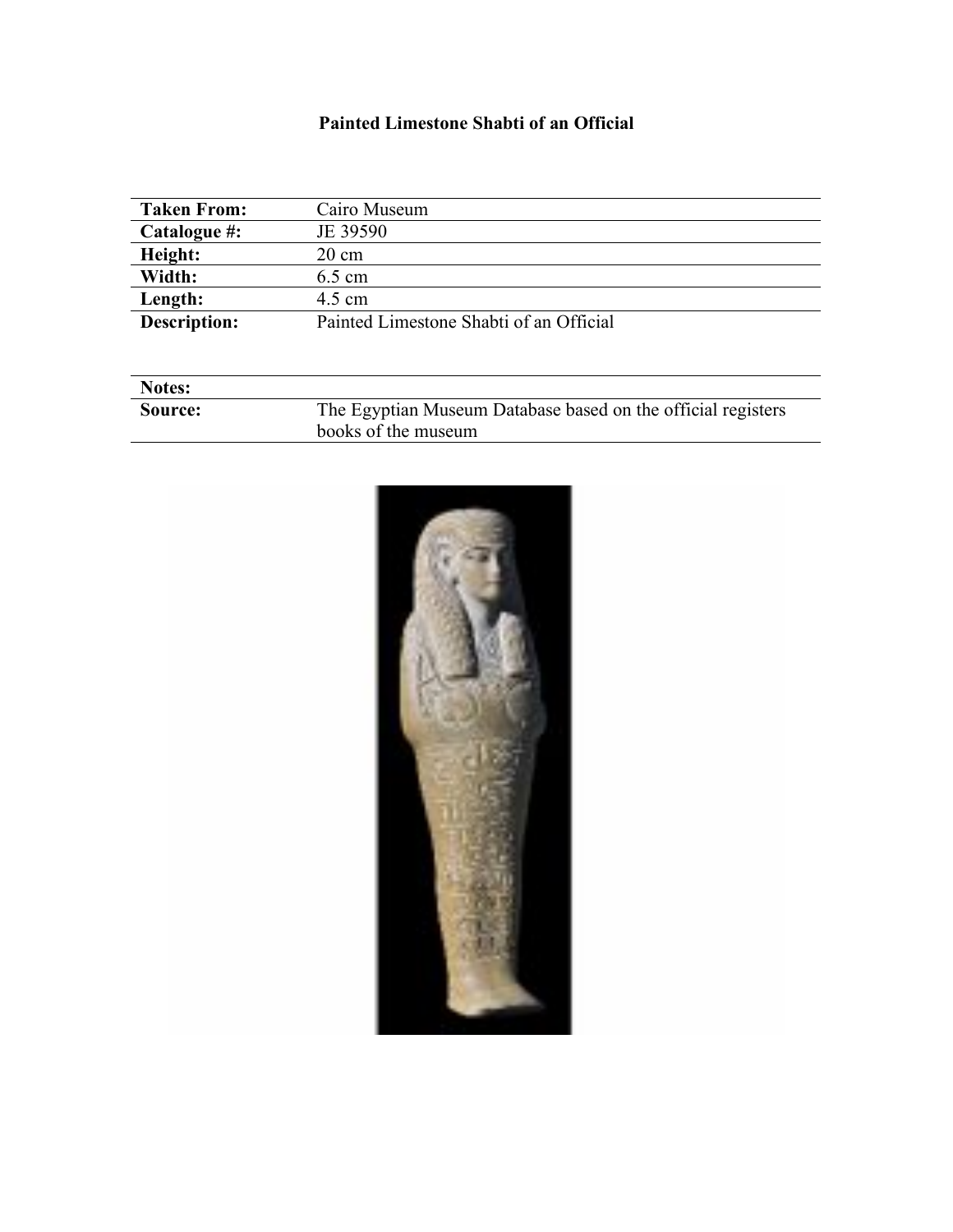#### **Faience Round Bead Bracelet**

| <b>Taken From:</b>  | Cairo Museum                |
|---------------------|-----------------------------|
| Catalogue #:        | JE 45664                    |
| Height:             |                             |
| Width:              |                             |
| Length:             | 78 cm                       |
| <b>Description:</b> | Faience Round Bead Bracelet |

| <b>Notes:</b> |                                                              |
|---------------|--------------------------------------------------------------|
| Source:       | The Egyptian Museum Database based on the official registers |
|               | books of the museum                                          |

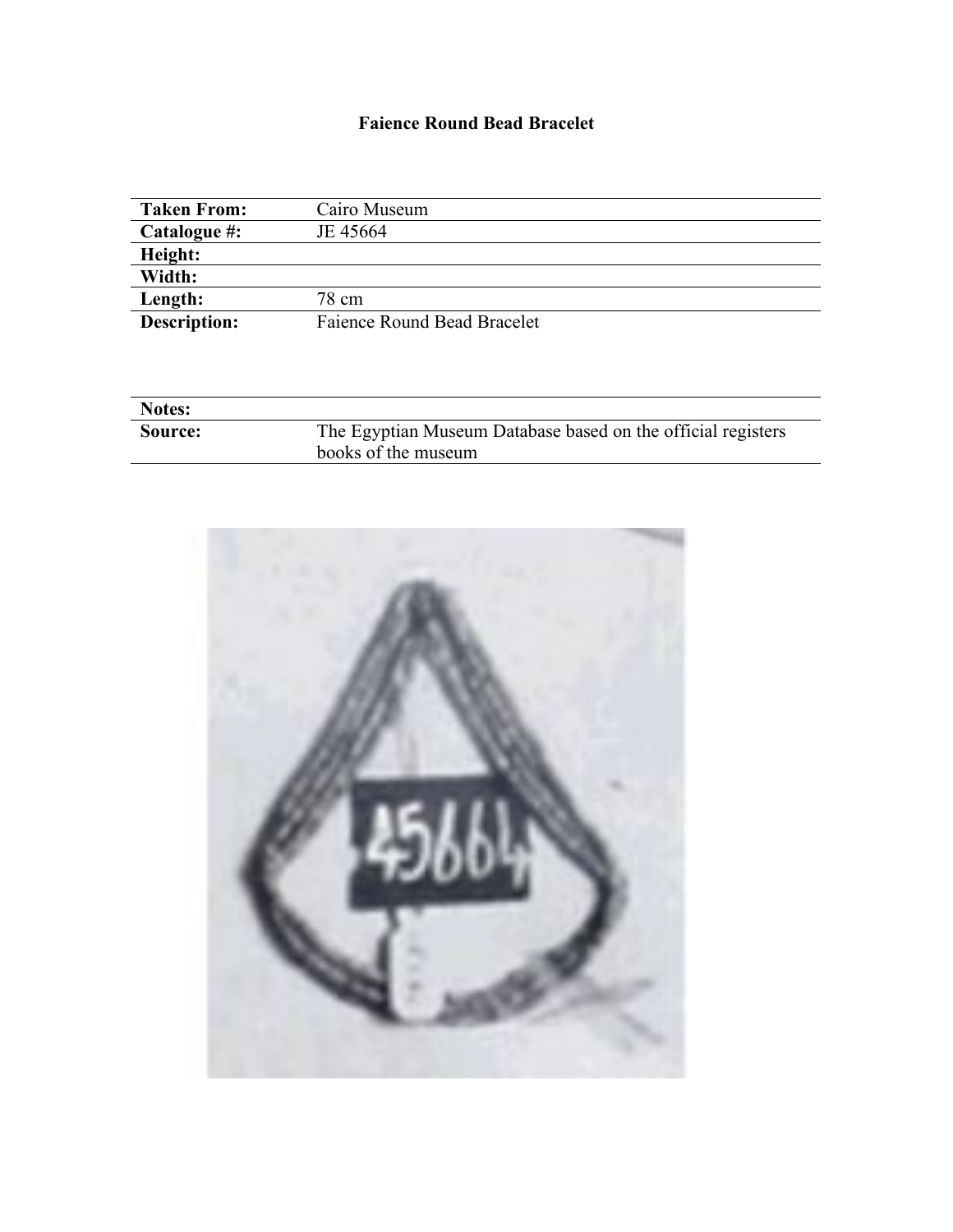### **Gold, Stone and Faience Collar**

| <b>Taken From:</b>  | Cairo Museum                   |
|---------------------|--------------------------------|
| Catalogue #:        | JE 47906                       |
| Height:             |                                |
| Width:              |                                |
| Length:             | 21 cm                          |
| <b>Description:</b> | Gold, Stone and Faience Collar |

| <b>Notes:</b> |                                                                                     |
|---------------|-------------------------------------------------------------------------------------|
| Source:       | The Egyptian Museum Database based on the official registers<br>books of the museum |

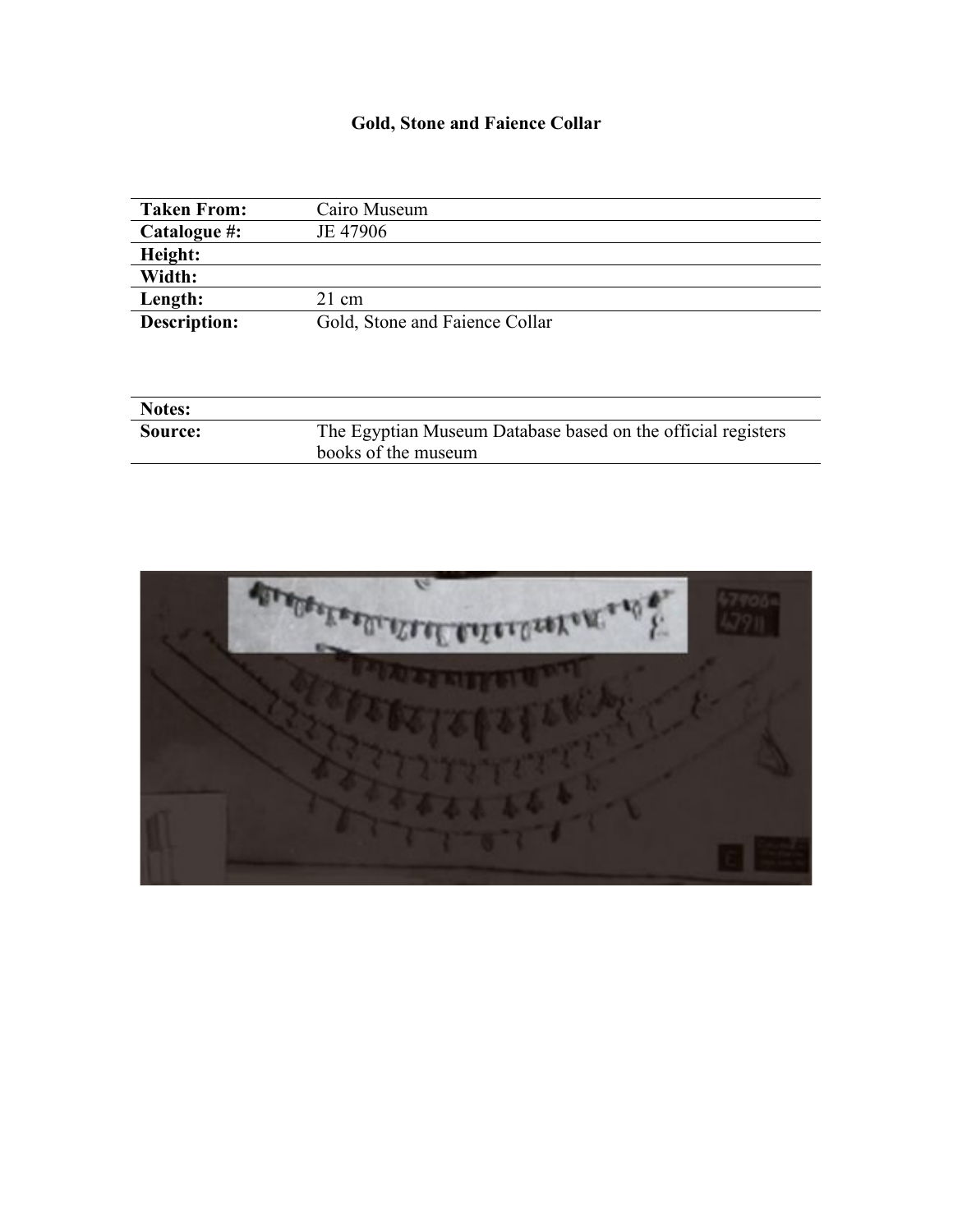### **Faience Bead Collar with Pendants in the Shape of Lily**

| <b>Taken From:</b>  | Cairo Museum                                           |
|---------------------|--------------------------------------------------------|
| Catalogue #:        | JE 47909                                               |
| Height:             |                                                        |
| Width:              |                                                        |
| Length:             | 29 cm                                                  |
| <b>Description:</b> | Faience Bead Collar with Pendants in the Shape of Lily |

| <b>Notes:</b> |                                                              |
|---------------|--------------------------------------------------------------|
| Source:       | The Egyptian Museum Database based on the official registers |
|               | books of the museum                                          |

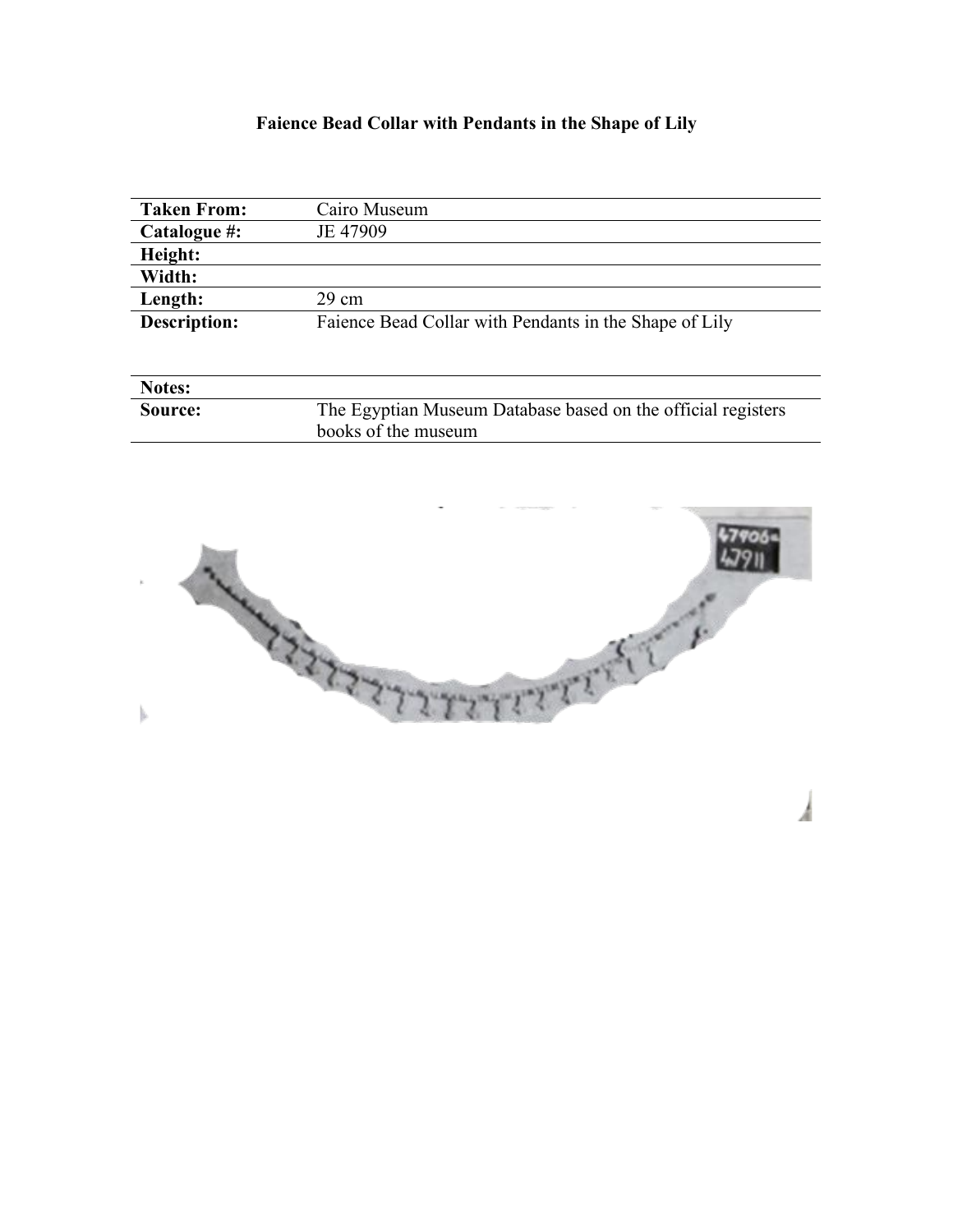# **String of 28 Coral Beads**

| <b>Taken From:</b>  | Cairo Museum             |
|---------------------|--------------------------|
| Catalogue #:        | JE 49104                 |
| Height:             |                          |
| Width:              |                          |
| Length:             | 18 cm                    |
| <b>Description:</b> | String of 28 Coral Beads |
|                     |                          |

| <b>Notes:</b> |                                                              |
|---------------|--------------------------------------------------------------|
| Source:       | The Egyptian Museum Database based on the official registers |
|               | books of the museum                                          |

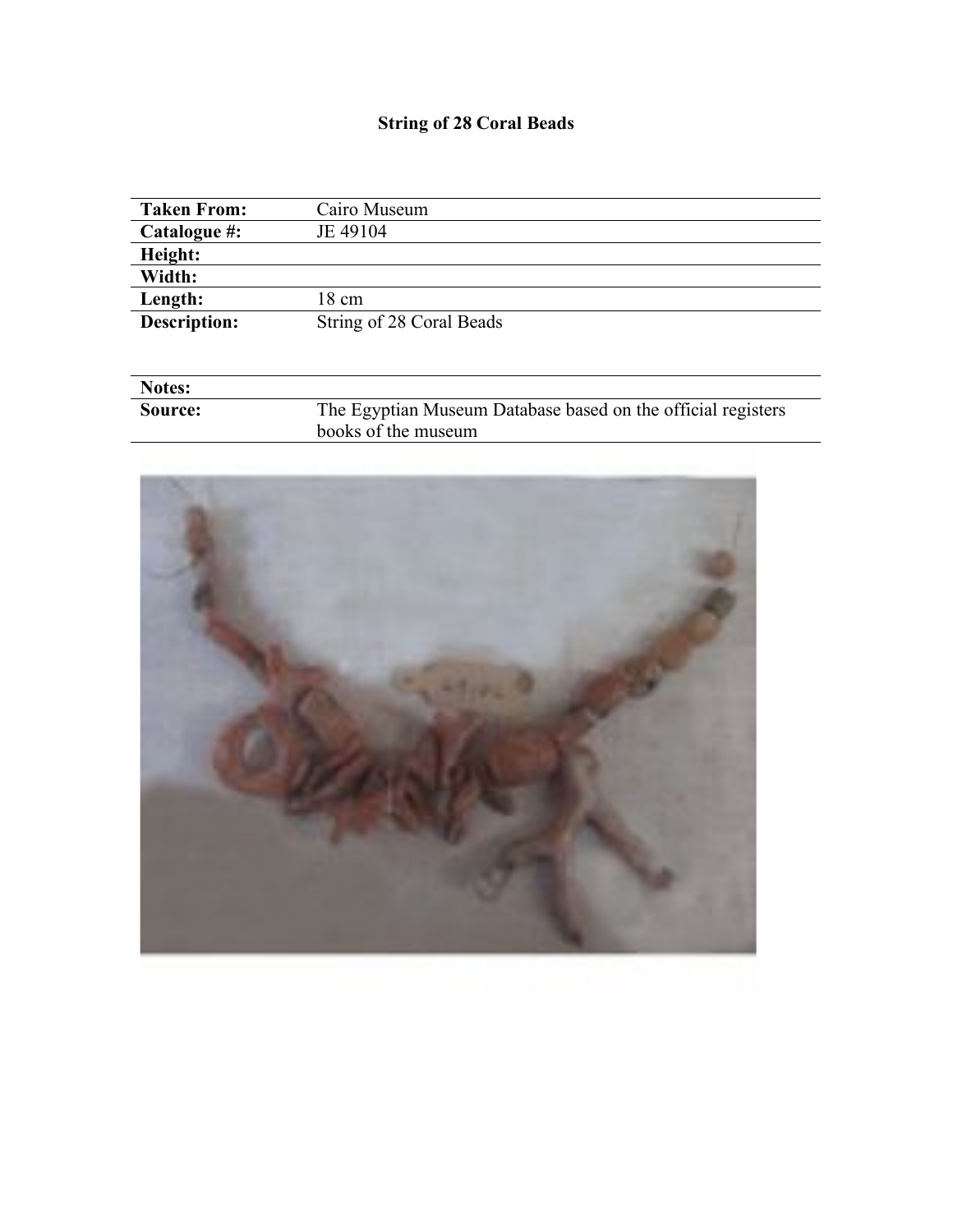# **String of Gold Beads and Figurines**

| <b>Taken From:</b>  | Cairo Museum                                                 |
|---------------------|--------------------------------------------------------------|
| Catalogue #:        | JE 49105                                                     |
| Height:             |                                                              |
| Width:              |                                                              |
| Length:             | 15 cm                                                        |
| <b>Description:</b> | String of Gold Beads and Figurines                           |
|                     |                                                              |
| <b>Notes:</b>       |                                                              |
| Source:             | The Egyptian Museum Database based on the official registers |
|                     | books of the museum                                          |

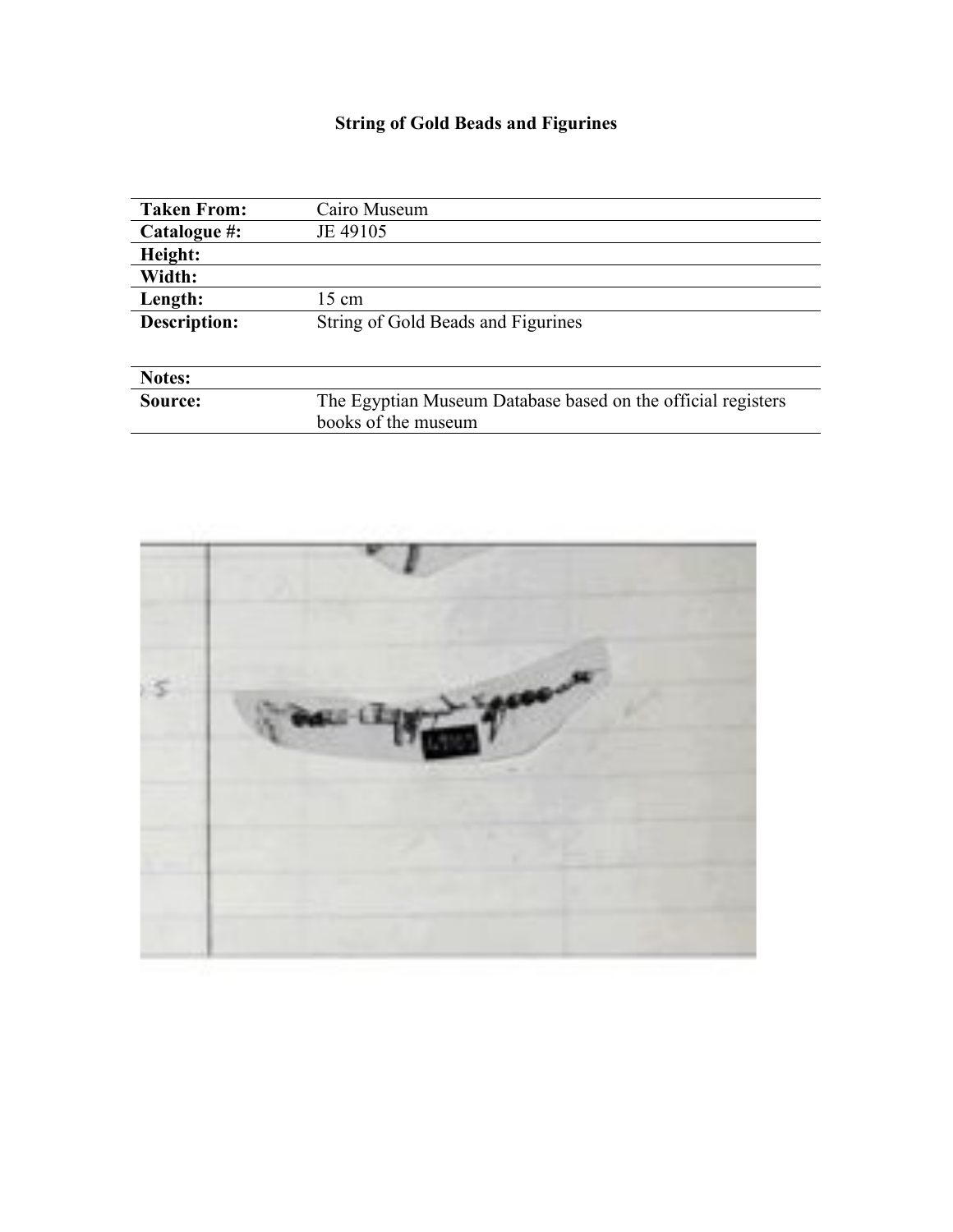# **Part of a Lapis Lazuli Girdle of Merytamun B**

| <b>Taken From:</b>  | Cairo Museum                                                 |
|---------------------|--------------------------------------------------------------|
| Catalogue #:        | JE 55175                                                     |
| Height:             |                                                              |
| Width:              |                                                              |
| Length:             | 38 cm                                                        |
| <b>Description:</b> | Part of a Lapis Lazuli Girdle of Merytamun B                 |
|                     |                                                              |
| Notes:              |                                                              |
| Source:             | The Egyptian Museum Database based on the official registers |
|                     | books of the museum                                          |

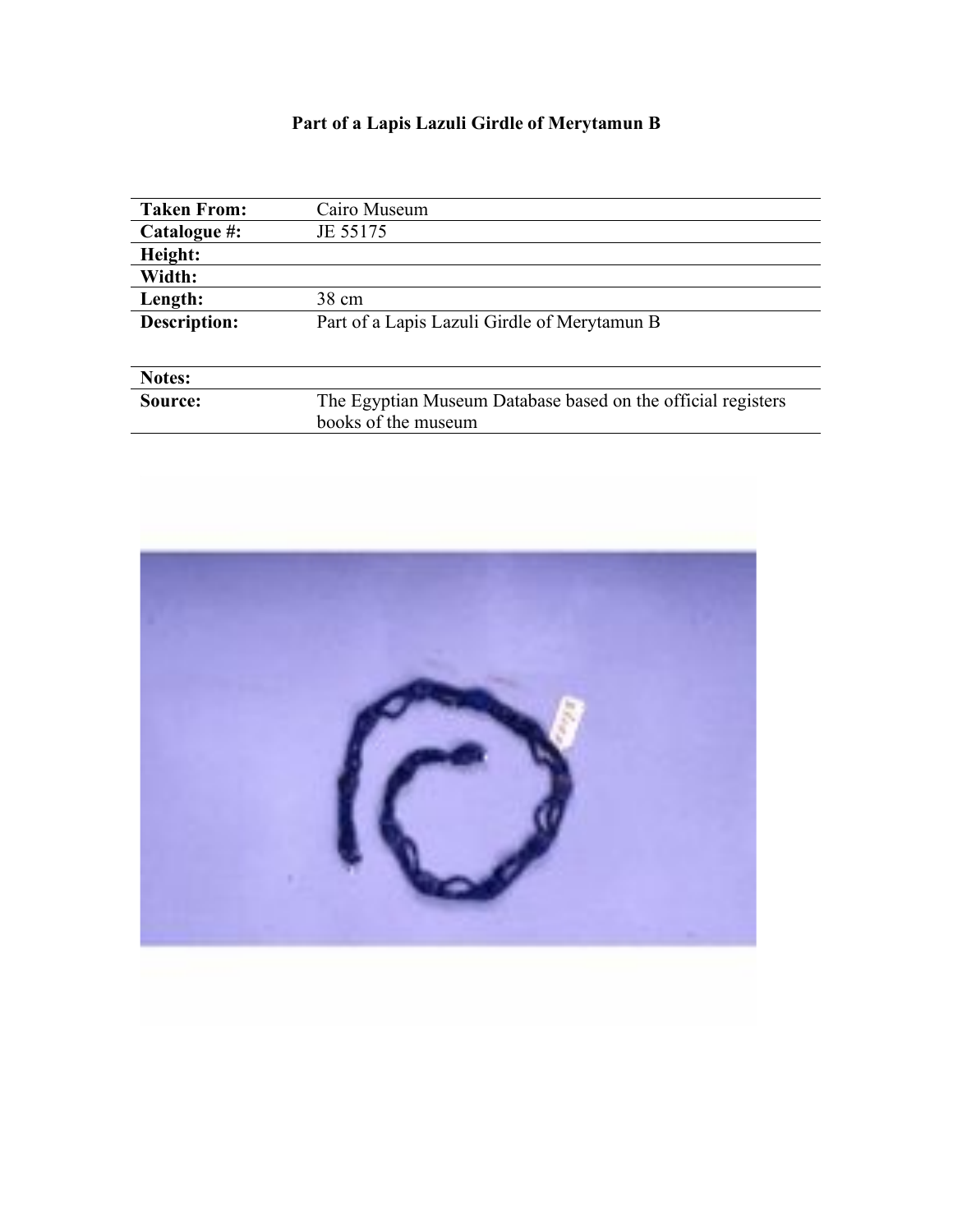### **Necklace Composed of 44 Glass Beads Molded in Metal**

| <b>Taken From:</b>  | Cairo Museum                                                 |
|---------------------|--------------------------------------------------------------|
| Catalogue #:        | JE 58434                                                     |
| Height:             |                                                              |
| Width:              |                                                              |
| Length:             | 66 cm                                                        |
| <b>Description:</b> | Necklace Composed of 44 Glass Beads Molded in Metal B        |
|                     |                                                              |
| Notes:              |                                                              |
| Source:             | The Egyptian Museum Database based on the official registers |
|                     | books of the museum                                          |

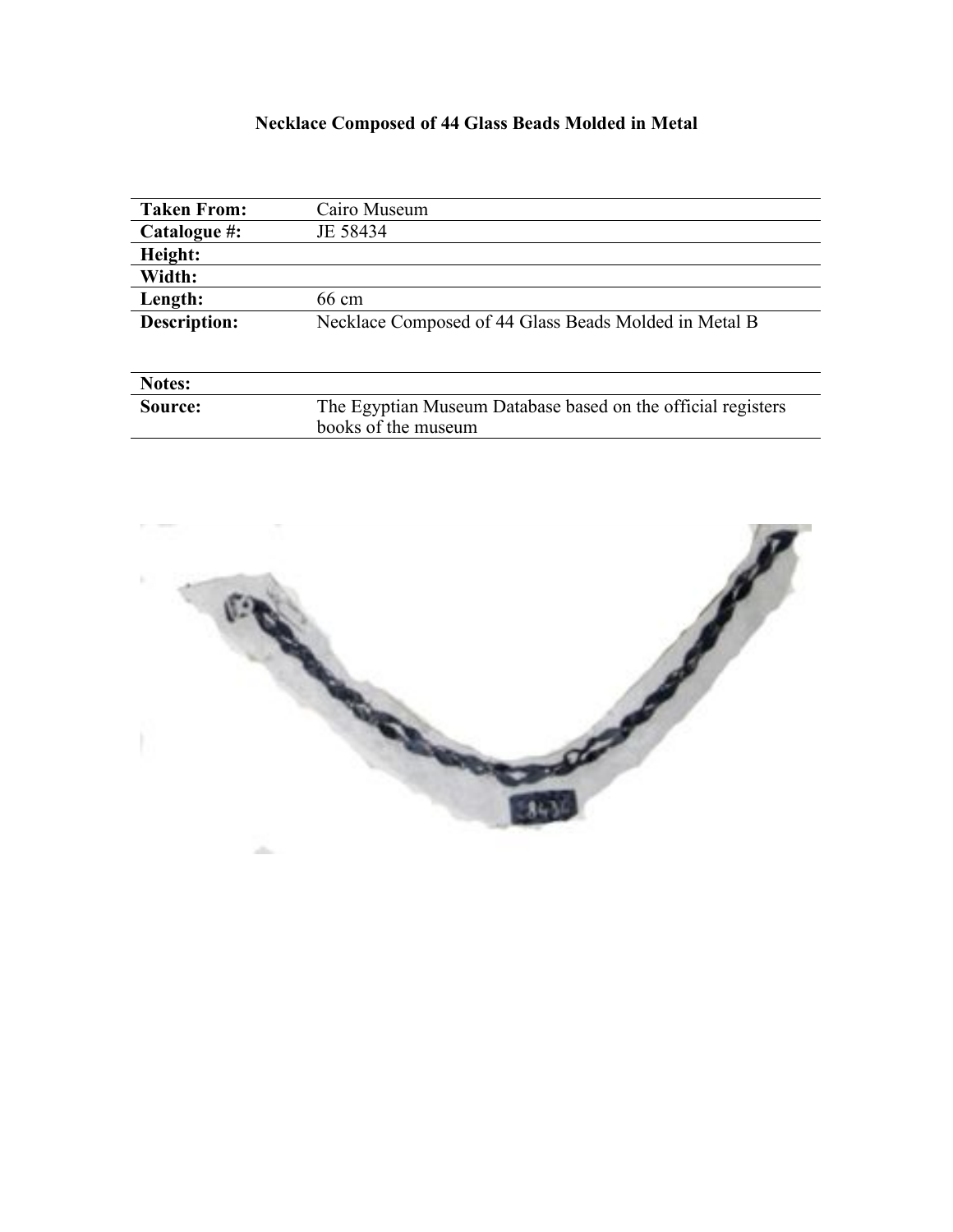#### **10 Faience Amulets and a Faience Bead**

| <b>Taken From:</b>  | Cairo Museum                                                 |
|---------------------|--------------------------------------------------------------|
| Catalogue #:        | JE 94481                                                     |
| Height:             |                                                              |
| Width:              |                                                              |
| Length:             |                                                              |
| <b>Description:</b> | 10 Faience Amulets and a Faience Bead                        |
|                     |                                                              |
| Notes:              |                                                              |
| Source:             | The Egyptian Museum Database based on the official registers |
|                     | books of the museum                                          |